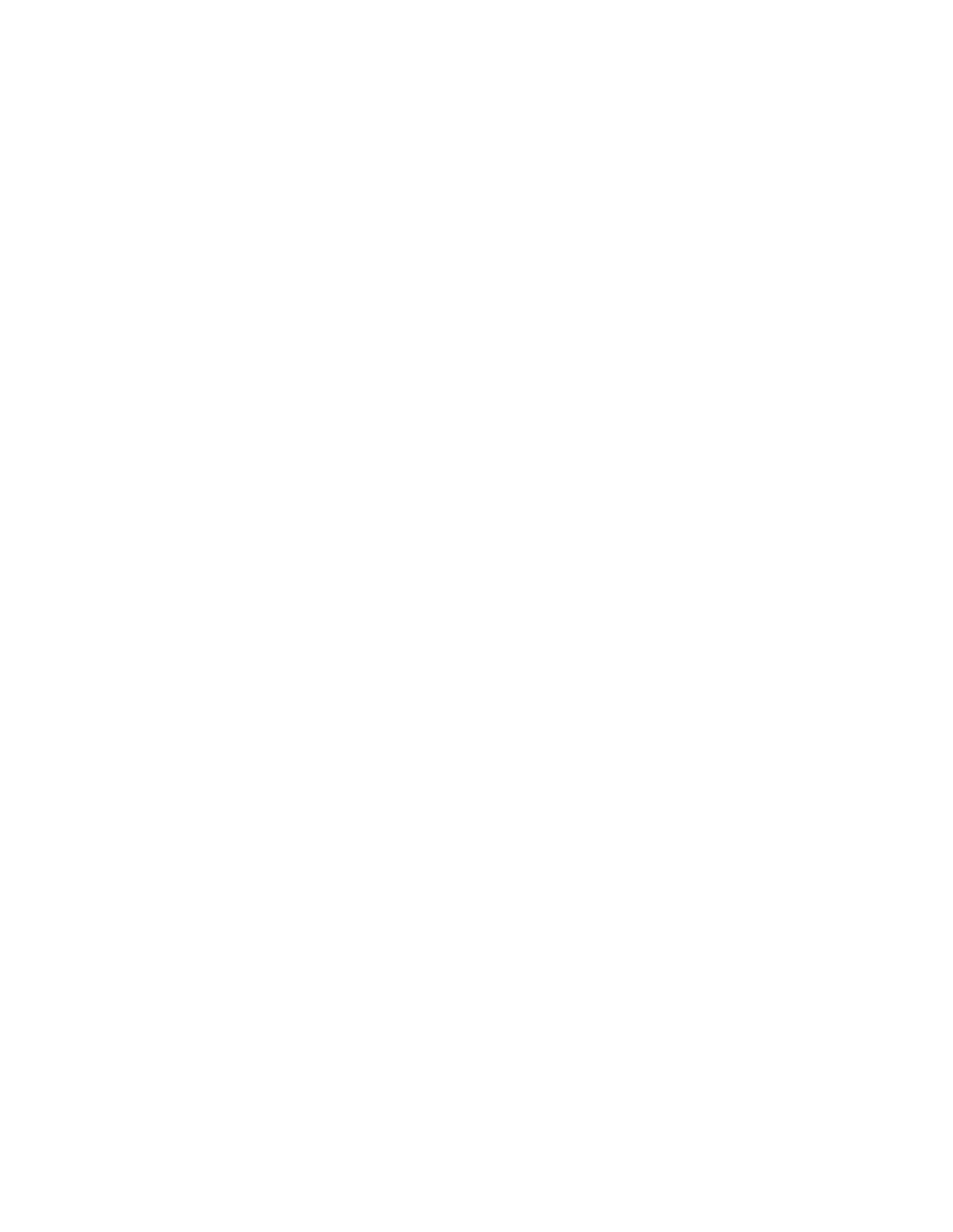## **Undergraduate Student Handbook Department of Mechanical Engineering** 2006

## **TABLE OF CONTENTS**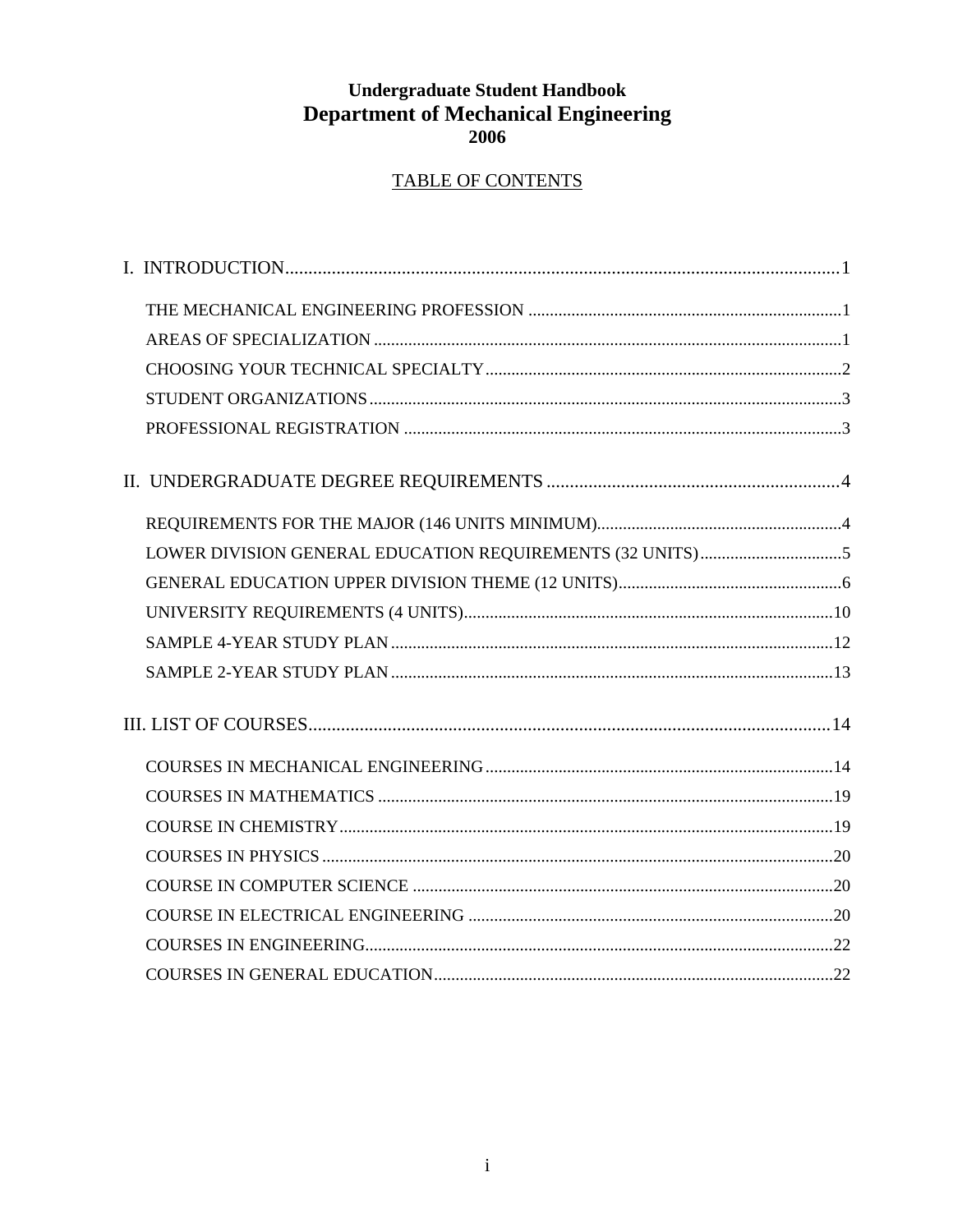| FUNDAMENTALS OF ENGINEERING (FE) EXAM RESULTS REPORTING FORM  37  |  |
|-------------------------------------------------------------------|--|
|                                                                   |  |
|                                                                   |  |
| APPLICATION FOR ACADEMIC CREDIT: ME 398 COOPERATIVE EDUCATION  40 |  |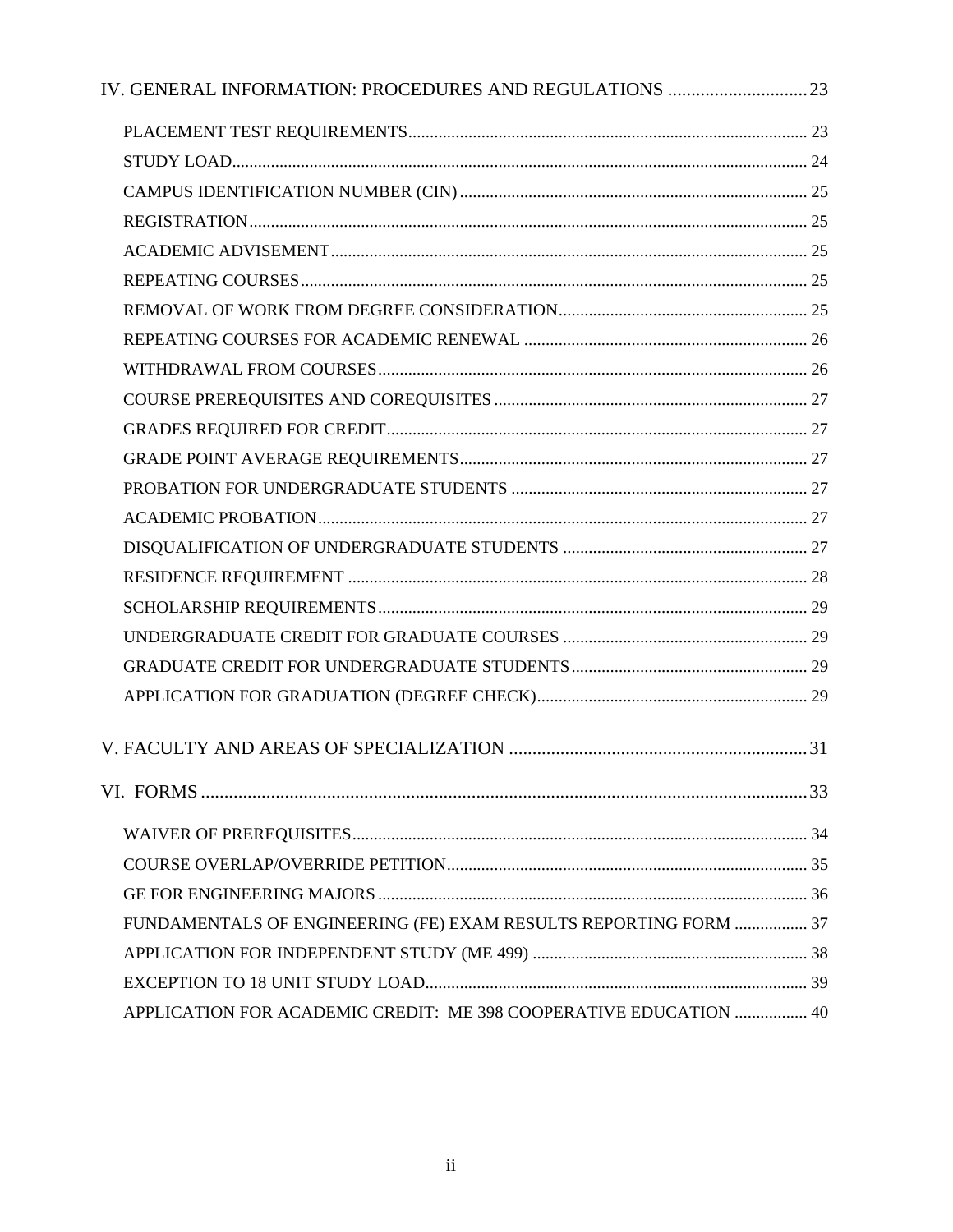## ACKNOWLEDGMENT

This handbook was developed from a Civil Engineering student handbook that was authored by CE Prof. Anjan Bhaumik. The faculty of the Department of Mechanical Engineering wish to express their gratitude to Prof. Bhaumik for making the CE handbook available to the ME Department.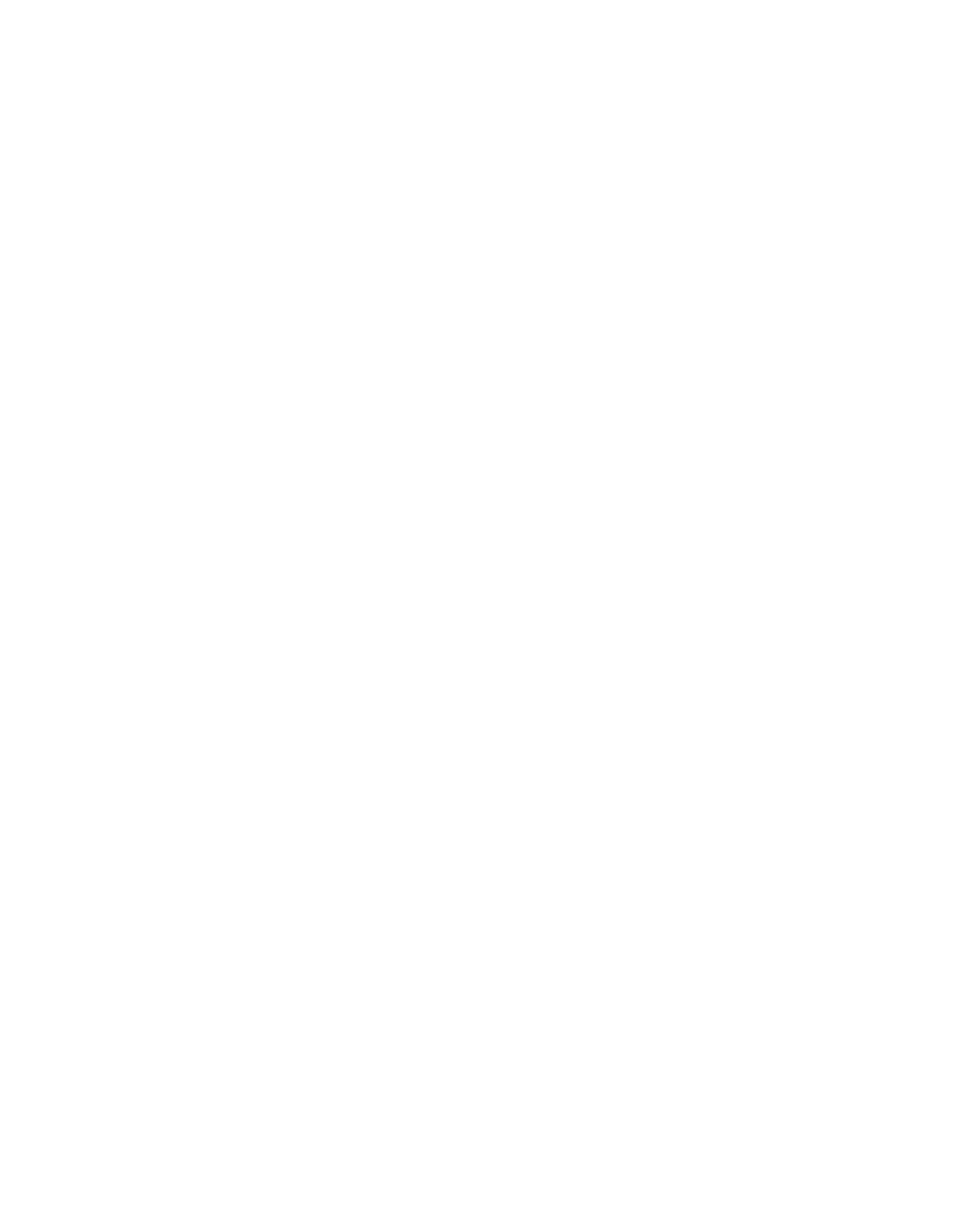## **I. INTRODUCTION**

#### THE MECHANICAL ENGINEERING PROFESSION

Mechanical engineering is one of the most fundamental and broadest engineering disciplines, covering many technical specialties that interact with each other, and is closely related to several other engineering professions, such as, civil, electrical, aerospace, marine, automotive, chemical, and petroleum engineering. As a mechanical engineer, you may become involved in the planning, design, fabrication, testing, operation, and maintenance of parts, devices, machines, systems, or processes, that vary widely in nature, size, and scope. You may deal with individual parts, components, mechanisms, sub-systems, or complete systems of complex machines, such as, land, sea, aerial, and space vehicles. You may work for production-oriented industries, such as, machine shops, power plants, oil refineries, and even food processing plants. Inter-disciplinary specializations related to bio-medical products, renewable energy systems, and environmental protection are also some of the emerging opportunities for mechanical engineers.

As you develop your experience and skills, you will have the opportunity to advance into the rank of management, supervising engineering teams, engineering projects, or even entire facilities. In addition to these technical and management opportunities, you will also have the option to become a teacher, or a professor, and to conduct research at a university, a national research lab, or in the industry of your specialty.

As we enter the new millennium, the growth of the world population to six billion people will create unprecedented demands for energy producing, food supplying, land stabilizing, water preserving, transportation providing, materials handling, waste disposing, earth moving, health caring, environmental cleansing, living, working, and manufacturing facilities. As always, highly-trained mechanical engineers will be indispensable to meet the world's demands, designing and building new machines, systems, and processes to advance civilization, and raise the standard of living, while conserving energy resources and preserving the environment.

You will be in the forefront of technology, and will be using the latest concepts and high-tech tools in designing and fabricating new devices and systems. You will be working with project managers, fellow engineers, technicians, workers, contractors, consultants, customers, academia, research labs, and the government in the many aspects and phases of engineering projects. Some of the greatest rewards of mechanical engineering are the professional achievements of creating efficient machines and systems to better serve our society, and the personal satisfaction derived from the interaction with other professionals from all walks of live.

#### AREAS OF SPECIALIZATION

#### Applied Mechanics

All mechanical engineers must be proficient in the subjects of applied mechanics (statics, dynamics, materials and control), which best distinguish mechanical engineering from other engineering disciplines. These subjects provide knowledge on the behavior of objects under forces, pressure, and stresses, whether the objects are stationary, such as buildings and bridges, or moving, such as vehicles or vibrating structures. With the knowledge in applied mechanics, a mechanical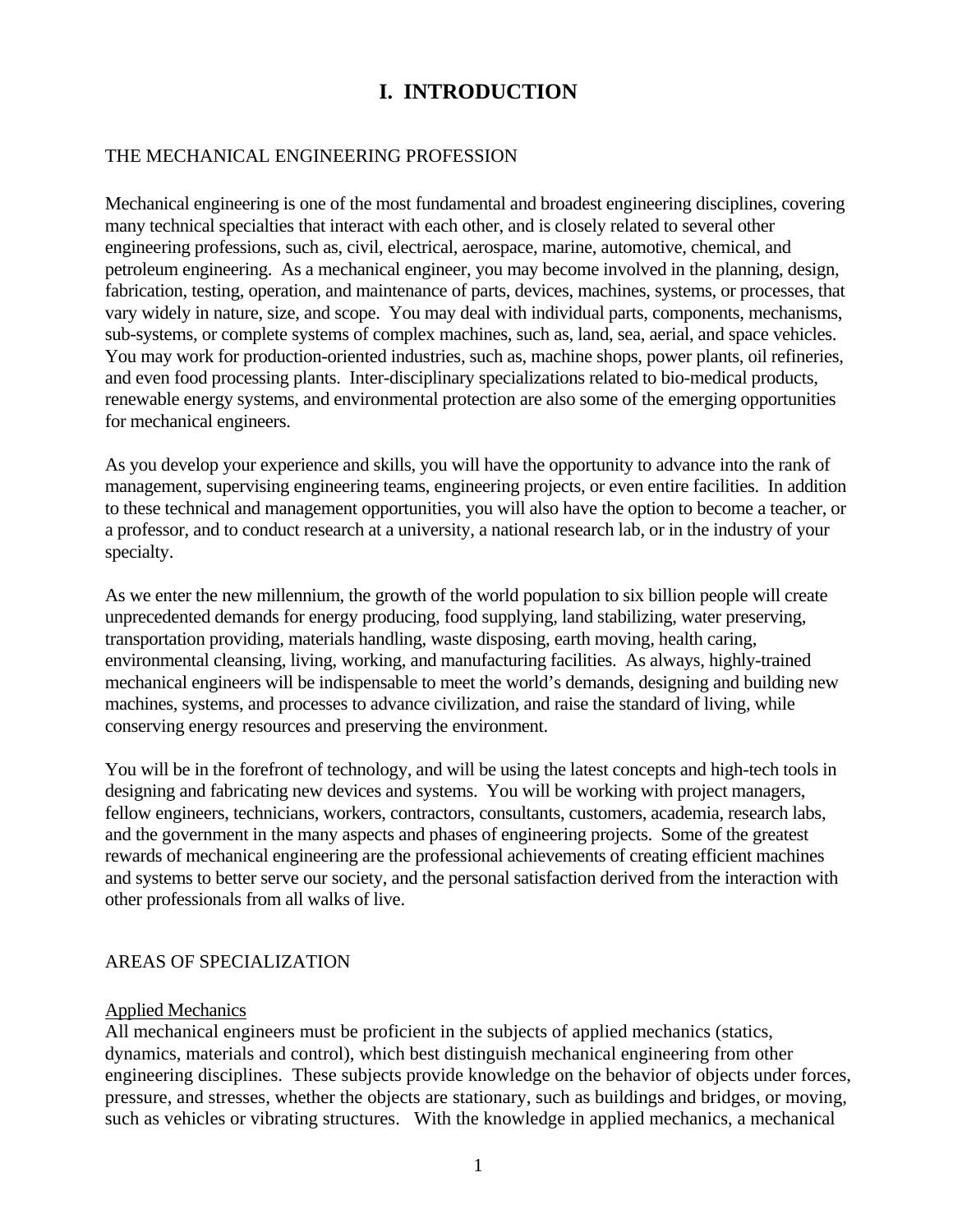engineer will be able to design durable structures and efficient mechanical systems, and select the right materials for the structures or systems to accomplish some prescribed functions. Those mechanical engineers who are most specialized in applied mechanics often deal with the properties of engineering materials and the design of structures, mechanisms, machines and the control systems for these devices. (Prof. Lin-Min Hsia, Prof. Maj Mirmirani, Prof. Adel Sharif, Prof. Stephen Felszeghy)

#### Thermal Systems Engineering

The knowledge in thermal sciences (thermodynamics, fluid mechanics, and heat transfer) is equally important for mechanical engineers. Mechanical engineers specializing in thermal systems mainly deal with the production and conversion of energy required for human needs and for other systems. They design efficient engines and power plants to provide mechanical power for other machines and electrical power for society. They design heating, ventilation and air-conditioning systems to provide comfortable living and working environment. They operate oil refineries and build pipelines for the transport of petroleum. They design solar and wind power stations to extract clean energy from nature. They predict and control the flow of water and air to minimize the adverse effects of pollutants. (Prof. Darrell Guillaume, Prof. Ram Manvi)

#### Manufacturing Engineering

It is the manufacturing engineer who turns design ideas and engineering drawings into reality. Mechanical engineers specialized in manufacturing are familiar with machine tools, manufacturing processes, and properties of engineering materials. They work closely with design engineers and technicians to fabricate parts, components, sub-assemblies, or complete systems. Modern computeraided design and manufacturing (CAD/CAM) software, high-tech precision machines, and computercontrolled manufacturing technologies have been developed to enable the manufacturing engineers to produce highly complex and efficient systems. (Prof. Neda Fabris)

#### Aeronautical Engineering

The required curriculum for aeronautical engineering is very similar to mechanical engineering, with emphases on applications of applied mechanics and thermal sciences to the configuration design, structural design, propulsion systems, and control systems of aircraft. Using the same knowledge, aeronautical engineers may also be involved in the design of land and marine vehicles. The recent development of autonomous unmanned aerial vehicles (UAV) integrating the use of the Global Position System (GPS), and the potentials of alternative propulsion systems, such as, solar power or fuel cells, are creating new windows of opportunity for aeronautical engineers. These UAV's may become the long-endurance surveillance platforms and low-cost satellites of the future, on top of many other applications. (Prof. Chivey Wu)

#### Rehabilitation Engineering

This is a new, rare, and very specialized field that crosses paths with the medical and human service professions. Rehabilitation engineers work closely with doctors and therapists to design machines to train natural handicaps, or to assist patients to recover from injuries. They also design devices to support handicapped persons in their everyday life and learning. (Prof. Sam Landsberger)

## CHOOSING YOUR TECHNICAL SPECIALTY

Introductory courses in all areas of mechanical engineering are included among the upper division required courses. These courses will give you an overview of the field and help you select an area in which you would like to specialize. If you decide to concentrate on a specialty at this stage, you will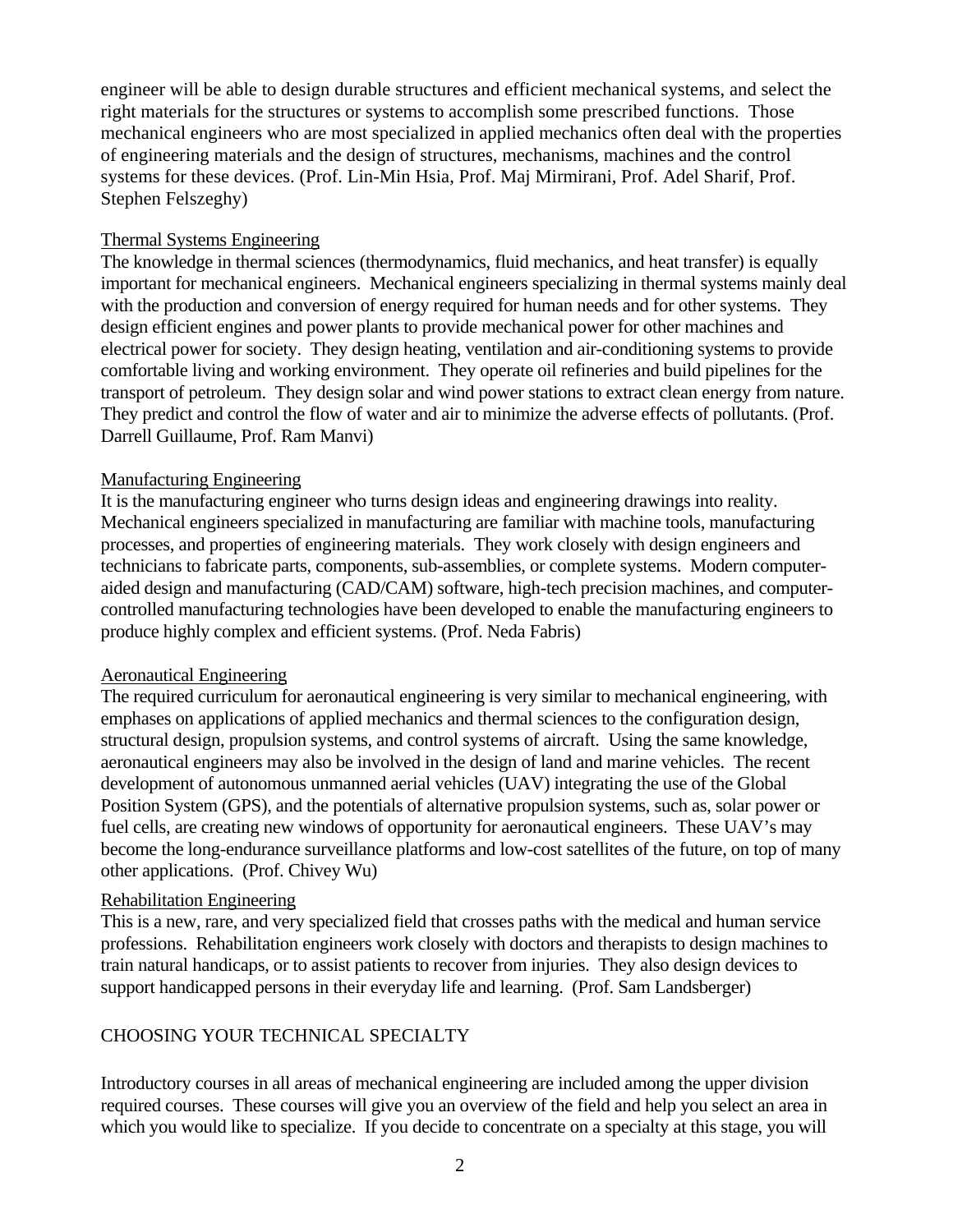be able to pursue it in more detail by choosing the appropriate upper division electives. You may, however, continue taking courses in several areas if you wish and wait until after graduation before deciding on a specialty.

Some mechanical engineering graduates today go straight into a master's degree program, and others pursue a master's degree later while in practice. This postgraduate study is widely supported by many employers. Significant and increasing numbers of those with master's degrees continue on to earn a doctorate degree, primarily to prepare for careers in research and teaching. In the master's degree program at Cal State L.A., you can specialize in applied mechanics, thermal systems engineering, manufacturing engineering, and aeronautical engineering.

#### STUDENT ORGANIZATIONS

#### Honor Societies

Pi Tau Sigma and Tau Beta Pi are undergraduate honor societies. Election to honor societies represents outstanding scholarship as well as participation in other activities. Tau Beta Pi is for all engineering disciplines, while Pi Tau Sigma is for mechanical engineering students only.

#### Professional Societies

The student chapters of professional societies conduct regular meetings, invite speakers, arrange field trips, and participate in local competitions. Our American Society of Mechanical Engineers (ASME) and Society of Automotive Engineers (SAE) Student Chapters have participated in the past in society sponsored design and racing contests, such as, human-powered vehicle, remote-control aircraft, and Mini-Baja car.

#### **Student Organization** Faculty Advisor

American Society of Mechanical Engineers (ASME) Prof. Adel Sharif Society of Automotive Engineers (SAE) Prof. Lih-Min Hsia Society of Manufacturing Engineering (SME) Prof. Neda Fabris American Institute of Aeronautics and Astronautics (AIAA) Prof. Maj Mirmirani

#### PROFESSIONAL REGISTRATION

Some mechanical engineers in charge of projects must be licensed or registered in the state or states in which the projects will be conducted. To use the term "Professional Engineer," you must complete the requirements for professional registration or licensure established by the state. Registration requires education, professional experience, and successful completion of the Engineer-in-Training (EIT/FE) examination (Prof. Sharif), and of the Professional Engineering (PE) examination (Prof. Sharif). The department offers a review course to help students prepare for the FE/EIT examination, and reimburses the application fees to undergraduate students who successfully pass the exam.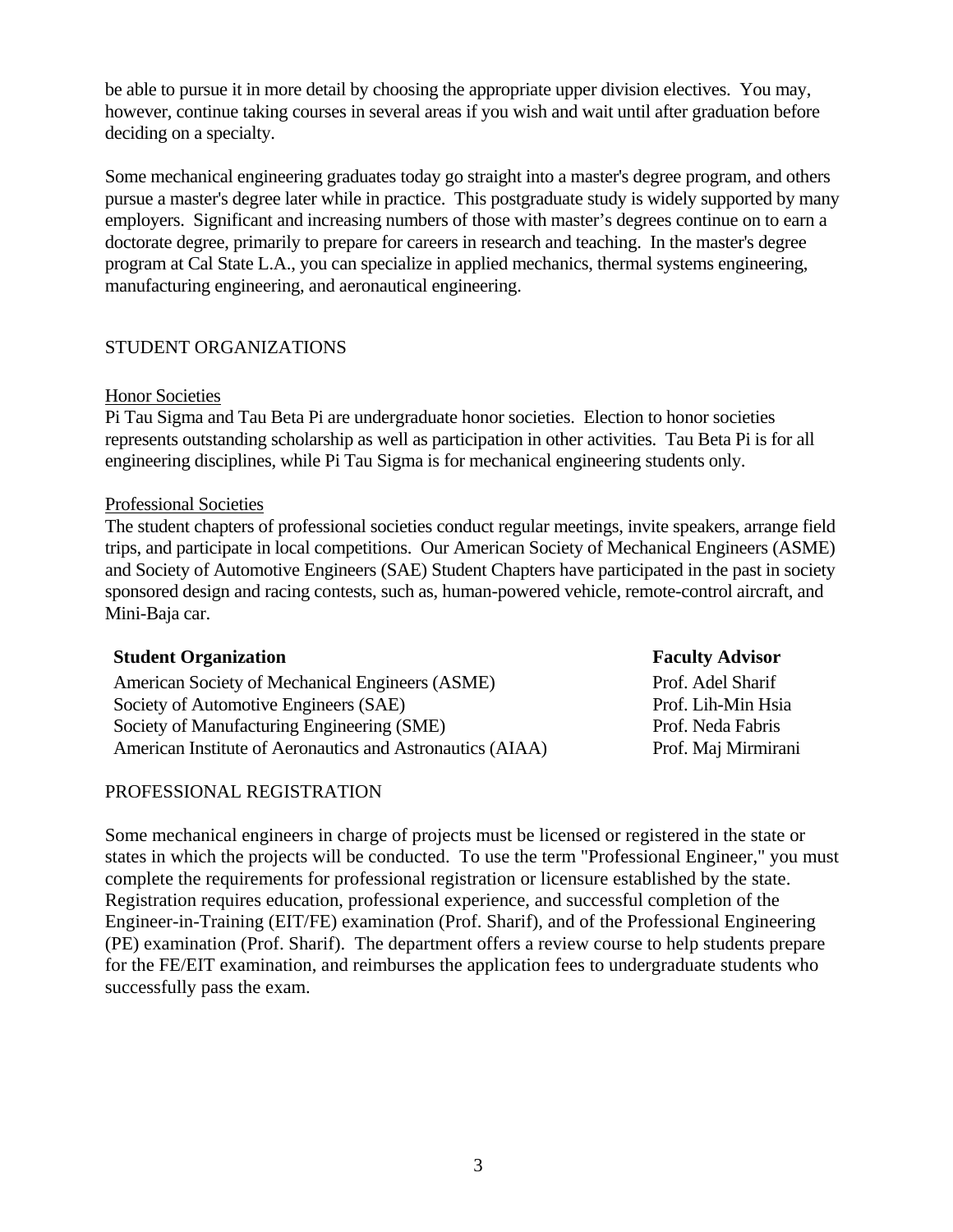## **II. UNDERGRADUATE DEGREE REQUIREMENTS**

The Mechanical Engineering program provides instruction in the basic sciences, and in engineering analysis and design. Areas of interest within Mechanical Engineering include: machine design, energy systems, robotics, aeronautics, materials, manufacturing, air-conditioning, and interdisciplinary fields, such as, environmental engineering, and rehabilitation engineering. The minimum requirements (194 quarter units) for the Bachelor of Science degree in Mechanical Engineering are described in the following. This program of study is accredited by the Engineering Accreditation Commission of the Accreditation Board for Engineering and Technology (EAC/ABET).

#### **REQUIREMENTS FOR THE MAJOR (146 UNITS MINIMUM)**

| Lower Division Required Courses (68 units) |                                                             |  |  |
|--------------------------------------------|-------------------------------------------------------------|--|--|
| <b>ENGR 100</b>                            | Introduction to Engineering (1)                             |  |  |
| <b>MATH 206-209</b>                        | Calculus I-IV (4 each)                                      |  |  |
| <b>MATH 215</b>                            | Differential Equations (4)                                  |  |  |
| PHYS 201-204                               | General Physics I-IV (4 each)                               |  |  |
| <b>CHEM 101</b>                            | General Chemistry I (5)                                     |  |  |
| <b>ME 103</b>                              | Introduction to Mechanical Design (3)                       |  |  |
| <b>CE/ME 201</b>                           | Statics $(4)$                                               |  |  |
| <b>ME 204</b>                              | Mechanical Engineering Measurements and Instrumentation (4) |  |  |
| <b>CE/ME 205</b>                           | Strength of Materials I (4)                                 |  |  |
| <b>ENGR 207</b>                            | Materials Science and Engineering (4):                      |  |  |
| <b>CE/ME 210</b>                           | Matrix Algebra for Engineers (2)                            |  |  |
| <b>CE/ME 211</b>                           | Statistics and Probability for Engineers (2)                |  |  |
| <b>EE 210</b>                              | Electrical Measurements Laboratory (1)                      |  |  |
| $CS 290*$                                  | Introduction to FORTRAN Programming (2)                     |  |  |
|                                            |                                                             |  |  |

*\*May substitute a course in any high-level programming language with department approval.* 

Upper Division Major Requirements (41 units)

| <b>ENGR 300</b>  | Economics for Engineers (4)                                         |
|------------------|---------------------------------------------------------------------|
| <b>ENGR 301</b>  | Ethics and Professionalism (1)                                      |
| <b>CE/ME 303</b> | Fluid Mechanics I (4)                                               |
| <b>ME 306</b>    | Heat Transfer I $(4)$                                               |
| <b>ME 310</b>    | Mechanical Engineering Writing Laboratory (1)                       |
| <b>CE/ME 312</b> | Strength of Materials Laboratory I (1)                              |
| <b>CE/ME 313</b> | Fluid Mechanics Laboratory I (1)                                    |
| ME 315           | Thermal Systems Laboratory I (1)                                    |
| <b>CE/ME 320</b> | Dynamics $I(4)$                                                     |
| ME 321*          | Kinematics of Mechanisms (4)                                        |
| ME 323           | Machine Design $I(4)$                                               |
| <b>ME 326A</b>   | Thermodynamics $I(4)$                                               |
| <b>ME 326B</b>   | Thermodynamics II (4)                                               |
| <b>ME 327</b>    | Manufacturing Processes (4)                                         |
| $ME 421*$        | Dynamics of Mechanisms (4)                                          |
|                  | *Students must select either ME 321 or ME 421 as a required course. |
|                  | The other may be taken as an upper division technical elective.     |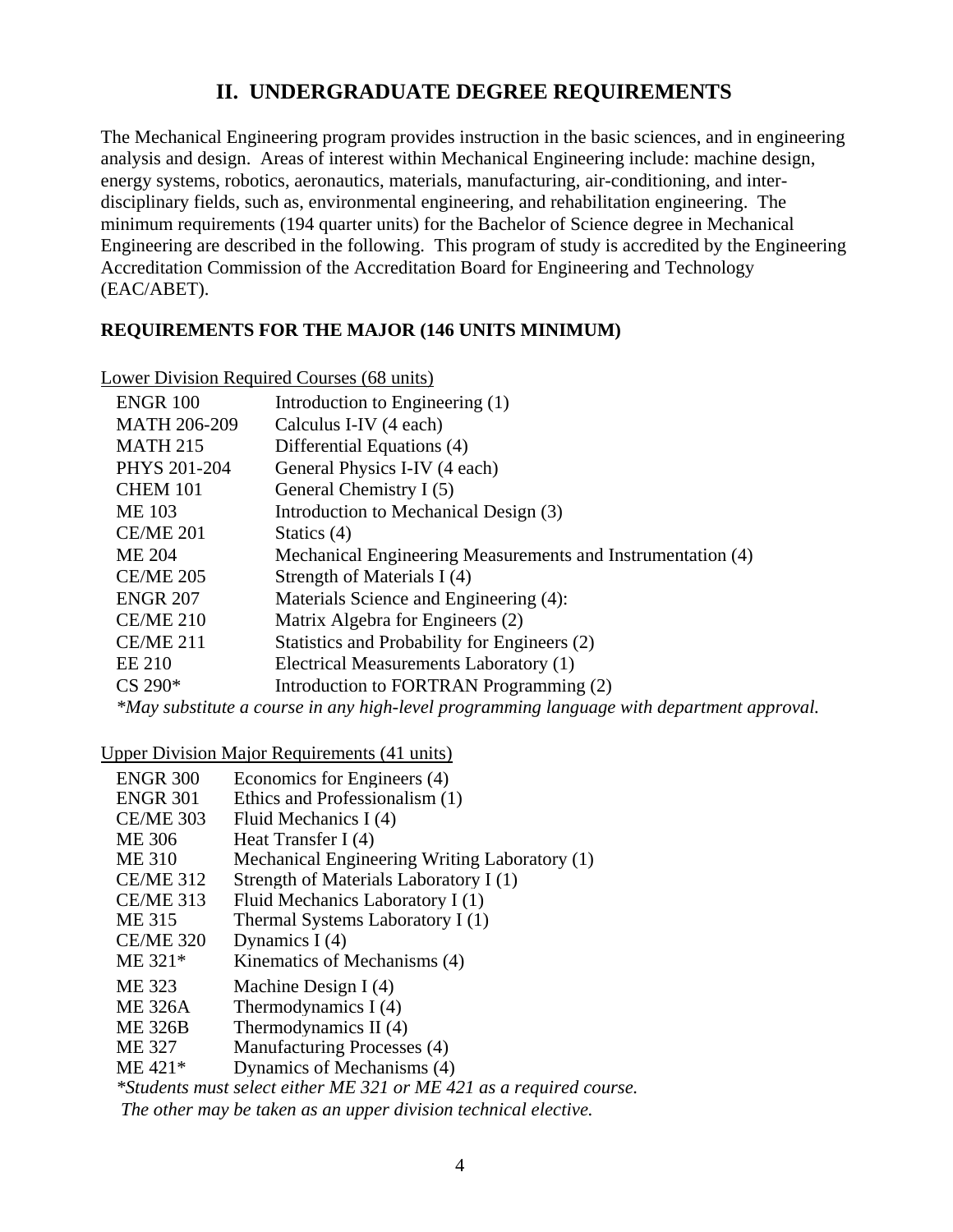Senior Design Requirements (12 units)

The senior design requirement is a three**-**course series that must be completed sequentially**.** The first course (497A) is offered in the Fall quarter.

- ME 497A Mechanical Engineering Senior Project (4)
- ME 497B Mechanical Engineering Senior Project (4)
- ME 497C Mechanical Engineering Senior Project (4)

Upper Division Technical Electives (25 units)

Select six lecture courses and one laboratory course from the following.

Lecture Electives (24 units):

- ME 402 Advanced Mechanics of Materials (4)
- ME 403 Aerodynamics (4)
- ME 406 Heat Transfer II (4)
- ME 407 Design of Thermal Systems (4)
- ME 408 Fluid Mechanics II (4)
- ME 409 Mechanical Engineering Analysis (4)
- ME 410 Control of Mechanical Systems (4)
- ME 411 Vibrational Analysis I (4)
- ME 414 Machine Design II (4)
- ME 415 Air Conditioning (4)
- ME 416 Energy Systems (4)
- ME 419 Computer-Aided Mechanical Engineering (4)
- ME 422 Optimization of Mechanical Engineering Systems (4)
- ME 423 Introduction to the Finite Element Method (4)
- ME 428 Automation and Computer-Aided Manufacturing (4)
- ME 430 Properties and Selection of Engineering Materials (4)
- ME 454 Special Topics in Mechanical Engineering (1-4)
- EE/ME 481 Introduction to Robotics (4)

Laboratory Electives (1 unit)

- ME 412 Strength of Materials Laboratory II (1)
- ME 413 Fluid Mechanics Laboratory II (1)
- ME 417 Machine Analysis Laboratory (1)
- ME 431 Material Laboratory (1)<br>ME 499 Undergraduate Directed
- Undergraduate Directed Study (1)

*NOTE: No subject credit is allowed for transferred upper division courses with "D" grades.*

## **LOWER DIVISION GENERAL EDUCATION REQUIREMENTS (32 UNITS)**

Block A – Basic Subjects (16 units)

| ENGL 101                 | Composition I: Reflective and Expository Writing (4) |
|--------------------------|------------------------------------------------------|
| COMM 150                 | Oral Communication (4)                               |
| <b>HIST 202A or 202B</b> | United States Civilization (4)                       |
| POLS 150                 | Government and American Society (4)                  |

Block C - Humanities (12 units. Select one course each from three different areas)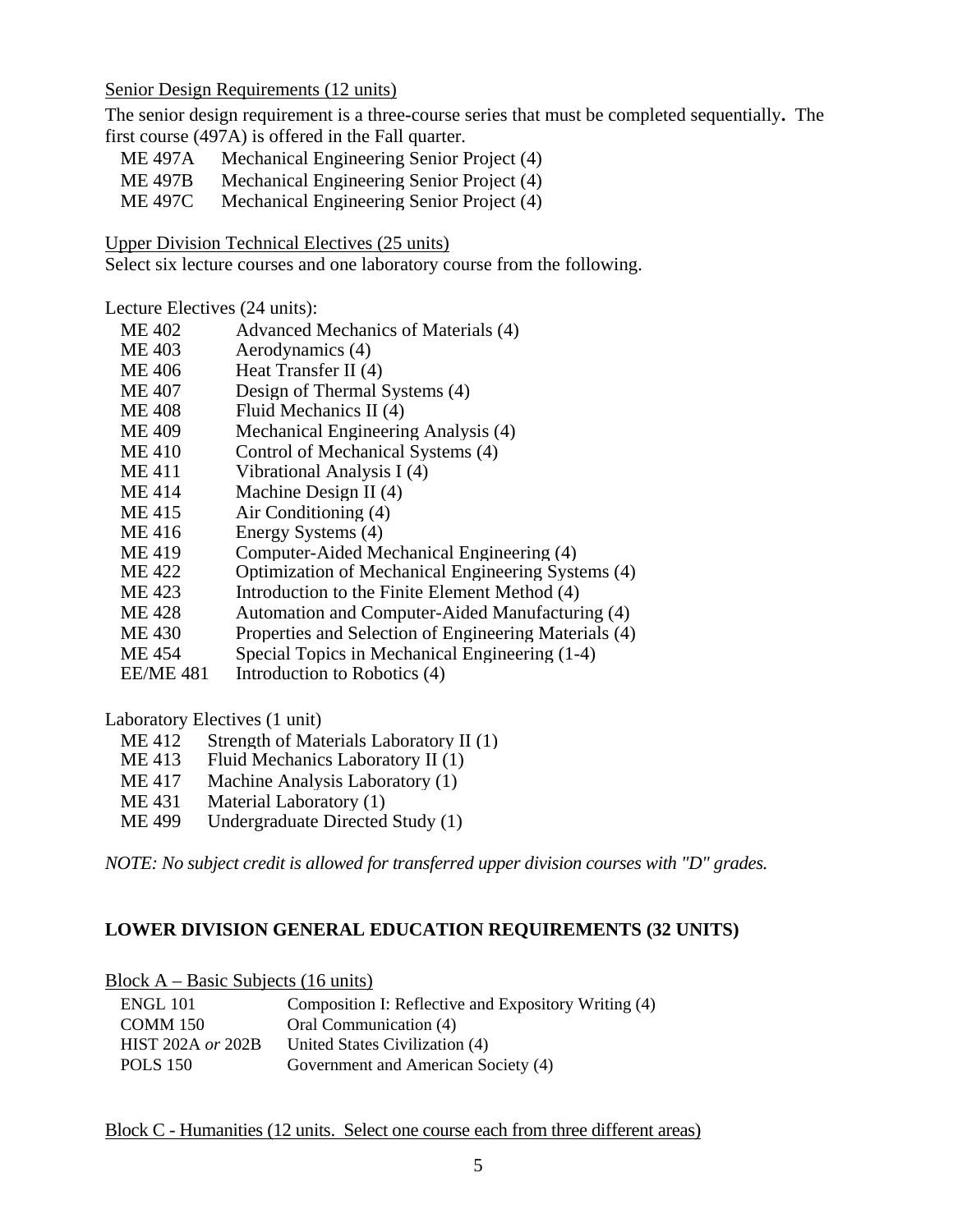| $C1$ – Literature                                                                  |                         | ENGL 207, 250, 258, (d)260, (d)270, 280       |                    |
|------------------------------------------------------------------------------------|-------------------------|-----------------------------------------------|--------------------|
| and Drama                                                                          | <b>ANTH/ENGL 245</b>    |                                               |                    |
|                                                                                    | <b>SPAN 242</b>         |                                               |                    |
|                                                                                    | TA 152                  |                                               |                    |
| $C2$ - Arts                                                                        |                         | ART 101ABC, 150, 152, 155, 156, 157, 159, 209 |                    |
|                                                                                    |                         | MUS 150, 151, 152, 156, 157, 160              |                    |
|                                                                                    | TVF/DANC/TA 210         |                                               |                    |
|                                                                                    | TVF/ENGL 225            |                                               |                    |
|                                                                                    | $(d)$ CHS 112           |                                               |                    |
|                                                                                    | $(d)$ CHS/PAS 260       |                                               |                    |
|                                                                                    | $(d)$ LBS 234           |                                               |                    |
|                                                                                    | <b>DANC 157</b>         |                                               |                    |
| $C3$ – Philosophy and                                                              | PHIL 151, 152           |                                               |                    |
| <b>Religious Studies</b>                                                           | $(d)$ PHIL/RELS 200     |                                               |                    |
|                                                                                    | $(d)$ PHIL 220          |                                               |                    |
| $C4 - Languages$ other                                                             | COMD <sub>150</sub>     |                                               |                    |
| than English                                                                       |                         | CHIN 100ABC, 101ABC, 200ABC, 201ABC           |                    |
|                                                                                    | FREN 100ABC, 130, 200AB |                                               |                    |
|                                                                                    | GERM 100ABC, 200ABC     |                                               |                    |
|                                                                                    | ITAL 100ABC, 200ABC     |                                               |                    |
|                                                                                    |                         | JAPN 100ABC, 130, 200ABC, 230                 |                    |
|                                                                                    | KOR 100ABC              |                                               |                    |
|                                                                                    | <b>LATN 100ABC, 222</b> |                                               |                    |
|                                                                                    | <b>PAS 120</b>          |                                               |                    |
|                                                                                    | PORT 100ABC             |                                               |                    |
|                                                                                    | <b>RUSS 101AB</b>       |                                               |                    |
|                                                                                    |                         | SPAN 100ABC, 105, 130, 200ABC, 205ABC, 230    |                    |
| $C5$ – Integrated                                                                  | <b>ENGL/PHIL 210</b>    |                                               |                    |
| Humanities                                                                         | TVF/ENGL/TA 240         |                                               |                    |
|                                                                                    |                         |                                               |                    |
| Block E - Lifelong Understanding and Self-Development (4 units. Select one course) |                         |                                               |                    |
| <b>ANTH 265</b>                                                                    | $(d)$ ART 240           | <b>BUS 200</b>                                | $(d)$ CHDV/SOC 120 |
| <b>HS 150</b>                                                                      | <b>KIN 150</b>          | $(d)$ PHIL 230                                | <b>POLS 120</b>    |
| <b>PSY 160</b>                                                                     | <b>COMM 230</b>         | <b>SOC 202</b>                                | <b>TECH 250</b>    |
|                                                                                    |                         |                                               |                    |

#### Diversity Requirement

Those courses with the course number preceded by the designation *(d)* are 'diversity courses'. Students must include at least two diversity courses (8 units)*,* which may be selected from Block C, Block E, or from the General Education Upper Division Themes as described in the following section.

#### Minimum Average Grade

A minimum *C grade average in general education* is required of all students following the 1987- 1989, or any later catalog.

#### **GENERAL EDUCATION UPPER DIVISION THEME (12 UNITS)**

Students are required to select one Upper Division Theme as part of the General Education program. Completion of the lower division basic subjects (Block A) requirement is prerequisite to all Upper Division Theme courses. Courses in each theme are distributed among three areas: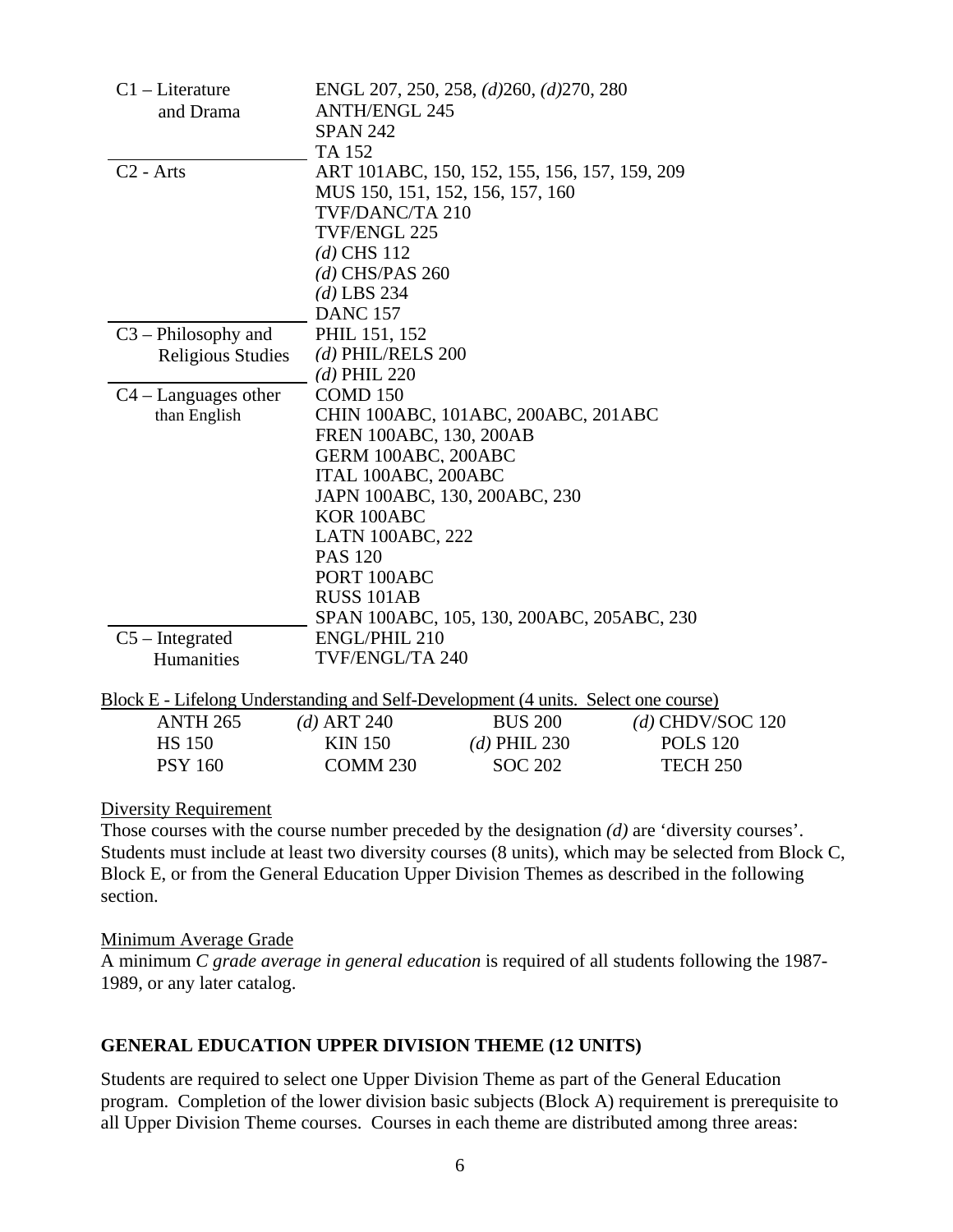Natural Sciences and Mathematics, Social Sciences, and Humanities. Students must select one course from each area for the theme selected.

All engineering students must, except for those noted later, select a theme that contains a biology (BIOL) course, and they must enroll in the BIOL course. However, if any engineering student has completed BIOL 155 or 156, or MICR 151, or any course equivalent to these, then such a student is exempt from the above restriction in selecting a theme.

If you have not taken any *diversity* courses as part of your Lower Division General Education requirements, you must fulfill this requirement when you complete the Upper Division Theme.

The following is a complete listing of all the themes and courses they contain.

| A. Challenge of Change in the Developing World |                                                                   |
|------------------------------------------------|-------------------------------------------------------------------|
| <b>Natural Sciences and Mathematics</b>        |                                                                   |
| <b>GEOG 333</b>                                | Environment and Development in the Third World (4)                |
| <b>GEOL 351</b>                                | Environmental Geology of Developing Nations (4)                   |
| <b>Social Sciences</b>                         |                                                                   |
| <b>ECON 360</b>                                | Developing Countries and the New Global Economy (4)               |
| <b>HIST 360</b>                                | Revolution and Society in Developing Countries (4)                |
|                                                | LAS/PAS/POLS 360 Dynamics of Change in the Developing World (4)   |
|                                                | EDFN/LAS/PAS/380 Education and Development in the Third World (4) |
| Humanities                                     |                                                                   |
| <b>TVF 324</b>                                 | Third Cinema/Video (4)                                            |
| (d) LAS/PAS 342                                | Cultural Impact of Development (4)                                |
| <b>PHIL 334</b>                                | Post-Colonial Values and Modernization in the Developing World    |
| (4)                                            |                                                                   |
| <b>B.</b> Perspectives on Violence             |                                                                   |
| <b>Natural Sciences and Mathematics</b>        |                                                                   |
| <b>ANTH 315</b>                                | Evolutionary Perspectives on Violence (4)                         |
| <b>HS/NURS 308</b>                             | Psychophysiology of Substance Abuse and Violence (4)              |
| NURS/PSY 307                                   | Physiology and Psychology of Violence and Aggression (4)          |
| <b>Social Sciences</b>                         |                                                                   |
| HIST/POLS 351                                  | Beyond Conflict, Violence and War (4)                             |
| <b>NURS/SW 355</b>                             | Strategies for Family Violence & Abuse (4)                        |
| COMD/PSY 309                                   | Human Violence and Individual Change (4)                          |
| <b>SOC 383</b>                                 | Violence in American Society (4)                                  |
| Humanities                                     |                                                                   |
|                                                |                                                                   |

| 1 1 4 1 1 1 4 1 1 1 1 1 0 0 |                                       |
|-----------------------------|---------------------------------------|
| TVF 366                     | Violence and the Media (4)            |
| ENGL 382                    | Violence and Literature (4)           |
| <b>PHIL 325</b>             | Violence and Ethics (4)               |
| TA 314                      | Staging Violence in World Theatre (4) |

C. Gender in the Diversity of Human Experience

Natural Sciences and Mathematics

 BIOL 388N/PSY 388 Sex and Gender (4) ANTH 310 Evolutionary Perspectives on Gender (4)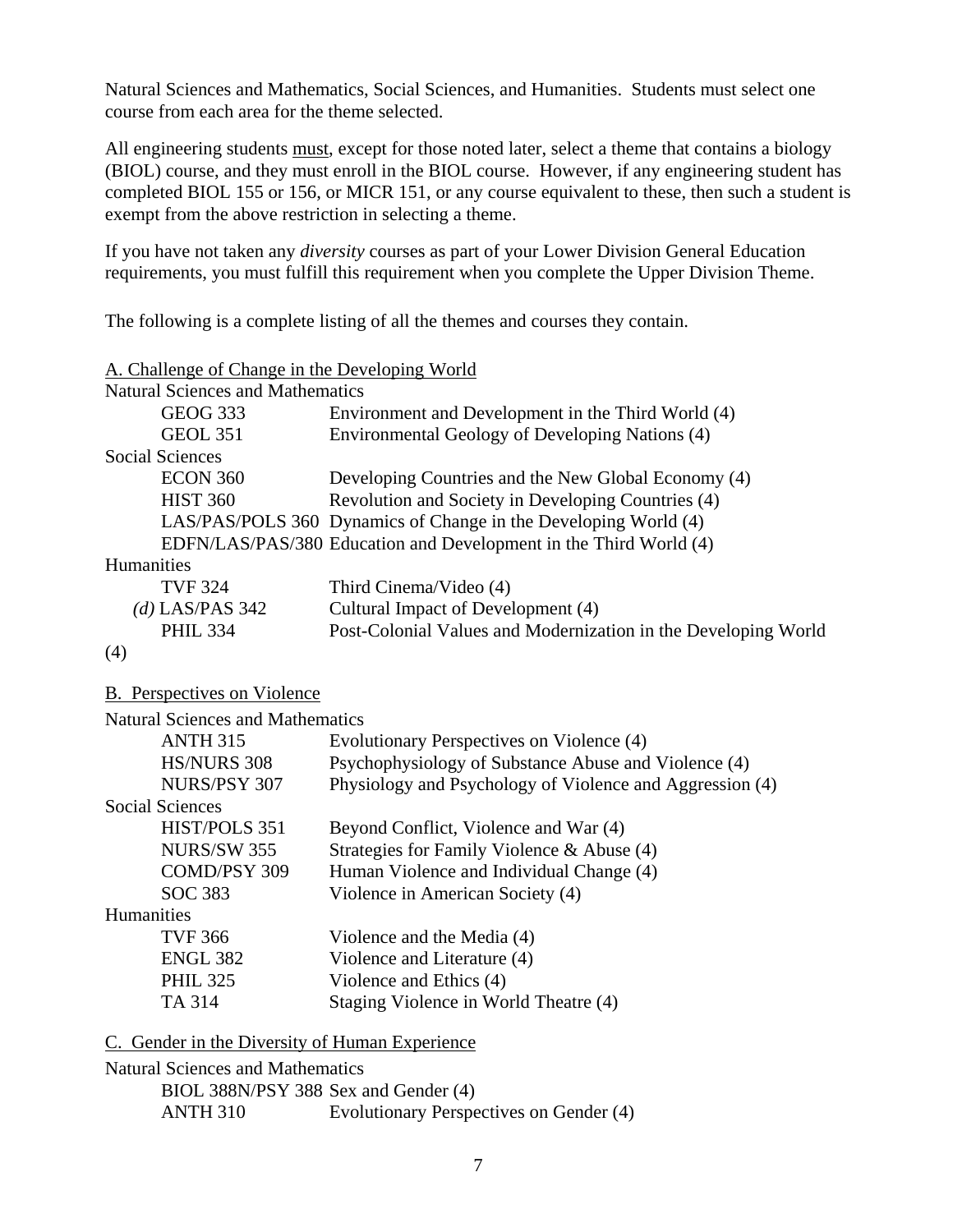| <b>NURS 330</b>                                    | Human Reproductive Health (4)                                   |  |  |
|----------------------------------------------------|-----------------------------------------------------------------|--|--|
| <b>Social Sciences</b>                             |                                                                 |  |  |
| $(d)$ SOC 341                                      | Sociology of Gender Roles (4)                                   |  |  |
| $(d)$ ANTH 338                                     | Gender Roles in Cross-Cultural Perspectives (4)                 |  |  |
| $(d)$ HIST 357                                     | Gender in History (4)                                           |  |  |
| $(d)$ POLS 310                                     | Gender, Politics, and Government (4)                            |  |  |
| <b>Humanities</b>                                  |                                                                 |  |  |
| $(d)$ PHIL 327                                     | Philosophy, Gender and Culture (4)                              |  |  |
|                                                    | (d) ENGL/COMM 385 Sex and Gender in Language and Literature (4) |  |  |
| $(d)$ ENGL/TVF 379                                 | Gender and Sexuality in Popular Culture (4)                     |  |  |
| $(d)$ RELS 335                                     | Gender in the Diversity of World Religions (4)                  |  |  |
| D. Urban Life and Environment                      |                                                                 |  |  |
| <b>Natural Sciences and Mathematics</b>            |                                                                 |  |  |
| <b>CE 352</b>                                      | Technological Aspects of the Urban Environment (4)              |  |  |
| <b>GEOG 310</b>                                    | Urban Climatology (4)                                           |  |  |
| <b>GEOL 357</b>                                    | Urban Geology (4)                                               |  |  |
| <b>Social Sciences</b>                             |                                                                 |  |  |
| $(d)$ CHDV 321                                     | Urban Families: Contemporary Issues (4)                         |  |  |
| $(d)$ GEOG 376                                     | Urban Spatial Processes and Patterns (4)                        |  |  |
| <b>HIST 383</b>                                    | Rise of Urban America (4)                                       |  |  |
| <b>SOC 330</b>                                     | Social Issues in the Urban Setting (4)                          |  |  |
| Humanities                                         |                                                                 |  |  |
| <b>ART 317</b>                                     | Visual Arts in Urban Contexts (4)                               |  |  |
| <b>ML 300</b>                                      | Language Diversity in Urban America (4)                         |  |  |
| $(d)$ COMM 389                                     | Intercultural Communication in the Urban Environment (4)        |  |  |
| <b>TAD 316</b>                                     | Theatre and Dance in the 20th Century Urban Contexts (4)        |  |  |
| E. The Diversity of Human Emotions                 |                                                                 |  |  |
| <b>Natural Sciences and Mathematics</b>            |                                                                 |  |  |
| ANTH <sub>300</sub>                                | Evolutionary Perspectives on Emotions (4)                       |  |  |
| <b>PSY 323</b>                                     | Psychology of Emotion (4)                                       |  |  |
| Social Sciences                                    |                                                                 |  |  |
| $(d)$ HIST 356                                     | History of Emotions (4)                                         |  |  |
| $(d)$ SOC 300                                      | Cultural Emotion (4)                                            |  |  |
| $(d)$ RELS 380                                     | Emotion in Religion (4)                                         |  |  |
| Humanities                                         |                                                                 |  |  |
| $(d)$ CHS/ENGL/PAS 327                             | Ethnicity and Emotions in U.S. Film (4)                         |  |  |
| <b>PHIL 372</b>                                    | Philosophy and the Emotions (4)                                 |  |  |
| TA/TVF 380                                         | Emotion in Theatre and Film (4)                                 |  |  |
| ENGL/ML 389                                        | Human Emotions in Literary Expression (4)                       |  |  |
| F. Human Maturity and Aging Processes and Problems |                                                                 |  |  |
| <b>Natural Sciences and Mathematics</b>            |                                                                 |  |  |
| BIOL 384N                                          | Biology of Human Aging (4)                                      |  |  |

- NTRS 351 Adult Nutrition (4)
- KIN 345 Physiological Effects of Exercise During Aging (4)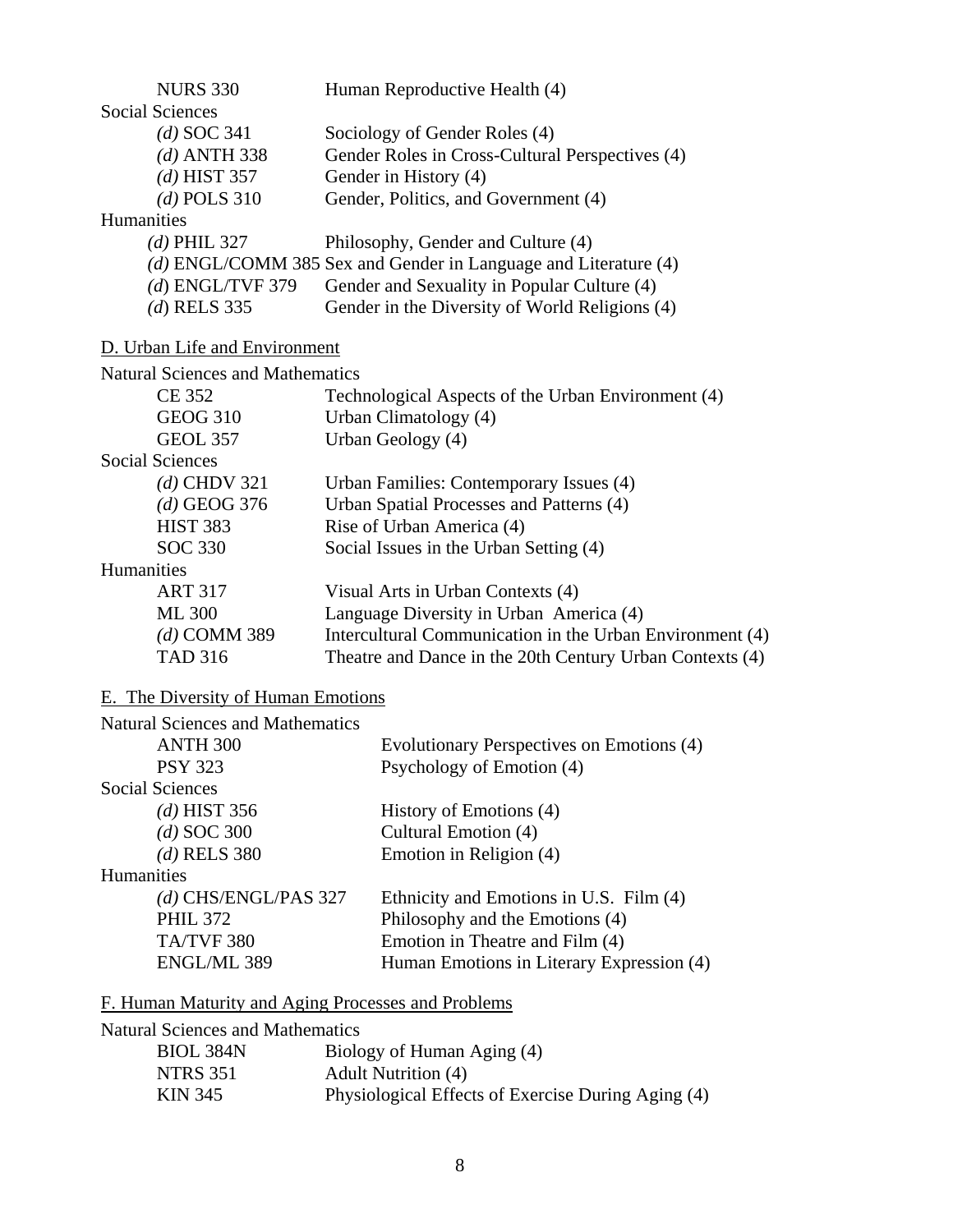| <b>Social Sciences</b> |                                                             |
|------------------------|-------------------------------------------------------------|
| (d) ANTH 335           | Maturity and Aging in Cross-Cultural Perspectives (4)       |
| <b>POLS 330</b>        | Politics of Aging (4)                                       |
| <b>PSY 362</b>         | Psychosocial Developmental Stages in Maturity and Aging (4) |
| SOC 323                | Socialization: Maturity and Aging (4)                       |
| <b>Humanities</b>      |                                                             |
| <b>ENGL 383</b>        | Narratives of Maturity and Aging (4)                        |
| ML 382                 | Maturity and Aging in East Asia and Romance Literatures (4) |
| $(d)$ PHIL 373         | Themes of Adult Life in Philosophy (4)                      |
| $(d)$ RELS 325         | Themes of Adult Life in the World's Religions (4)           |
|                        |                                                             |

## G. The Global Environment: Past, Present, and Future

|                                                   | Note: Effective Fall Quarter 2004, Theme G is discontinued. Only students who started Theme G |
|---------------------------------------------------|-----------------------------------------------------------------------------------------------|
| prior to Fall 2004 may enroll in Theme G courses. |                                                                                               |
| <b>Natural Sciences and Mathematics</b>           |                                                                                               |
| BIOL 341N/GEOL 341                                | Evolution of Earth and Life through Time (4)                                                  |
| CE/GEOG 358                                       | Environment, Earth Systems and Technology (4)                                                 |
| <b>Social Sciences</b>                            |                                                                                               |
| GEOG/POLS 322                                     | Global Change and the Human Condition (4)                                                     |
| <b>GEOG 341</b>                                   | World Resources and Environmental Issues (4)                                                  |
| Humanities                                        |                                                                                               |
| <b>ART 315</b>                                    | The Arts and the Environment (4)                                                              |
| H. Race, Diversity, and Justice                   |                                                                                               |
| <b>Natural Sciences and Mathematics</b>           |                                                                                               |
| <b>ANTH 361</b>                                   | Race, Racism, and Human Variation (4)                                                         |
| <b>ANTH/PHIL 385</b>                              | Measurement of Human Difference (4)                                                           |
| <b>HS 370</b>                                     | Environmental Racism (4)                                                                      |
| <b>Social Sciences</b>                            |                                                                                               |
| $(d)$ HIST 352                                    | Mechanical Rights in the United States (4)                                                    |
| $(d)$ POLS/COMM 342                               | Rights and Justice in Communication and Politics (4)                                          |
| $(d)$ SOC 348                                     | Class, Race/Ethnicity and Gender (4)                                                          |
| $(d)$ SW 362                                      | From Institutional Racism to Cultural Competency (4)                                          |
| Humanities                                        |                                                                                               |
| $(d)$ TVF 334                                     | "Race," Justice and Mass Media (4)                                                            |
| $(d)$ ENGL/PAS 377                                | Literary Explorations of Justice and Racism (4)                                               |
| $(d)$ LAS 335                                     | Race and Culture in the Americas (4)                                                          |
| $(d)$ PHIL 323                                    | Human Diversity and Justice (4)                                                               |
| Ancients and Moderns<br>$1_{-}$                   |                                                                                               |
| <b>Natural Sciences and Mathematics</b>           |                                                                                               |
| CHEM 380N/HIST/                                   | Ancient and Modern Science (4)                                                                |
| <b>PHIL 380</b>                                   |                                                                                               |
| <b>ENGR/TECH 383</b>                              | Ancient and Modern Technology (4)                                                             |
| <b>ASTR 360</b>                                   | Ancient and Modern View of the Universe (4)                                                   |
| <b>Social Sciences</b>                            |                                                                                               |
| <b>ANTH 355</b>                                   | Cultural Evolution and Ancient Mechanization (4)                                              |
| <b>HIST 311</b>                                   | Classical Mechanization and the Modern World (4)                                              |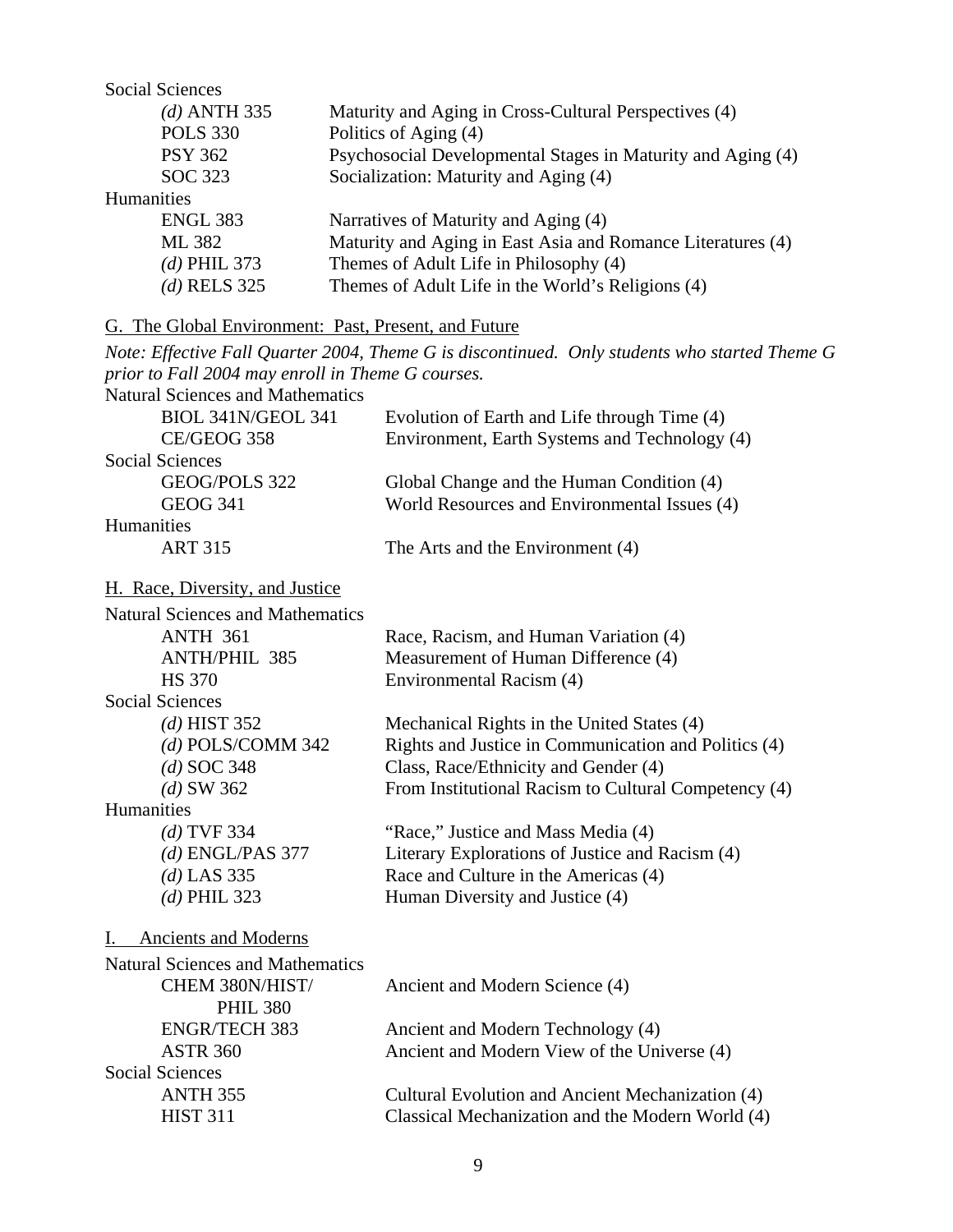Humanities

| <b>AAAS</b> 350   | Ancient East Asian Literature and the Modern World (4)  |
|-------------------|---------------------------------------------------------|
| <b>CHS/ML 312</b> | Mediterranean and Pre-Columbian Myths in Latin American |
|                   | Literature $(4)$                                        |
| <b>ENGL 381</b>   | Legacy of Greek and Roman Literature (4)                |
| <b>PHIL 321</b>   | Ancient Thought and its Modern Legacy (4)               |

#### Biology Requirement

This requirement is normally met by engineering students by completing a biology course in an Upper Division Theme (Themes C, F, or G). However, this requirement can also be met by taking a course from the Lower Division General Education Block B1:

B1-Biological BIOL 155, BIOL 156 or MICR 151 (4 units)

See also "GENERAL EDUCATION UPPER DIVISION THEME" for further details.

#### **UNIVERSITY REQUIREMENTS (4 UNITS)**

| ENGL 102 Composition II: Analytical and Persuasive Writing (4)                      |
|-------------------------------------------------------------------------------------|
| UNIV 400 Writing Proficiency Exam (Must be completed prior to completing 135 units) |

All CSU students must demonstrate competence in writing skills as a requirement for graduation. A minimum C grade is required for ENGL 102 (A 'C-' grade is *not* acceptable).Students must also satisfy lower and upper division writing skills requirements.

#### Lower Division Writing Requirement

The English Placement Test (EPT), described in the *Admissions* chapter of the general catalog, must be taken before enrolling in any courses at Cal State L.A. The EPT is prerequisite to all lower division English writing courses. All baccalaureate students who enter Cal State L.A. Summer 1993 or later, and who are subject to requirements of the 1993-95 or later general education catalog, are required to take two quarters of English composition (ENGL 101 and 102), which must be taken in sequence. Students entering Cal State L.A. as freshmen must complete these courses before they reach upper division standing (90 quarter units). Transfer students entering above the freshmen level who are required to take one or both of these composition courses must do so before they complete 45 quarter units at Cal State L.A. Only the first of the two courses (ENGL 101) is applied to General Education. The second course (ENGL 102) is prerequisite to UNIV 400 (WPE).

#### Upper Division Writing Requirements (WPE/GWAR)

All Cal State L.A. students who entered in Summer 1984 or later and are pursuing a degree or credential must satisfy the Graduation Writing Assessment Requirement (GWAR) by passing the Writing Proficiency Examination (WPE). Students must first pass ENGL 101 and 102 (or their equivalents) with a minimum grade of C prior to taking the WPE. The WPE must be taken and passed prior to completion of the 135 quarter units. Transfer students who have completed 135 units upon entrance must pass the WPE during their first quarter of residence at Cal State L.A. Students who have satisfied the upper division writing proficiency requirement at another CSU campus shall be considered to have met the Cal State L.A. requirement.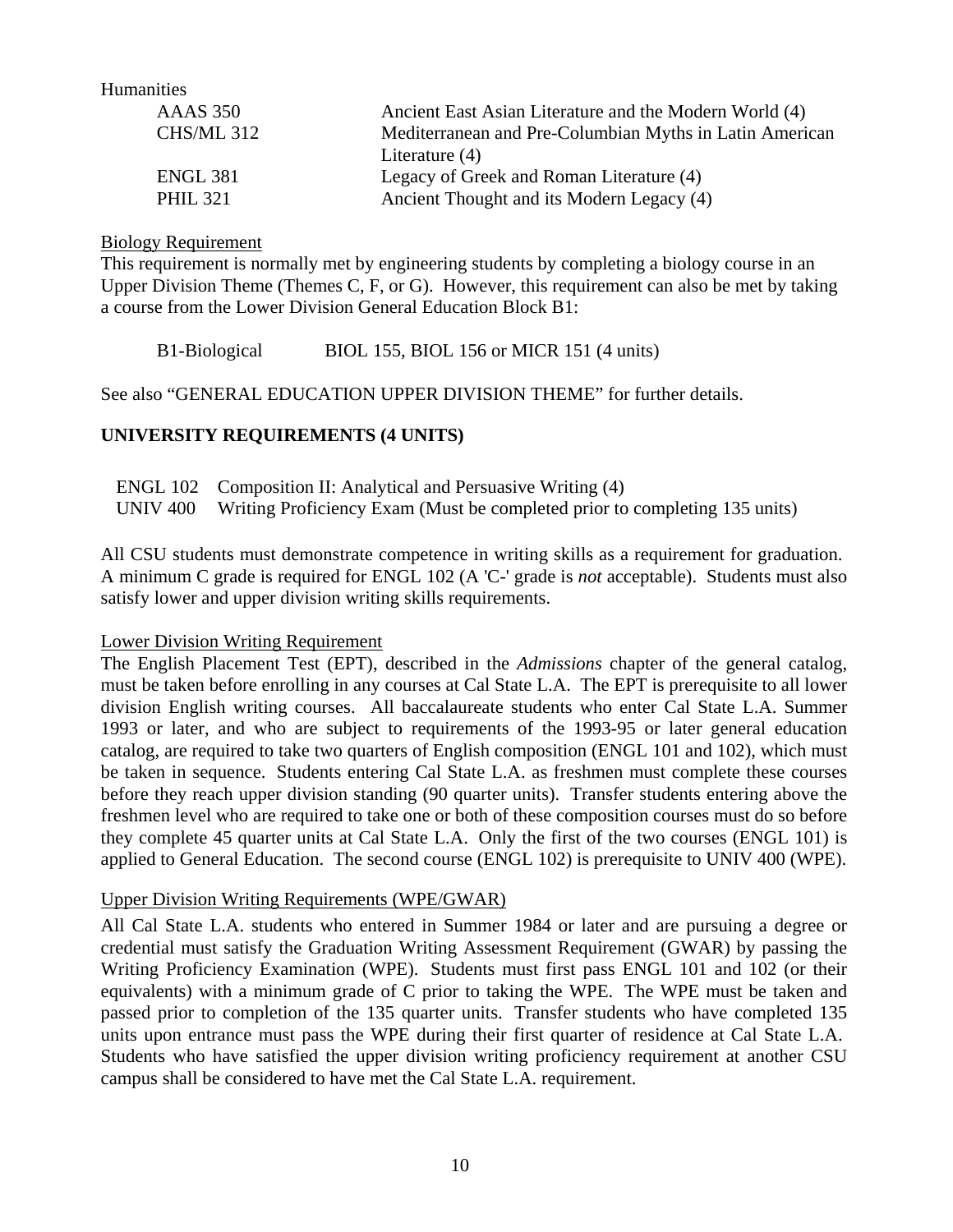Students who fail to take and pass the WPE within the required time limit of 135 units will have a hold placed on their records, which will preclude them from enrolling in any courses until the WPE requirement is satisfied. Students who receive a No Credit (NC) grade on the WPE must meet with a WPE consultant in the University Writing Center to discuss deficiencies identified by the exam and receive recommendations of activities to correct these deficiencies. Based on the recommendations from the WPE consultant, students may re-take the WPE or enroll in UNIV 401, the upper division writing proficiency course.

To take the WPE, students must register for UNIV 400 by the add deadline of each quarter. Additional information about the WPE is available in the *Schedule of Classes* and at the University Writing Center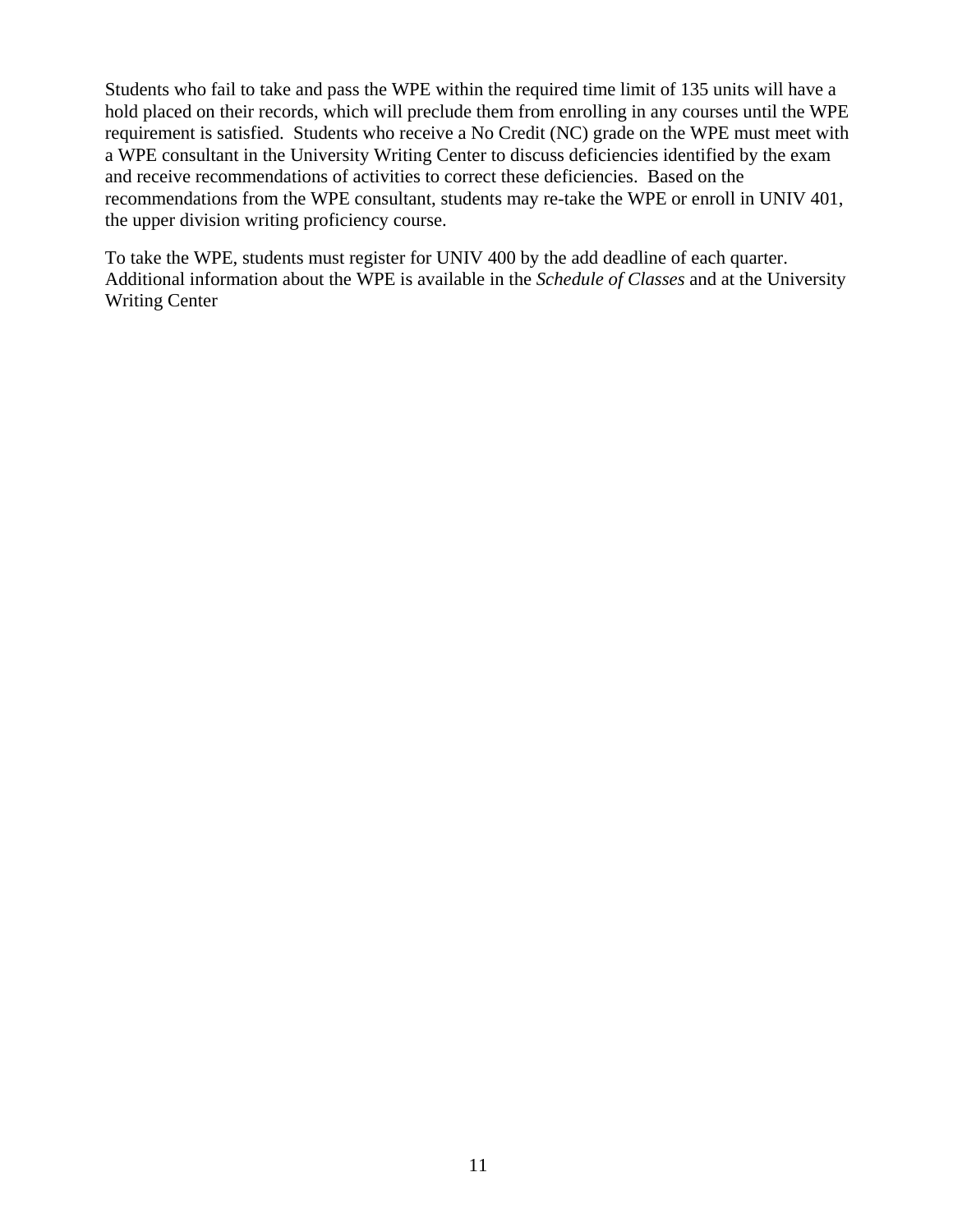#### **Sample 4-year Study Plan Bachelor of Science Degree in Mechanical Engineering (Total: 194 Units)**

|        | Fall                | Winter              | $Spring$ <sub>____</sub> | Total |
|--------|---------------------|---------------------|--------------------------|-------|
| Year 1 | <b>ENGL 101 (4)</b> | CS 290(2)           | CE/ME 201 (4)            | 51    |
|        | <b>ENGR 100 (1)</b> | ENGL 102 (4)        | <b>CHEM 101 (5)</b>      |       |
|        | <b>MATH 206 (4)</b> | <b>MATH 207 (4)</b> | HIST 202A/B $(4)$        |       |
|        | PHYS 201 (4)        | ME 103 (3)          | <b>MATH 208 (4)</b>      |       |
|        | COMM 150 (4)        | PHYS 202 (4)        |                          |       |
|        |                     |                     |                          |       |
|        | TOTAL: $(17)$       | TOTAL: $(17)$       | TOTAL: $(17)$            |       |
| Year 2 | CE/ME 210 (2)       | ENGR 300 (4)        | CE/ME 205 (4)            | 49    |
|        | CE/ME 211 (2)       | MATH 215 (4)        | CE/ME 320 (4)            |       |
|        | <b>ENGR 207 (4)</b> | ME 326A (4)         | EE 210(1)                |       |
|        | <b>MATH 209 (4)</b> | PHYS 204 (4)        | ME 204 (4)               |       |
|        | PHYS 203 (4)        | UNIV 400 (0)        | ME 326B (4)              |       |
|        |                     |                     |                          |       |
|        | TOTAL: $(16)$       | TOTAL: $(16)$       | TOTAL: $(17)$            |       |
| Year 3 | CE/ME 303 (4)       | ME 306 (4)          | <b>ENGR 301 (1)</b>      | 51    |
|        | ME 310(1)           | CE/ME 312 (1)       | GE Humanities (4)        |       |
|        | POLS 150 (4)        | GE Humanities (4)   | GE Block E (4)           |       |
|        | ME 319(4)           | $ME$ Elective $(4)$ | ME 327 (4)               |       |
|        | ME 323 (4)          | GE Humanities (4)   | ME Elective (4)          |       |
|        |                     |                     |                          |       |
|        | TOTAL: $(17)$       | TOTAL: $(17)$       | TOTAL: $(17)$            |       |
| Year 4 | ME 497A (4)         | ME 497B (4)         | ME 497C (4)              | 43    |
|        | GE Theme (4)        | GE Theme (4)        | GE Theme (4)             |       |
|        | ME Elective (4)     | ME Elective $(4)$   | ME Elective (4)          |       |
|        | ME Elective (4)     | ME Lab Elective (1) | ME Lab Elective (1)      |       |
|        | ME Lab Elective (1) |                     |                          |       |
|        | TOTAL: $(17)$       | TOTAL: $(13)$       | TOTAL: $(13)$            |       |
|        |                     |                     |                          |       |

This sample study plan assumes the student will attend only three quarters per academic year. However, the university operates on a year round academic calendar and the Department offers a wide variety of courses during the summer quarter. Students may also take courses in summer quarters to accelerate their program of study.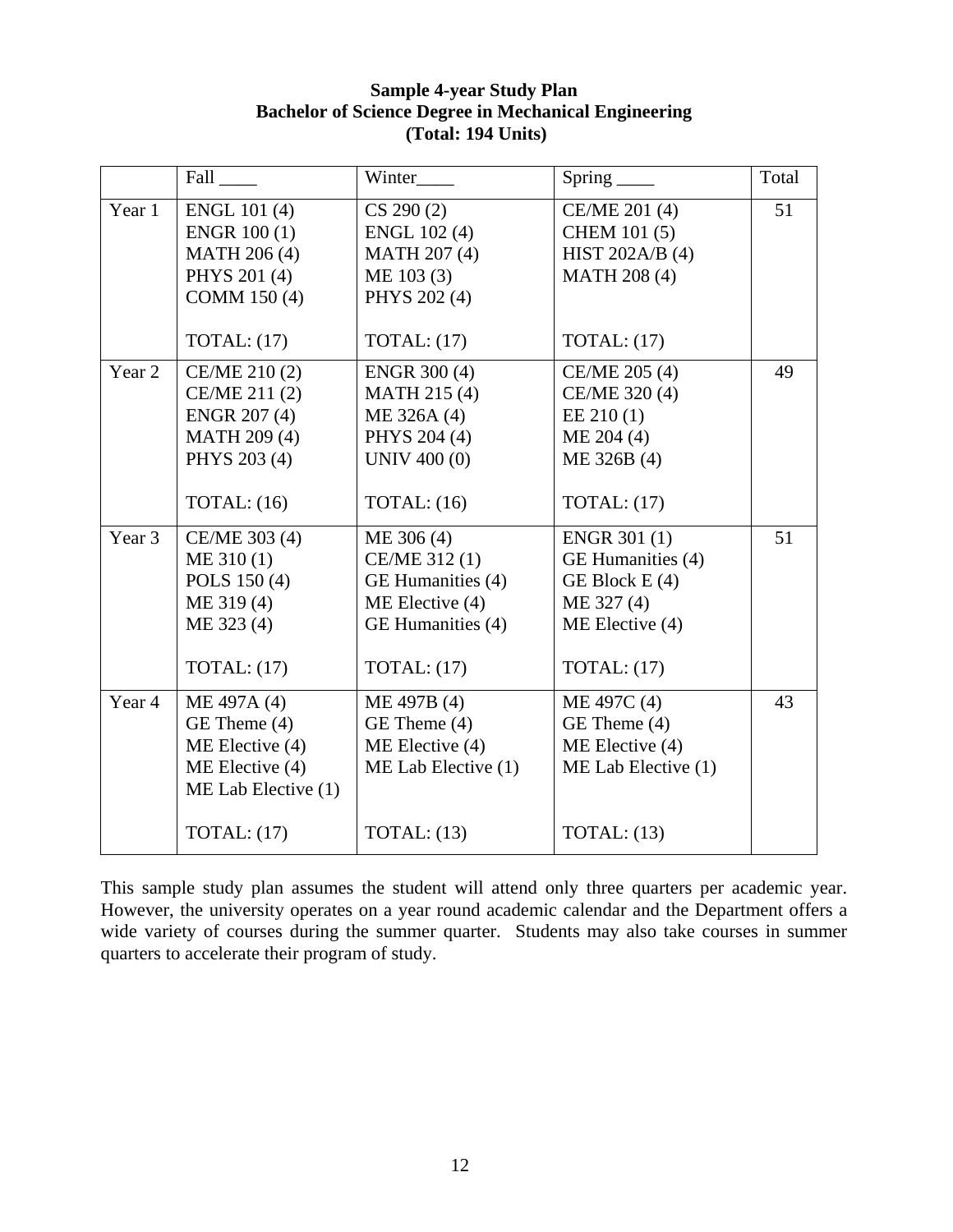**Sample 2-Year Study Plan Bachelor of Science Degree in Mechanical Engineering** 

|        | Fall                  | Winter                  | Spring                |
|--------|-----------------------|-------------------------|-----------------------|
| Year 1 | CE/ME 303 (4)         | ME 306 (4)              | <b>ENGR 301 (1)</b>   |
|        | ME 310(1)             | CE/ME 312 (1)           | GE(4)                 |
|        | ME 319(4)             | ME Elective (4)         | GE(4)                 |
|        | ME 323 (4)            | GE(4)                   | ME 327 (4)            |
|        | ME 326A (4)           | ME 326B (4)             | ME Elective (4)       |
|        | TOTAL: $(17)$         | TOTAL: (17)             | TOTAL: $(17)$         |
| Year 2 | ME 497A (4)           | ME 497B (4)             | ME 497C (4)           |
|        | ME Elective (4)       | GE Theme (4)            | $GE$ Theme $(4)$      |
|        | ME Elective (4)       | ME Elective (4)         | ME Elective (4)       |
|        | ME Lab Elective $(1)$ | $ME$ Lab Elective $(1)$ | ME Lab Elective $(1)$ |
|        | GE(4)                 | GE(4)                   | GE Theme (4)          |
|        | TOTAL: $(17)$         | TOTAL: (17)             | TOTAL: (17)           |

This sample 2-year study plan is suggested for students who transfer from another higher education institution or a community college with an equivalent of two years of transfer credits in General Education and the Major requirements. It also assumes the student will attend only three quarters per academic year. However, the university operates on a year round academic calendar and the Department offers a wide variety of courses during the summer quarter. Students may also take courses in the summer quarter to accelerate their program of study.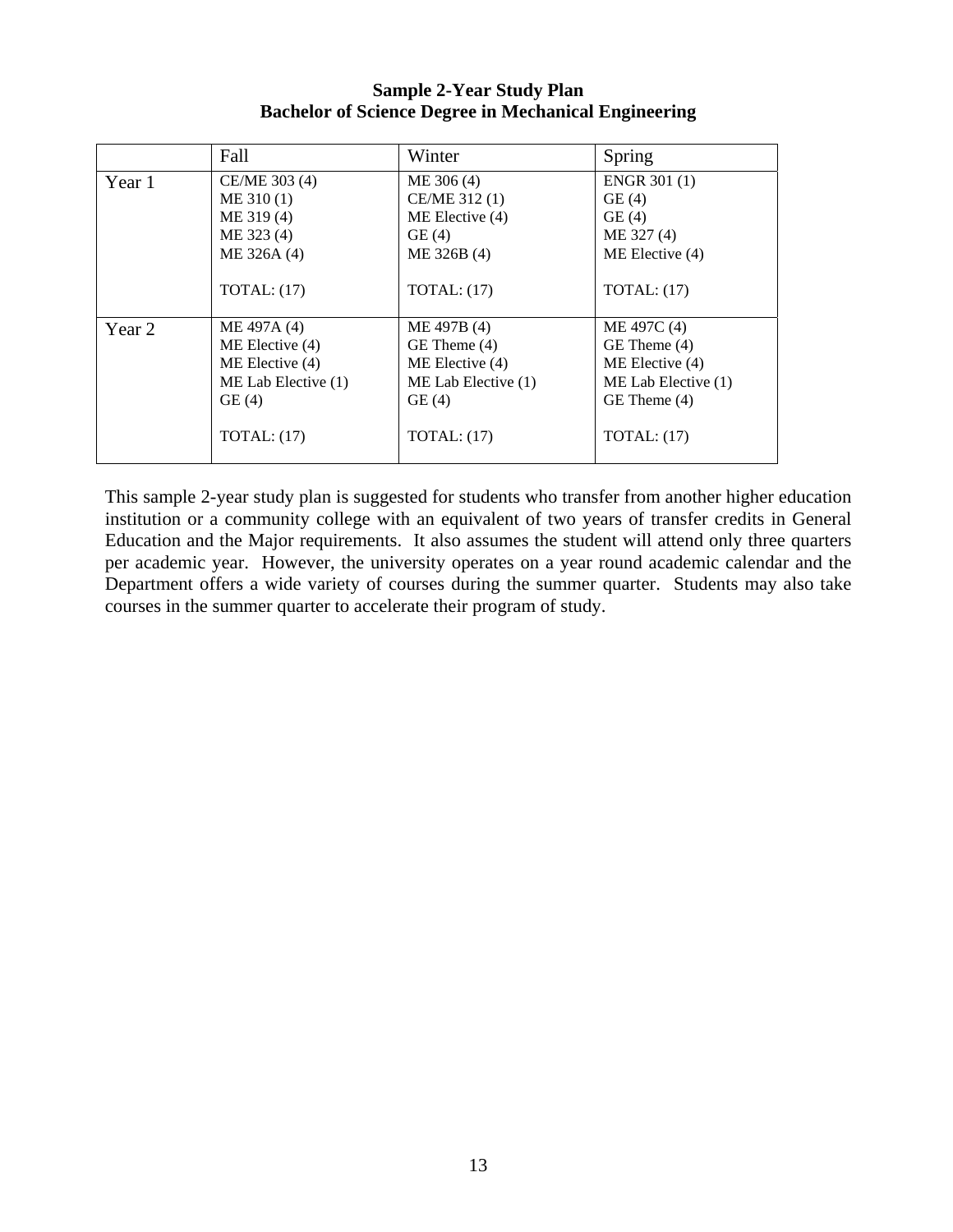## **III. LIST OF COURSES**

#### COURSES IN MECHANICAL ENGINEERING

#### **ME 103 Introduction to Mechanical Design (3)**

Prerequisite: TECH110 or one year of high school mechanical drafting. Graphics for mechanical engineering design, freehand sketching, use of computer-aided design (CAD) software for solid modeling, descriptive geometry, and selected design projects. Optional rehabilitation engineering service leaning activities.

#### **ME 114 Machine Shop (1)**

Introduction to machine shop procedures, safety practices, hand tools, band saw, drill press, milling, turning, welding (Graded CR/NC).

#### **ME 154 Special Topics in Mechanical Engineering (1-4)**

Prerequisite: Instructor consent and as needed for specific topic. Current topics of special interest to students in mechanical engineering, as announced in Schedule of Classes. May be repeated for credit.

#### **ME 201 Statics (4) (also listed as CE 201)**

Prerequisites: MATH 207, PHYS 201. Fundamental principles of statics, resolution and composition of forces, algebraic and graphic solutions, friction, center of gravity, moment of inertia.

#### **ME 204 Mechanical Measurements and Instrumentation (4)**

Prerequisite: PHYS 203. Introduction to electrical circuits, engineering measurements and instrumentation, introduction to automatic control systems and components.

#### **ME 205 Strength of Materials I (4) (also listed as CE 205)**

Prerequisite: CE/ME 201. Stressed and strains under axial, shearing, and torsional forces; flexural stresses and deflections of simple beams; columns; and combined stresses.

#### **ME 208 Statics and Strength of Materials (4) (also listed as CE 208)**

Prerequisites: MATH 207, PHYS 201. Principles of statics, force systems and equilibrium, structures, machines distributed force, centroid, moment of inertia, stresses, strains and deformation under axial, torsional, and bending loads. For Electrical Engineering students only**.**

#### **ME 210 Matrix Algebra for Engineers (2) (also listed as CE 210)**

Prerequisites: MATH 208. Introduction to calculations using vectors; matrix operation; solution of linear simultaneous equations; coordinate transformation; application to engineering problems.

#### **ME 211 Statistics and Probability for Engineers (2) (also listed as CE 211)**

Prerequisites: MATH 208. Introduction to calculations using probability distributions and densities; concepts in statistics; application to engineering problems.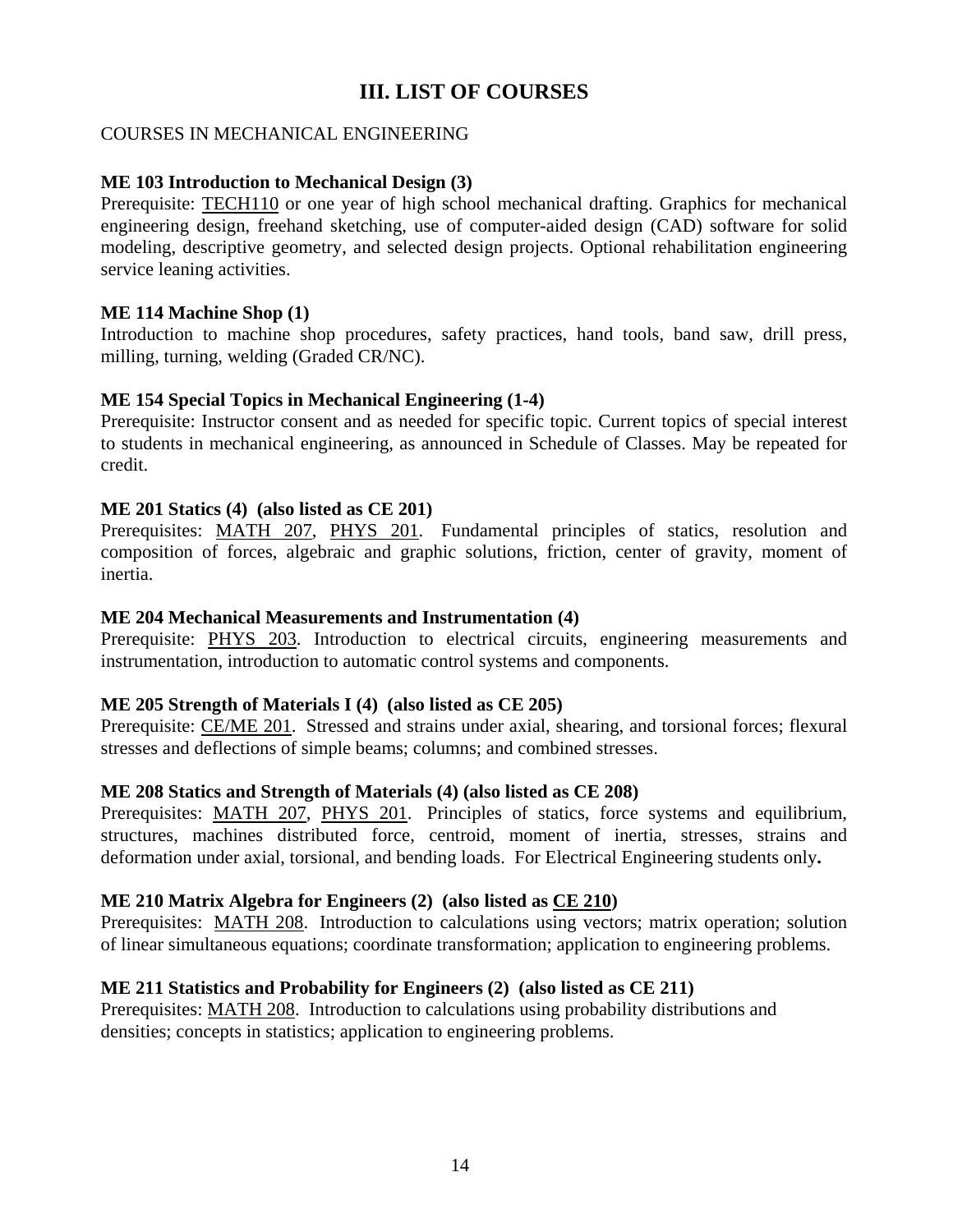#### **ME 303 Fluid Mechanics I (4) (also listed as CE 303)**

Prerequisite: PHYS 202. Fundamental principles and methods of fluid mechanics; thermodynamics of fluid flow; Newtonian fluids; equations of fluid flow; laminar and turbulent flow; applications.

#### **ME 306 Heat Transfer I (4)**

Prerequisites: MATH 208, PHYS 202. Fundamental principles of heat transfer; conduction, convection, and radiation; applications.

#### **ME 310 Mechanical Engineering Writing Laboratory (1)**

Prerequisite: Satisfactory completion of WPE or UNIV 401, and ENGR 100. Technical and laboratory report writing, oral and written communication, introduction to information technology. Laboratory 3 hours.

#### **ME 312 Strength of Materials Laboratory I (1) (also listed as CE 312)**

Prerequisites: CE/ME 205 (may be taken concurrently). Tests of engineering materials in tension, compression, bending, and torsion; verification by experiment of basic theories learned in strength of materials. Laboratory 3 hours.

#### **ME 313 Fluid Mechanics Laboratory I (1) (also listed as CE 313)**

Prerequisites: CE/ME 303. Experiments on fluid properties, fluid statics, conservation of mass, energy, and momentum, and fluid resistance. Laboratory 3 hours.

#### **ME 315 Thermal Systems Laboratory I (1)**

Prerequisites: <u>ME 306, 326A</u>. Experiments in heat transfer and thermodynamics; thermophysical properties of fluids; analysis, operation, and performance testing of thermal energy conversion systems. Laboratory 3 hours.

#### **ME 319 Computer-aided Problem Solving in Mechanical Engineering (4)**

Prerequisites: CS 290, CE/ME 210, 211, MATH 215. Application of computer-aided numerical and graphical methods to the solution of problems drawn from various areas of mechanical engineering. The computer-aided methods will be implemented using a combination of one or more computer programming languages and/or existing software packages.

#### **ME 320 Dynamics I (4) (also listed as CE 320)**

Prerequisite: CE/ME 201. Kinematics and kinetics of rigid bodies; work, kinetic energy, impulse, momentum in two and three dimensions; applications to space mechanics.

#### **ME 321 Kinematics of Mechanisms (4)**

Prerequisites: ME 319. Transmission of motion; theory of mechanisms; linkages; gears; cams; belts and chains.

#### **ME 323 Machine Design I (4)**

Prerequisites: ME 103, CE/ME 205, ENGR 207, MATH 208. Application of principles of mechanics, properties of materials, and fabrication processes to design of simple machines and structural elements.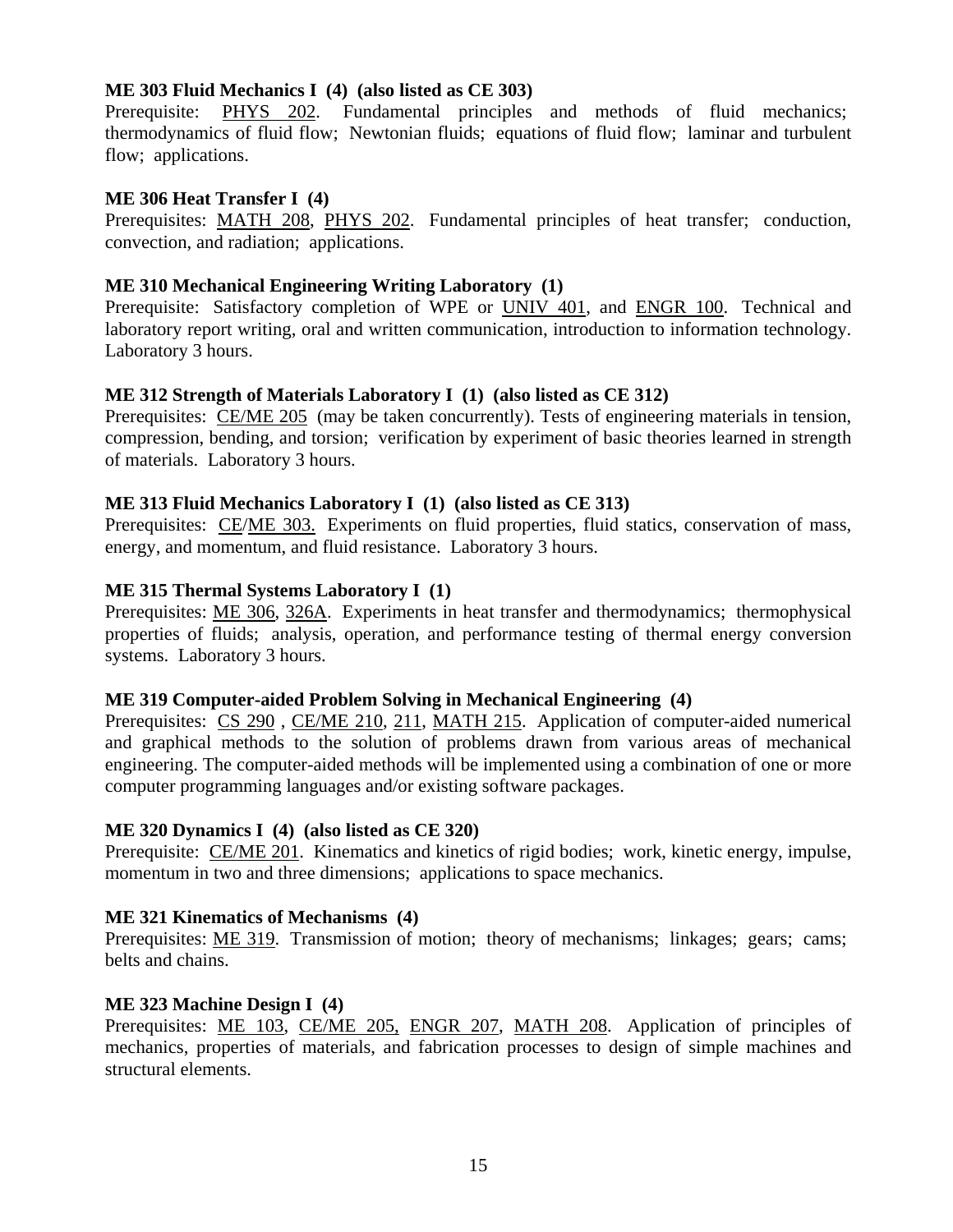#### **ME 326A Thermodynamics I (4)**

Prerequisites: MATH 208, PHYS 202. Concepts of equilibrium and temperature; first and second laws of thermodynamics. Properties of pure substances; ideal gases; application of thermodynamic principles to closed and open systems.

#### **ME 326B Thermodynamics II (4)**

Prerequisite: ME 326A. Application of thermodynamic principles; steam generators, engines and turbines; combustion, vapor cycles; refrigeration; internal combustion engines.

#### **ME 327 Manufacturing Processes (4)**

Prerequisite: CE/ME 207. Manufacturing properties of metals, alloys, and nonmetallic materials; solidification processes; material forming; material removal; joining processes; unconventional processing; numerical control; and automated processes.

#### **ME 398 Cooperative Education (1- 4)**

Prerequisites: Approval of student adviser and department chair. Integration of mechanical engineering work experience with academic program, individually planned through coordinator. Minimum of 10 hours per week required for each unit. Graded CR/NC

#### **ME 402 Advanced Mechanics of Materials (4)**

Prerequisites: ME 323, MATH 215. Basic concepts; unsymmetrical beam bending, shear flow, energy methods; the finite element method; theories of failure; introduction to theory of elasticity, plane elastostatic problems; torsion of prismatic cylinders.

#### **ME 403 Aerodynamics (4)**

Prerequisites: CE/ME 303, MATH 208. Air-foil characteristics; transonic, supersonic, and viscous effects on lift and drag; power considerations, airplane performances, introduction to airplane and missile stability and control.

#### **ME 406 Heat Transfer II (4)**

Prerequisites: <u>ME 303</u>, ME 306. Numerical methods in conduction; theory and applications of convection; thermal radiation, condensing and boiling heat transfer; mass transfer special topics.

#### **ME 407 Design of Thermal Systems (4)**

Prerequisites: ME 306, 326A. Design in engineering practice; system simulation and optimization; economic, environmental, other constraints; practical aspects of equipment selection; thermal design literature.

#### **ME 408 Fluid Mechanics II (4)**

Prerequisites: CE/ME 303; MATH 209. Compressible and incompressible fluid dynamics; continuity, momentum, and energy equations for viscous fluids; circulation and vorticity, Navier-Stokes equation, boundary layer theory, turbulence, two-dimensional flow, three-dimensional flow.

#### **ME 409 Mechanical Engineering Analysis (4)**

Prerequisites: MATH 215, and senior standing. Setup of vibration, heat transfer, fluid flow, and other mechanical engineering systems as ordinary and partial differential equations; analogies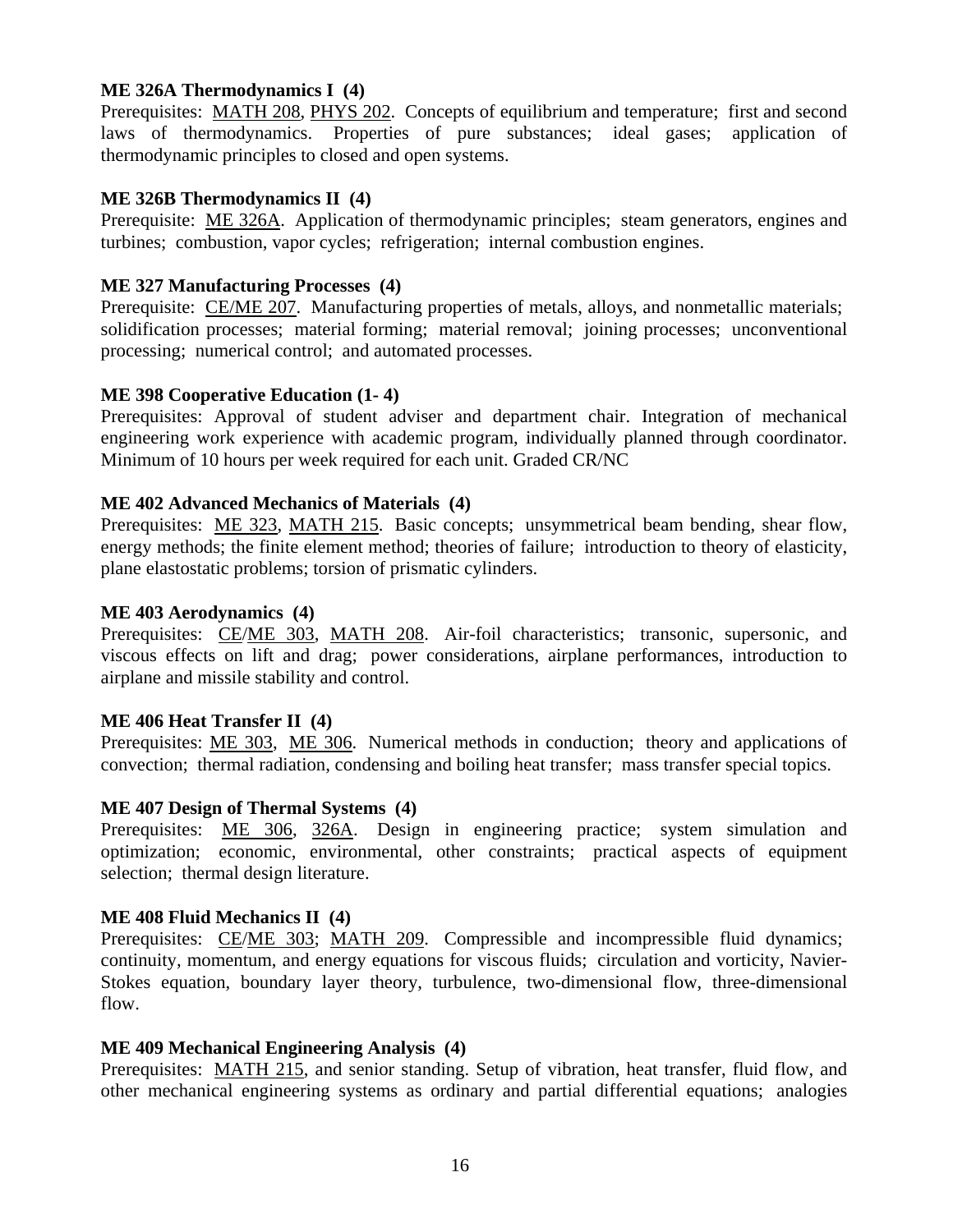between various physical systems. Classical, transform, numerical, and computer-aided methods of solution.

#### **ME 410 Control of Mechanical Systems (4)**

Prerequisites: PHYS 204, MATH 215, ME 306. Mathematical models of dynamic systems, fundamentals of feedback control, basic control actions and devices, applications to mechanical systems.

#### **ME 411 Vibrational Analysis I (4)**

Prerequisites: CE/ME 320, MATH 215. Analysis of free and forced vibrations with and without damping, systems with several degrees of freedom, vibration isolation, mechanical transients, torsional vibrations, natural frequency computation techniques, finite element analysis software.

#### **ME 412 Strength of Materials Laboratory II (1)**

Prerequisite: CE/ME 312; prerequisite or corequisite: CE 360 or ME 323. Fatigue tests of materials and connections, stress concentration, photoelasticity, creep tests, shock and vibration tests, combined stresses, and individual projects. Laboratory 3 hours.

#### **ME 413 Fluid Mechanics Laboratory II (1) (also listed as CE 413)**

Prerequisite: CE/ME 313; prerequisite or corequisite: CE 387 or ME 408. Experiments on subsonic and supersonic flow, free surface flow, pumps, turbines, fans, and unsteady flow.

#### **ME 414 Machine Design II (4)**

Prerequisite: ME 323. Design of unit assemblies and machines; materials, safety, lubrication, and construction.

#### **ME 415 Air Conditioning (4)**

Prerequisites: ME 306, 326B. Psychometric properties of air, heat loads, air conditioning and heating equipment, and air distribution.

#### **ME 416 Energy Systems (4)**

Prerequisite: ME 326A. Unconventional energy conversion systems, energy storage, thermoelectric power and refrigeration, absorption refrigeration and cryogenics.

#### **ME 417 Machine Analysis Laboratory (1)**

Prerequisites: ME 310, 321, 323. Experimental analysis of steady state and transient characteristics of machine components and of complete machines. Laboratory 3 hours.

#### **ME 419 Computer Aided Mechanical Engineering (4)**

Prerequisites: <u>ME 103, 323, 303, 306, CS 290</u> (or equivalent). Applications of modern engineering tools in computer-aided design, finite element analysis, computational fluid dynamics and control simulations. Problems in mechanics, heat transfer, fluid dynamics, and control, etc. are covered.

#### **ME 421 Dynamics of Mechanisms (4)**

Prerequisite: CE/ME 320. Application of principles of statics, kinematics, and dynamics to analysis and design of mechanisms with rotating or reciprocating masses.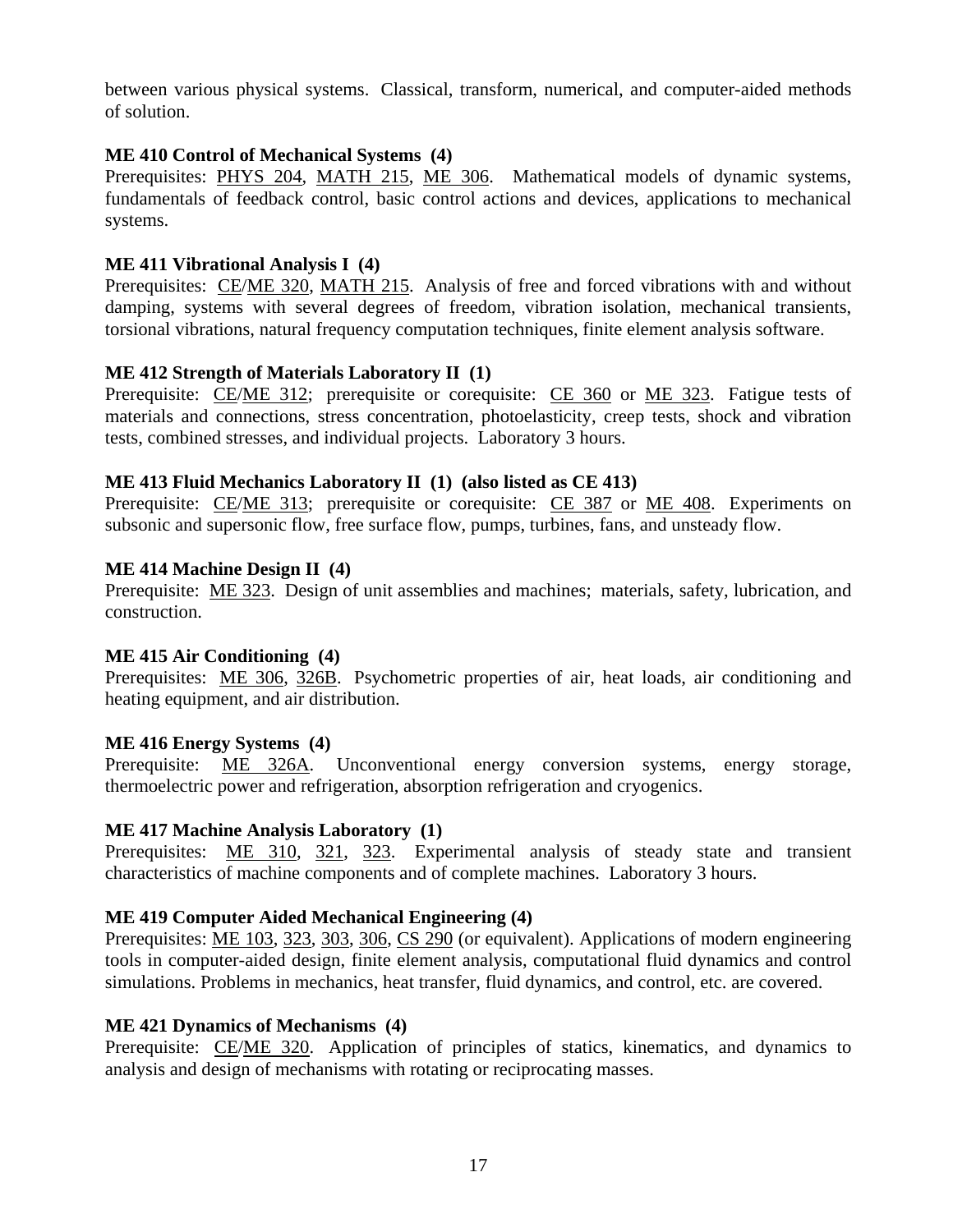#### **ME 422 Optimization of Mechanical Engineering Systems (4)**

Prerequisites: PHYS 204, MATH 215, ME 306. Design considerations of mechanical engineering systems; optimization techniques; application of existing computer programs and analytical methods to optimization of mechanical engineering systems.

#### **ME 423 Introduction to the Finite Element Method (4)**

Prerequisites: CE/ME 210, CS 290, MATH 215. Corequisites: ME 306, ME 323. Derivation of element stiffness matrices for spring, bar, beam, and constant-strain triangle elements, from energy principles. Application to trusses and frames. Steady-state heat transfer. Use of finite element method software.

#### **ME 428 Automation and Computer-Aided Manufacturing (4)**

Prerequisite: ME 327. Automation of manufacturing processes, numerical control, computer-aided manufacturing, group technology, flexible manufacturing, applications of robots in industry.

#### **ME 430 Properties and Selection of Engineering Materials (4)**

Prerequisites: ENGR 207, ME 327. Production, strengthening, alloying and thermal treatment of metals. Types, properties of polymers, ceramics and composites. Semiconductor materials and devices. Material selection and protection against deterioration.

#### **ME 431 Material Laboratory (1)**

Preparation of metallic samples and study of their internal structure by microscopic techniques. Mechanical testing of non-metallic materials: plastics, ceramics and composites.

#### **ME 454 Special Topics in Mechanical Engineering (1-4)**

Prerequisites: Senior standing in mechanical engineering; enrollment subject to approval of instructor in charge. Group study of selected topics not currently offered as technical electives; study groups may be organized in advanced mechanical engineering subjects upon approval of instructor. May be repeated for credit.

#### **ME 481 Introduction to Robotics (4) (also listed as EE 481)**

Prerequisite: EE 360 or ME 410. General considerations of robotic manipulator; spatial description, homogeneous transformations; manipulator kinematics; inverse manipulator kinematics; motion trajectories; static forces.

#### **ME 497ABC Mechanical Engineering Senior Project (4, 4, 4)**

Prerequisite: Satisfactory completion of the graduation writing assessment requirement (GWAR), senior standing and/or consent of the instructor. Study of engineering design processes. ME 497A includes case studies to discuss the impact of design constraints. 497B and 497C includes the selection and completion of a faculty-supervised project focusing on typical problems encountered in engineering practice and resulting in a formal report and oral presentation. Must be taken in sequence starting with ME 497A.

#### **ME 499 Undergraduate Directed Study (1-4)**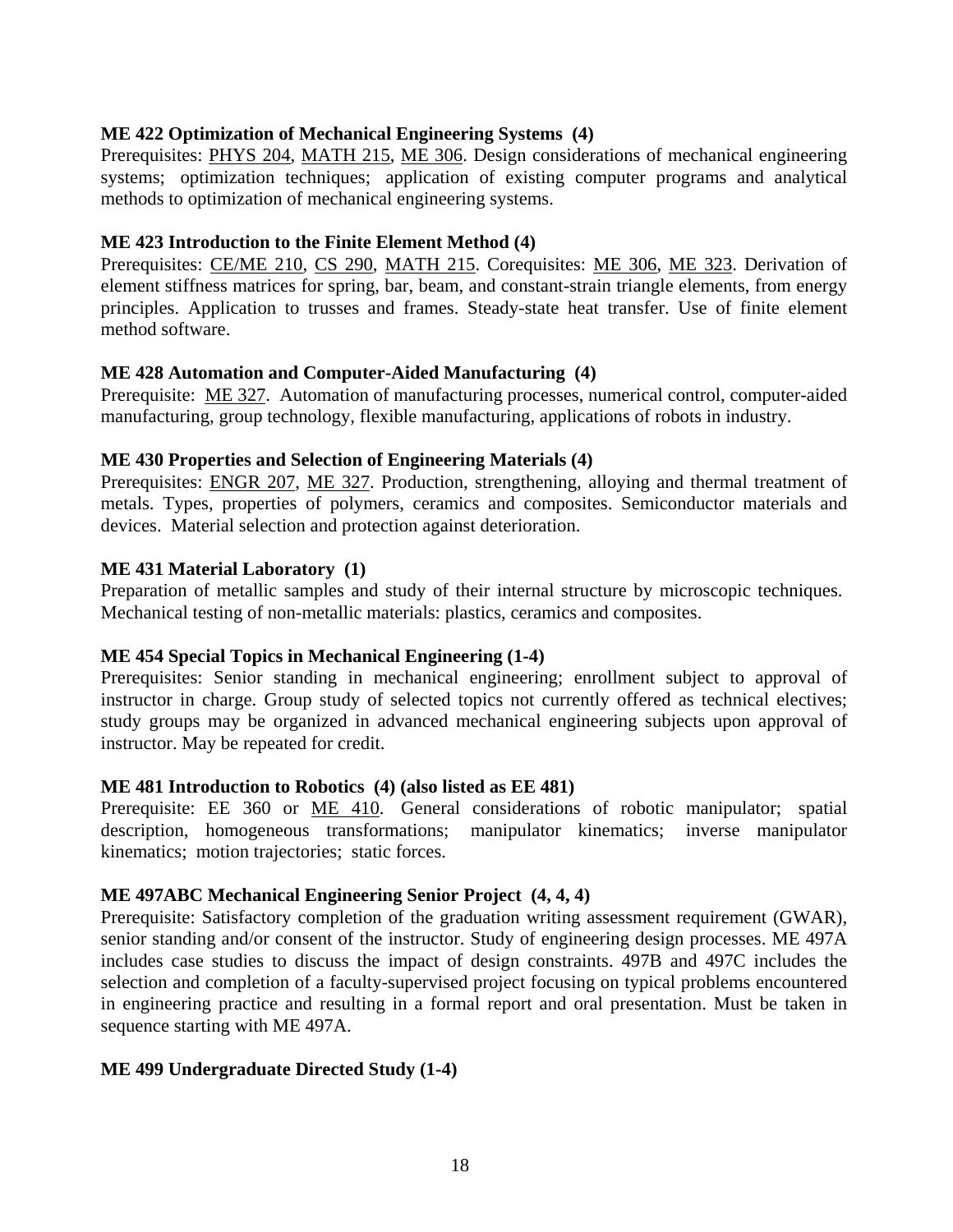Prerequisite: Consent of an instructor to act as sponsor. Project selected in conference with the sponsor before registration; progress meetings held regularly, and a final report submitted. May be repeated for credit.

COURSES IN MATHEMATICS

## **MATH 206 Calculus I: Differentiation (4)**

Prerequisites: Satisfactory score on (or exemption from) ELM; MATH 102 and 103, each with a minimum *C* grade *or* satisfactory score on placement examination; students with a grade less than B- in either MATH 102 or MATH 103 must enroll concurrently in MATH 206P. Functions, graphs, conics, limits, and continuity, derivatives, antidifferentiation, and applications.

#### **MATH 206P Calculus I Workshop (1)**

Activity for Math 206 students with emphasis on problem solving. Concurrent registration in Math 206 required. Open to all Math 206 students but mandatory for students whose grade in Math 102 and Math 103 is less than B-. Graded CR/NC

## **MATH 207 Calculus II: Integration (4)**

Prerequisite: MATH 206 with minimum *C* grade; students with a grade less than B- in MATH 206 must enroll concurrently in MATH 207P. The definite integral, Fundamental Theorem of Calculus, transcendental functions, methods of integration, applications to physics and biology.

#### **MATH 207P Calculus II Workshop (1)**

Activity for Math 207 students with emphasis on problem solving. Concurrent registration in Math 207 required. Open to all Math 207 students but mandatory for students whose grade in Math 206 is less than B-. Graded CR/NC

#### **MATH 208 Calculus III: Sequences, Series, and Coordinate Systems (4)**

Prerequisite: MATH 207 with minimum *C* grade; students with a grade less than B- in MATH 207 must enroll concurrently in MATH 208P. Limits of sequences and series, indeterminate forms, Taylor Series, plane coordinate systems, and change of coordinates.

#### **MATH 208P Calculus III Workshop (1)**

Activity for Math 208 students with emphasis on problem solving. Concurrent registration in Math 208 required. Open to all Math 208 students but mandatory for students whose grade in Math 207 is less than B-. Graded CR/NC

#### **MATH 209 Calculus IV: Several Variables (4)**

Prerequisite: MATH 208 with minimum *C* grade. Three-dimensional analytic geometry, partial differentiation, multiple integration, spherical and cylindrical coordinate systems, line integrals.

## **MATH 215 Differential Equations (4)**

Prerequisite: MATH 209. Ordinary differential equations with concentration on methods of finding solutions; applications in science and engineering.

COURSE IN CHEMISTRY

## **CHEM 101 General Chemistry I (5)**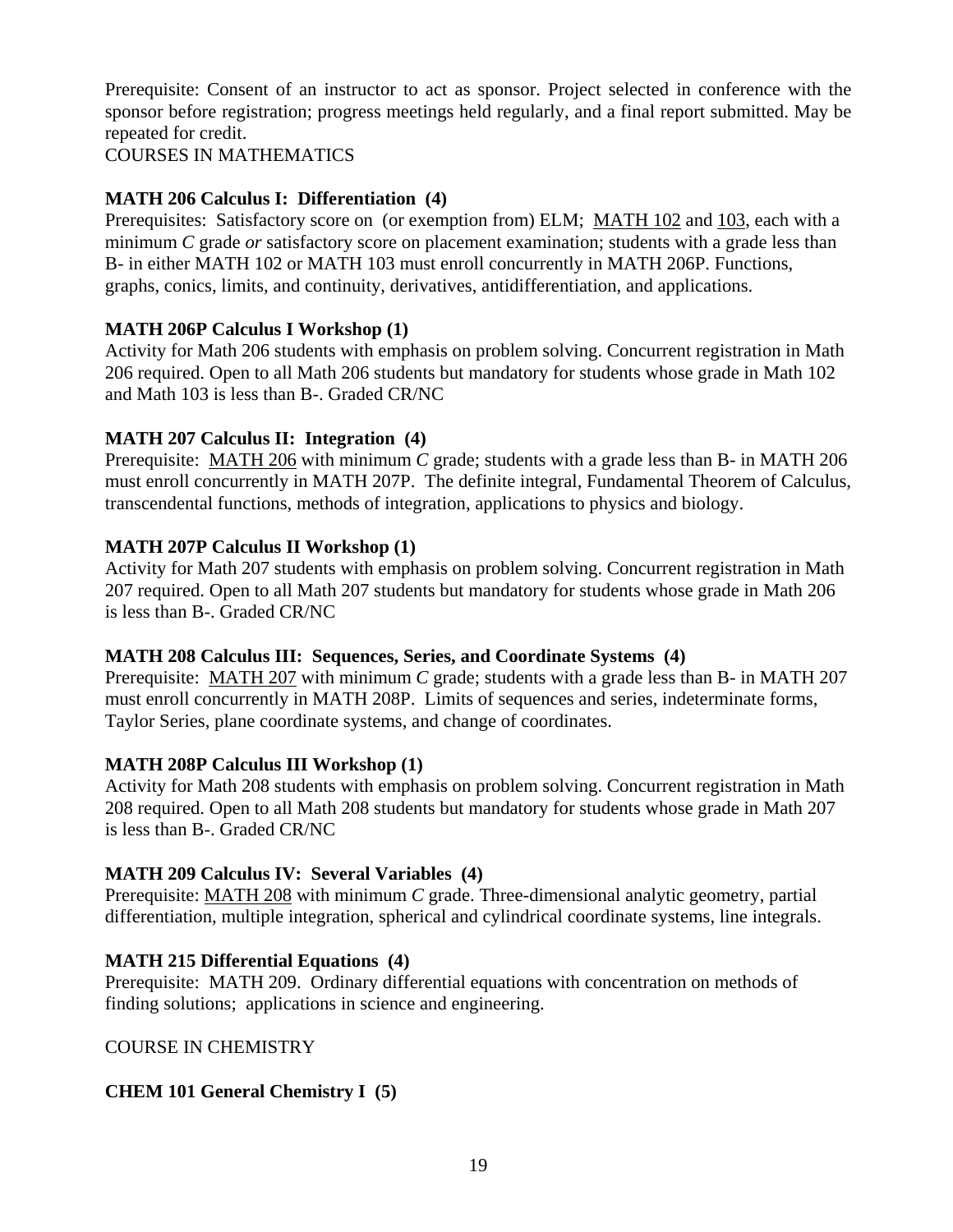Prerequisite: High school chemistry and physics; two years of high school algebra; satisfactory performance on chemistry diagnostic examination given during registration period. Physical concepts, stoichiometry, structure of atom, periodic table, chemical bonding. Lecture 3 hours, recitation 1 hour, laboratory 3 hours. COURSES IN PHYSICS

#### **PHYS 201 General Physics (4)**

Prerequisites: High school physics or permission of department; MATH 206 (may be taken concurrently). Vectors, mechanics of particles and rigid bodies, basic conservation laws of mechanics.

#### **PHYS 201P: Physics Recitation (1)**

Prerequisite: Concurrent registration in PHYS 201. Recitation for PHYS 201 with emphasis on techniques of problem solving. Graded *CR/NC*.

#### **PHYS 202 General Physics (4)**

Prerequisite: PHYS 201; prerequisite or corequisite: MATH 207. Mechanical vibrations and sound, elementary thermodynamics.

#### **PHYS 202P: Physics Recitation (1)**

Corequisite: PHYS 202. Recitation for PHYS 202 with emphasis on techniques of problem solving. Graded *CR/NC*.

#### **PHYS 203 General Physics (4)**

Prerequisite: PHYS 202. Prerequisite or corequisite: MATH 208. Elementary field theory, basic electricity and magnetism, DC and AC circuits.

#### **PHYS 203P: Physics Recitation (1)**

Corequisite: Concurrent registration in PHYS 203. Recitation for PHYS 203 with emphasis on techniques of problem solving. Graded *CR/NC*.

#### **PHYS 204 General Physics (4)**

Prerequisite: PHYS 203. Prerequisite or corequisite: MATH 209. Continuation of electricity and magnetism including oscillations and waves; geometrical and physical optics.

#### **PHYS 204P Physics Recitation (1)**

Corequisite: Concurrent registration in PHYS 204. Recitation for PHYS 204 with emphasis on techniques of problem solving. Graded *CR/NC*.

## COURSE IN COMPUTER SCIENCE

## **CS 290 Introduction to FORTRAN Programming (2)**

Prerequisite: MATH 206. Elementary computer programming using FORTRAN language. Lecture 1 hour, laboratory 3 hours.

## COURSE IN ELECTRICAL ENGINEERING

## **EE 210 Electrical Measurements Laboratory (1)**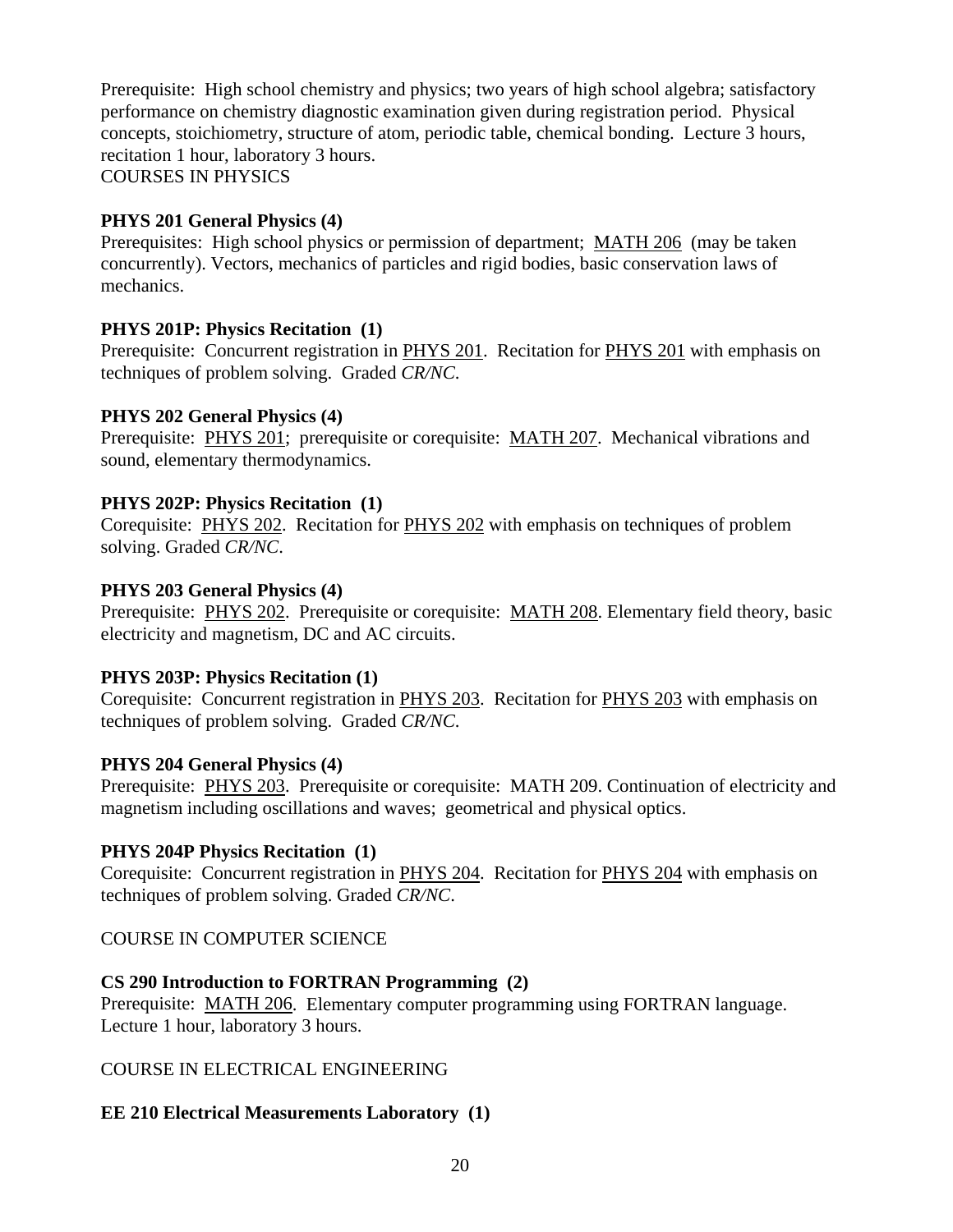Prerequisite: PHYS 203. Characteristics and limitations of analog and digital electrical and electronic instrumentation, signal sources, and d-c power supplies. Analysis, tabulations, and graphical presentation of measurement data and technical report writing. Laboratory 3 hours.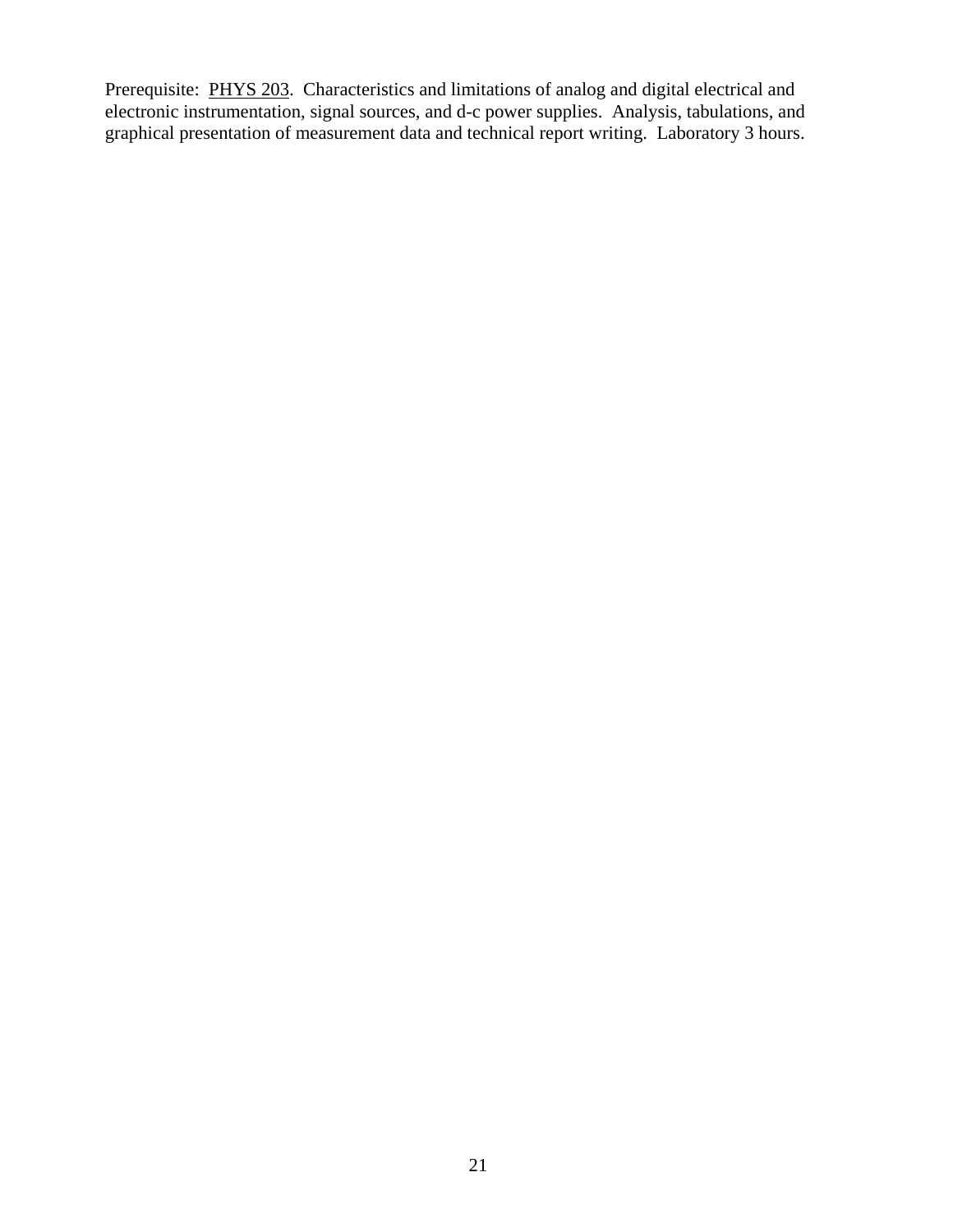#### COURSES IN ENGINEERING

#### **ENGR 100 Introduction to Engineering (1)**

Introduction to profession of engineering; ethical and legal aspects of engineering profession; engineering design process; communication and computer skills in engineering. Laboratory 3 hours. Graded CR/NC.

#### **ENGR 154 Special Topics in Engineering (1-4)**

Prerequisites: Instructor consent and as needed for specific topic. Current topics of special interest to students in engineering, as announced in Schedule of Classes. May be repeated to maximum of 8 units.

#### **ENGR 207 Materials Science and Engineering (4)**

Prerequisites: CHEM 101, MATH 206. Understanding structure and fundamental atomic and molecular mechanisms of engineering materials, atom and electron movement, physical and mechanical properties; overview of engineering materials, semiconductors, metals, ceramics, polymers, and composites.

#### COURSES IN GENERAL EDUCATION

For description of courses in the General Education and Upper Division Theme requirements, refer to the University catalog, or the website at http://catalog.calstatela.edu.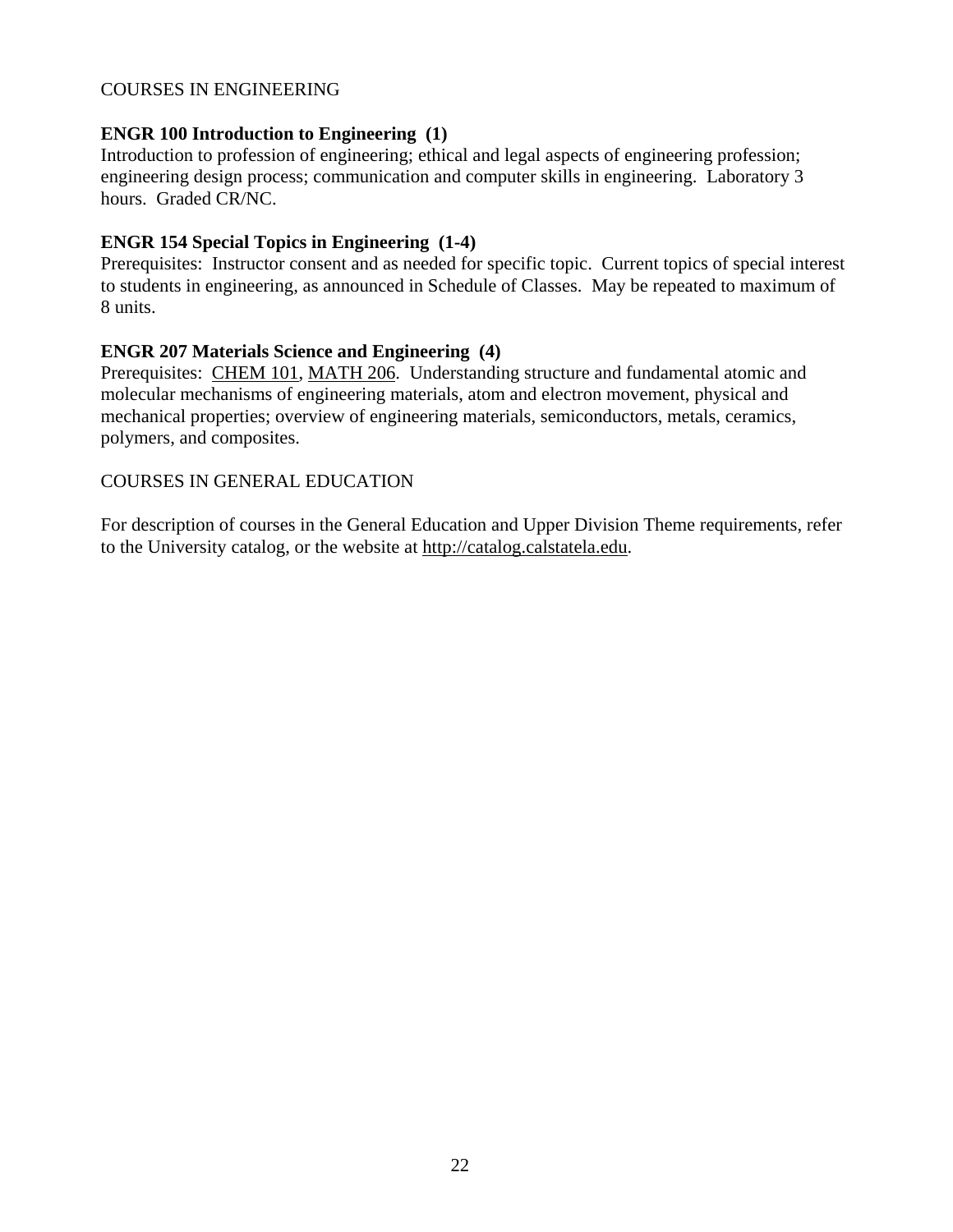## **IV. GENERAL INFORMATION: PROCEDURES AND REGULATION**

#### PLACEMENT TEST REQUIREMENTS

The California State University requires each entering undergraduate, except those who qualify for an exemption, to take the CSU Entry Level Mathematics (ELM) examination and the CSU English Placement Test (EPT) prior to enrollment. These placement tests are not a condition for admission to the CSU, but they are a condition of enrollment. They are designed to identify entering students who may need additional support in acquiring basic English and mathematics skills necessary to succeed in CSU baccalaureate-level courses. Undergraduate students who do not demonstrate college-level skills both in English and in mathematics will be placed in appropriate remedial programs and activities during the first term of their enrollment. Students placed in remedial programs in either English or mathematics must complete all remediation in their first year of enrollment. Failure to complete remediation by the end of the first year may result in denial of enrollment for future terms.

Students register for the EPT and/or ELM at their local CSU campus. Questions about test dates and registration materials may be addressed to the Cal State L.A. Testing Center, Library, Palmer Wing 2098, (323) 343-3160.

All nonexempt undergraduates must complete the EPT and ELM after admission and before first enrollment in courses at Cal State L.A.

English Placement Test (EPT)

The CSU English Placement Test (EPT is designed to assess the level of reading and writing skills of entering undergraduate students so that they can be placed in appropriate baccalaureate-level courses. The CSU EPT must be completed by all entering undergraduates, with the exception of those who present proof of one of the following:

· A score of "Exempt" on the augmented English CST, i.e. the CSU Early Assessment Program (EAP), taken in grade 11.

· A score of 550 or above on the verbal section of the College Board SAT I Reasoning Test taken April 1995 or later.

· A score of 24 or above on the enhanced ACT English Test taken October 1989 or later.

· A score of 680 or above on the re-centered and adjusted College Board SAT II: Writing Test taken May 1998 or later.

· A score of 3, 4, or 5 on either the Language and Composition or the Composition and Literature examination of the College Board Scholastic Advanced Placement program.

· Completion and transfer of a course that satisfies the General Education-Breadth or Intersegmental General Education Transfer Curriculum (IGETC) written communication requirement, provided such course was completed with a grade of C or better.

Verification of successful completion of the appropriate course may be required either before registration or by the document deadline date specified at the time of admission. Students who do not submit the required documentation by the time specified are subject to having their admission rescinded and, if enrolled, being dropped from all courses.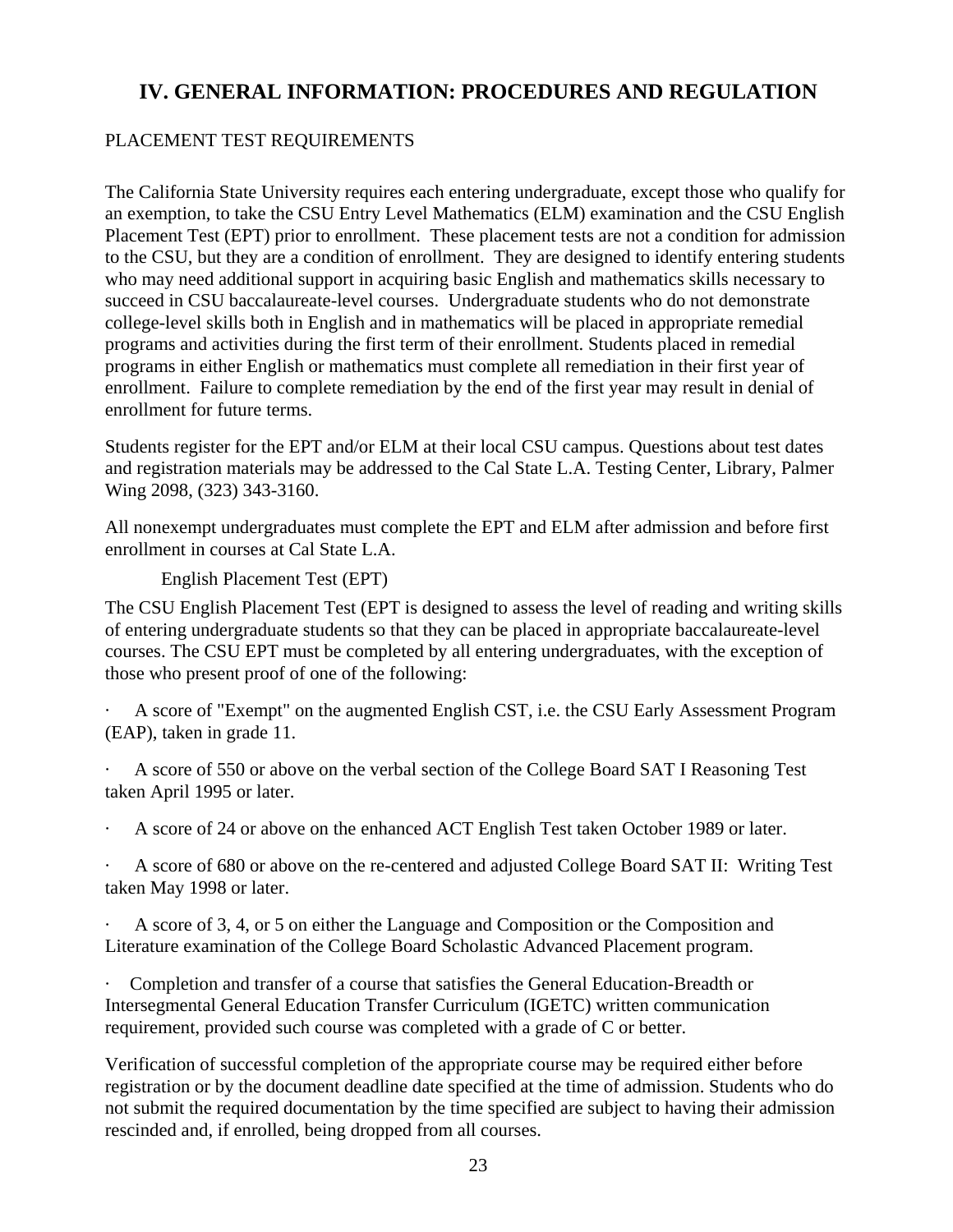The results of the EPT will not affect admission eligibility, but will be used to identify students who need special help in reading and writing to complete college-level work. Information bulletins for the EPT will be mailed to all students subject to this requirement or may be obtained at the Cal State L.A. Testing Center, Library, Palmer Wing 2098, (323) 343-3160.

Entry Level Mathematics (ELM) Placement Examination

The ELM examination is designed to assess the skill levels of entering CSU students in the areas of mathematics typically covered in three years of rigorous college preparatory mathematics courses in high school (Algebra I, Algebra II, and Geometry). The CSU ELM must be completed by all entering undergraduates, with the exception of those who present proof of one of the following:

· A score of "Exempt" on the augmented mathematics CST, i.e., the CSU Early Assessment Program (EAP), taken in grade 11.

A score of 550 or above on the mathematics section of the College Board SAT I Reasoning Test or on the College Board SAT II Mathematics Tests Level I, IC (Calculator), II, or IIC (Calculator).

· A score of 23 or above on the American College Testing Mathematics Test.

A score of 3 or above on the College Board Advanced Placement mathematics examination (AB or BC) or Statistics examination.

· Completion and transfer of a course that satisfies the General Education-Breadth or Intersegmental General Education Transfer Curriculum (IGETC) quantitative reasoning requirement, provided such course was completed with a grade of C or better.

Verification of successful completion of the appropriate course may be required either before registration or by the document deadline date specified at the time of admission. Students who do not submit the required documentation by the time specified are subject to having their admission rescinded and, if enrolled, being dropped from all courses.

Students who are required to take this examination should do so as soon as possible after admission and before they enroll in courses. The results of this examination do not affect admission, but will be used to identify students who need special help in mathematics to do college-level work.

Students who cannot demonstrate basic competence on the examination are required to take steps to overcome deficiencies the first quarter of their enrollment. Any course work undertaken primarily to acquire the required competence shall not be applicable to the baccalaureate

Information bulletins for the EPT and ELM examinations are mailed to all students subject to the requirements. The materials may also be obtained from the Cal State L.A. Testing Center, Library, Palmer Wing 2098, (323) 343-3160.

## STUDY LOAD

Undergraduate students must carry a study load of 12 units for full-time enrollment certification by the University. The recommended full-time study load for undergraduates is 16 units. Students on scholastic probation must limit their study load to 12 units.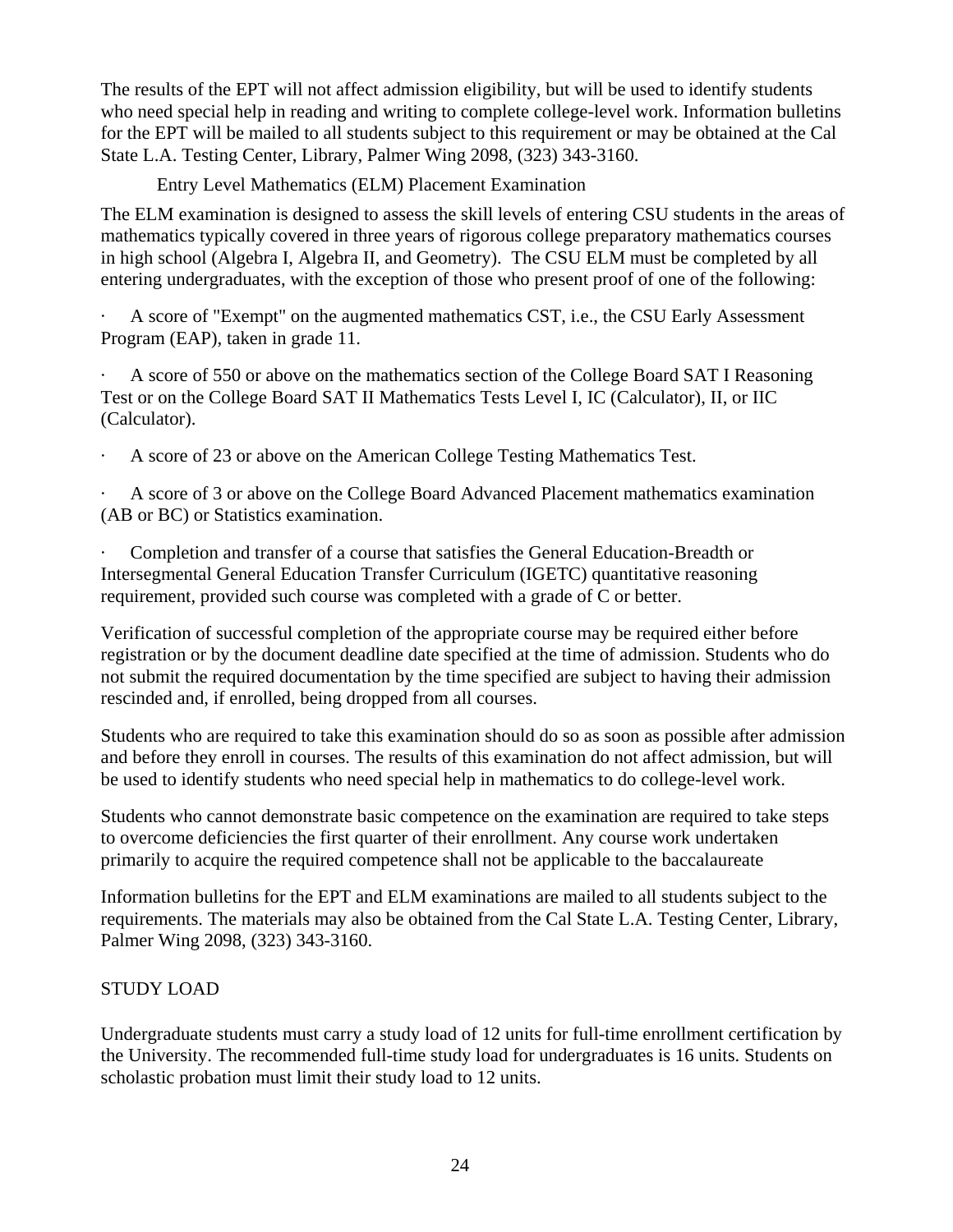#### CAMPUS IDENTIFICATION NUMBER (CIN)

California State University, Los Angeles will randomly assign a nine-digit Campus Identification Number (CIN) to all students in the University. This number is used as a means of identifying records and offering services pertaining to students. The students' Social Security Number will continue to be retained for purposes of financial aid eligibility and other debts payable to the institution.

#### REGISTRATION

Continuing students at California State University, Los Angeles receive a registration notification form in the mail before the scheduled registration dates for each quarter. Complete information about registration procedures is provided in the *Schedule of Classes,* issued each quarter before the registration period and available for purchase at the University Square Bookstore. Student Telephone-Assisted Registration (STAR) is available to all eligible continuing students.

Absence for more than two of any four consecutive quarters without an approved leave of absence will cancel continuing registration eligibility. Attendance in University extension courses does not constitute continuous attendance.

#### ACADEMIC ADVISEMENT

Academic advisement is required for all new students before or during their first quarter in attendance. Before registering for their first quarter at Cal State L.A., students must consult an adviser in their major department/division or college-based advisement center to plan a program of study. After the first advisement session, students must consult an academic adviser at least annually or more often as necessary to enhance academic success.

Annual, or more often as needed, consultation with an academic adviser *in* the major department required. Newly admitted students should bring a copy of all high school and/or college transcripts when seeking advisement. They should consult the *Department of Mechanical engineering* for making an appointment with their academic adviser.

#### REPEATING COURSES

Unless otherwise indicated, students may not repeat for credit any course they have already completed with a grade of *C* (2.0 grade points) or higher nor may they, in any case, receive units earned more than once for each passing attempt.

## REMOVAL OF WORK FROM DEGREE CONSIDERATION

Under certain circumstances, up to two semesters or three quarters of previous undergraduate course work taken at any college may be disregarded from all considerations associated with requirements for the baccalaureate. Detailed eligibility and procedural information is provided in the *Schedule of Classes*. The basic criteria are listed below: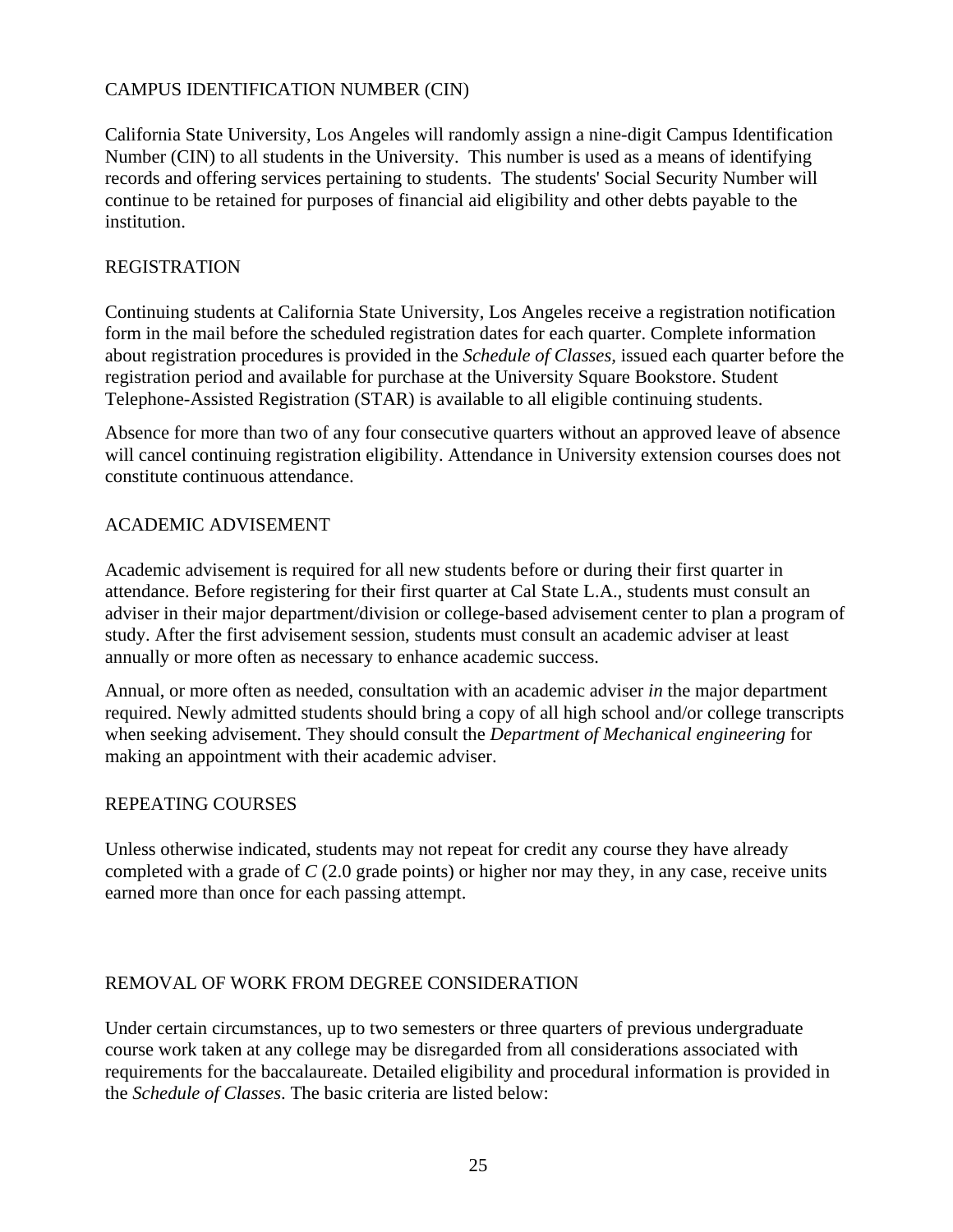- Five years must have elapsed since the completion of the most recent work to be disregarded;
- Any previous removal of work from degree consideration must be included in applying the limits on work that may be disregarded;
- Since completion of the work to be disregarded, students must have maintained the following grade point averages at Cal State L.A. at the time of petition: 3.0 for students with 22–44 quarter units completed; 2.5 with 45–66 units completed; and 2.0 with 67 or more units completed; *and*· there must be evidence that the student would find it necessary to complete additional units and enroll for one or more additional quarters to qualify for the baccalaureate if the request was not approved.
- There must be evidence that the student would find it necessary to complete additional units and enroll for one or more additional quarters to qualify for the baccalaureate if the request was not approved.

## REPEATING COURSES FOR ACADEMIC RENEWAL

Effective Summer 1983, students who are pursuing a baccalaureate may repeat a course one time for purposes of academic renewal if the grade of record is below a *C* (2.0 grade points). This procedure is limited to a maximum of 20 quarter units. *All repetitions must be done at Cal State L.A.*

Students who are pursuing a second or subsequent bachelor's degree may repeat only courses leading to the present degree objective (not courses used for prior bachelor's degrees) for purposes of academic renewal. In computing grade point averages for graduation with a baccalaureate from Cal State L.A., units attempted, units earned (if any), and grade points (if any) for previous attempts of the same or equivalent courses shall be excluded when specified conditions are met.

Students are advised that repeating a course under this policy does not result in removal of the original record and grade from the transcript. However, the earlier grade is disregarded in calculating the grade point average. The repeated course form, available at Administration 146, must be on file when a student enrolls in the course to be repeated and no later than the add deadline.

## WITHDRAWAL FROM COURSES

Within the first seven days of the quarter, students may withdraw from any course with no record of the individual course withdrawal on their permanent academic record. After the *"no-record drop"* deadline, students may withdraw with a *W* grade from any course, but only for serious and compelling reasons. These requests are granted only with the approval of the instructor and the department/division chair on *program change* forms available at Administration 146. Complete information about withdrawals, as well as a sample *program change* form and withdrawal deadlines for each academic quarter, appears in the *Schedule of Classes*.

Withdrawals during the final three weeks of instruction are permitted only when the cause of withdrawal (such as accident or serious illness) is clearly beyond the student's control and assignment of an *I* (Incomplete) is not practicable. Ordinarily, such withdrawals also involve total withdrawal from the University, except that *CR* (credit) or *I* (Incomplete) may be assigned for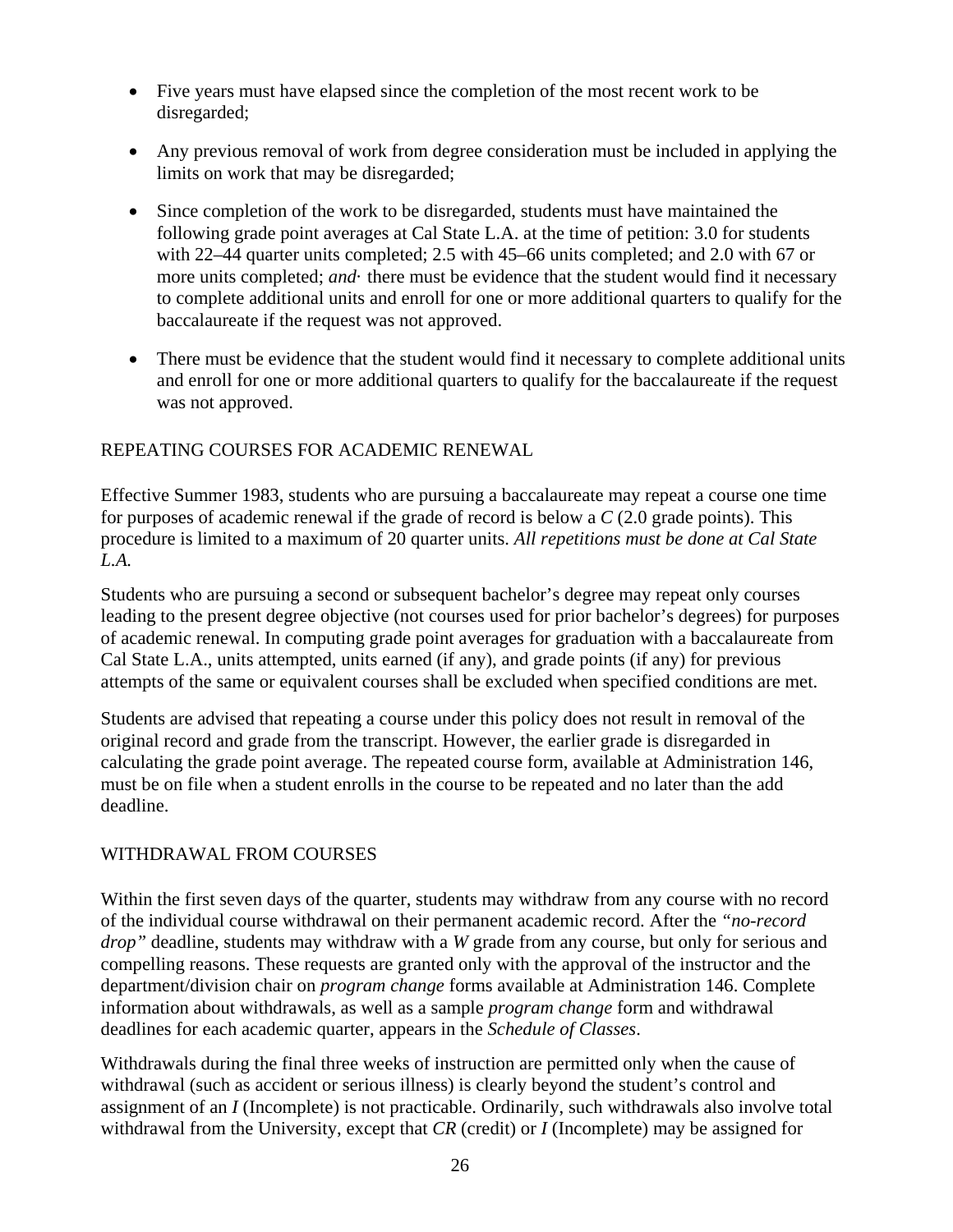courses in which the student has completed sufficient work to permit an evaluation. Requests to withdraw under these circumstances are handled as described above, except that such requests must also be endorsed by the dean of the college.

## COURSE PREREQUISITES AND COREQUISITES

Students are responsible for fulfilling prerequisites and corequisites. *A prerequisite waiver must be approved for students taking Mechanical engineering courses without the necessary prerequisite(s) and/or corequisite(s).* 

## GRADES REQUIRED FOR CREDIT

The grade point average (GPA) is computed by dividing the total number of grade points earned by the total number of units attempted. Students are advised that they receive no credit for any course in which they do not earn a grade of *D-* or higher.

## GRADE POINT AVERAGE REQUIREMENTS

Undergraduate students are expected to maintain a *C* (2.0) average in all courses attempted at Cal State L.A. and any other college or university attended and to make satisfactory progress toward their academic objectives. Students who receive financial aid should inform themselves of additional criteria defining satisfactory progress by consulting the Center for Student Financial Aid.

## PROBATION FOR UNDERGRADUATE STUDENTS

Probation is determined separately for academic and administrative-academic deficiencies. Students' probation status is indicated on their grade report.

#### ACADEMIC PROBATION

Students are placed on academic probation at the end of a quarter if either their grade point average at Cal State L.A. or their cumulative grade point average in all college work attempted falls below C (2.0). They are continued on academic probation until their Cal State L.A. and cumulative grade point average is 2.0 or higher or until they are disqualified in accordance with the regulations for academic disqualification.

## DISQUALIFICATION OF UNDERGRADUATE STUDENTS

Disqualification is determined separately for academic and administrative-academic deficiencies. Students' disqualification status is indicated on their grade report.

Academic Disqualification**:** Students currently on probation or special probation whose Cal State L.A. or cumulative grade point average reaches the following levels are disqualified: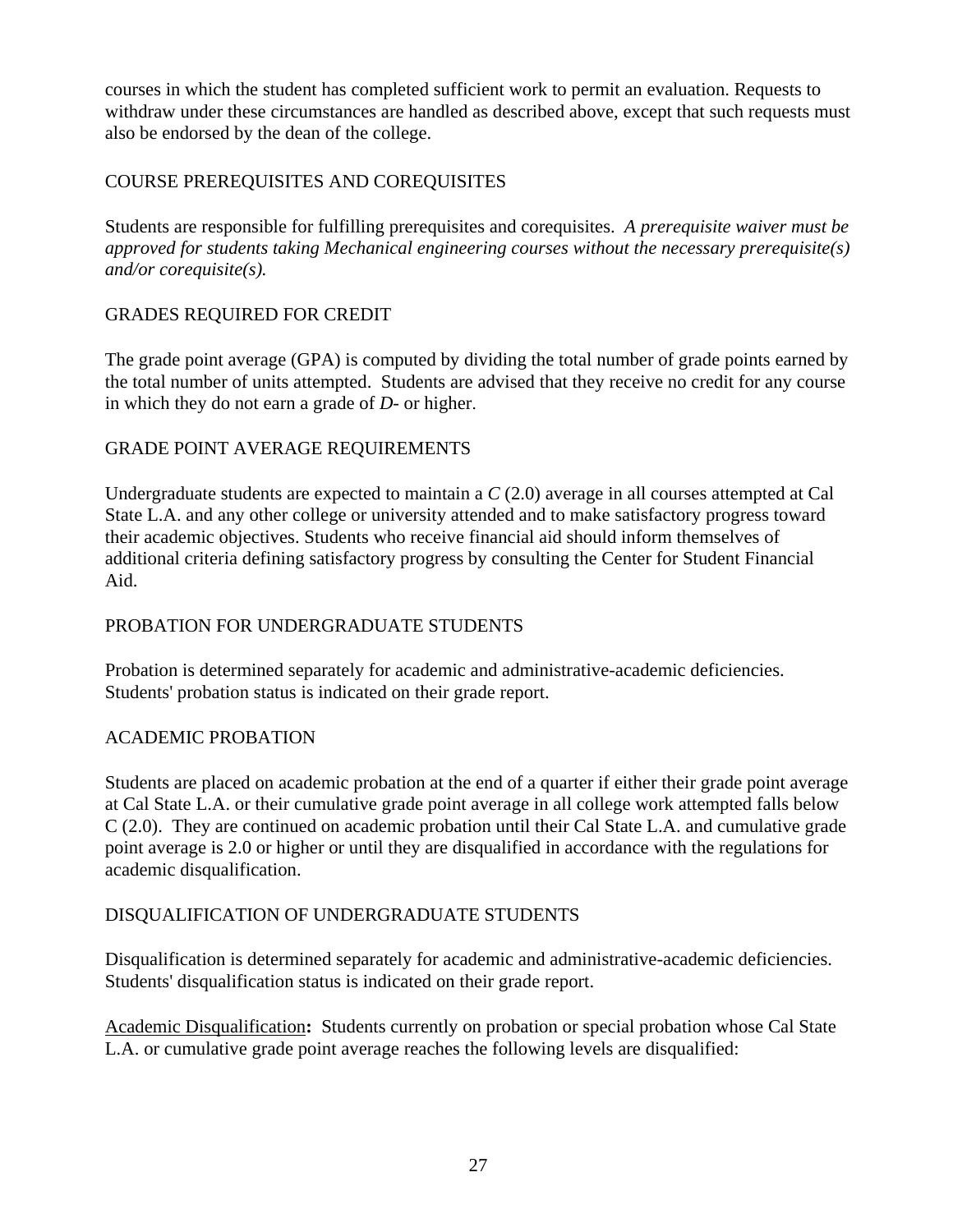| Class Level                        | Grade Point Average |
|------------------------------------|---------------------|
| Freshman (0-44 units completed)    | < 1.50              |
| Sophomores (45-89 units completed) | < 1.70              |
| Juniors (90-134 units completed)   | < 1.85              |
| Seniors (135+ units completed)     | <1.95               |

Immediate Reinstatement:Disqualified students may submit a petition for immediate reinstatement to their college dean or designee (department chair in the Colleges of Engineering, Computer Science, and Technology and Natural and Social Sciences) after the exit interview has taken place. The University Academic Advisement Center will rule on petitions for immediate reinstatement for undeclared majors after their exit interview has taken place. Students' approved petitions must be received in Enrollment Services, Administration 146, by the end of the third week of the quarter after disqualification.

Immediate reinstatement may be granted for not more than two successive quarters to students who are pursuing the program in which disqualification was incurred, including an undeclared major. Students who are admitted with a grade point average less than 2.0 on transfer work and whose grades at Cal State L.A. alone are not the basis for disqualification may qualify for immediate reinstatement in additional quarters.

Students who are enrolled but not officially reinstated for the quarter after disqualification should file a request for complete withdrawal and full refund of fees by the end of the third week of the quarter. Official withdrawal and refund application forms are available at Administration 146. Complete withdrawal may also be accomplished by writing to the Registrar's Office. Registration will be cancelled for disqualified students who are enrolled and do not file a withdrawal request; fees are not returned in these cases.

Special Probation**:** All disqualified students who are reinstated or readmitted are placed on special probation because their grade point average is less than is allowed for their class level as outlined above. These students are required to earn better than a C (2.0) grade point average each quarter until their grade point average is increased to a level that is higher than that which would normally cause them to be disqualified according to their class level. Students who withdraw completely from any quarter while on special probation will again be disqualified. Readmission of Disqualified Students

Readmission after disqualification is not automatic. Disqualified students will not be considered for readmission until at least two quarters have elapsed.

#### RESIDENCE REQUIREMENT

Undergraduate students must complete a minimum of 45 quarter units, including at least 36 upper division units, 18 units in the major, and 12 units in general education courses, in residence at Cal State L.A. for the baccalaureate. Credit earned in special sessions may be applied toward this residence requirement. However, only 36 residence units may be earned through Open University. Credit earned in extension courses or by examination may not apply toward the residence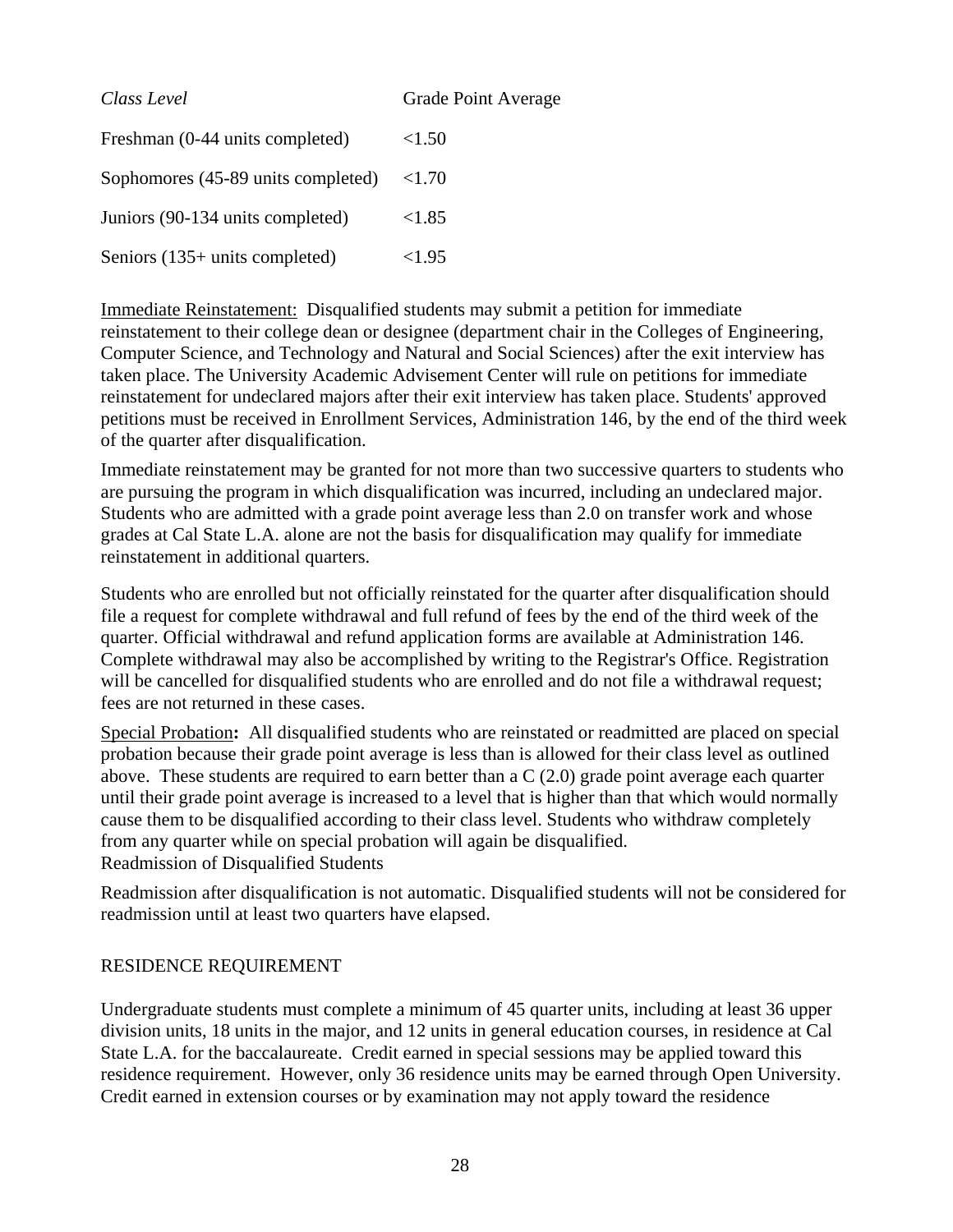requirement. *A minimum of 12 units in CE upper division electives must be taken in residence at Cal State L.A.* 

## SCHOLARSHIP REQUIREMENTS

In addition to meeting total unit requirements for graduation, students must also satisfy specific scholarship requirements. These include achievement of a minimum 2.0 grade point average (C on a scale in which A=4.0) in all units attempted, including those accepted by transfer from another institution, all courses required for the major, all courses used to meet General Education requirements, and all units attempted at Cal State L.A.

## UNDERGRADUATE CREDIT FOR GRADUATE COURSES

Under extraordinary academic circumstances as specified below, the University Curriculum Subcommittee may approve the granting of baccalaureate credit for 500-level course work to a maximum of two courses not to exceed a total of 8 quarter units. The following conditions must be met:

- · Senior standing at the time of petition (completion of 135 quarter units);
- · grade point average of 3.5 in the major;
- · submission of a petition to the Curriculum Subcommittee at least one full quarter in advance of the quarter in which the courses are to be taken; and
- · submission of a letter of recommendation from the instructor of the 500-level course(s), endorsed by the chair of the student's major department, division or college and by the chair of the host department, division or college if the proposed course is not in the student's major department, division or college.

## GRADUATE CREDIT FOR UNDERGRADUATE STUDENTS

Except for provisions for outstanding seniors described above and for vocational teachers enrolled for the community college credential and the BVE degree, graduate course credit may not be applied toward a baccalaureate. In their final quarter of undergraduate study, students may apply toward graduate credit a maximum of eight units in courses beyond the minimum requirements for the baccalaureate, provided they have maintained a minimum 2.5 grade point average in all upper division work. Students with a 3.0 average or higher may include in this allowance one 500-level course. Any course for which graduate credit is requested must be approved in advance by the graduate adviser in the department, division or college in which the master's degree is to be taken.

The approved application must be delivered to the Graduation Office, Administration 409, during the quarter before that in which courses are to be taken. Graduate credit is allowed for courses numbered in the 400 and 500-series only.

## APPLICATION FOR GRADUATION (DEGREE CHECK)

Once a minimum of 135-quarter units is earned, students may apply for graduation. Application for graduation (degree check) is made on a form available at the Cal State L.A. Graduation Office Website, academic department / division / college, the college advisement centers and at Enrollment Services in Administration 146. These forms are available five days prior to the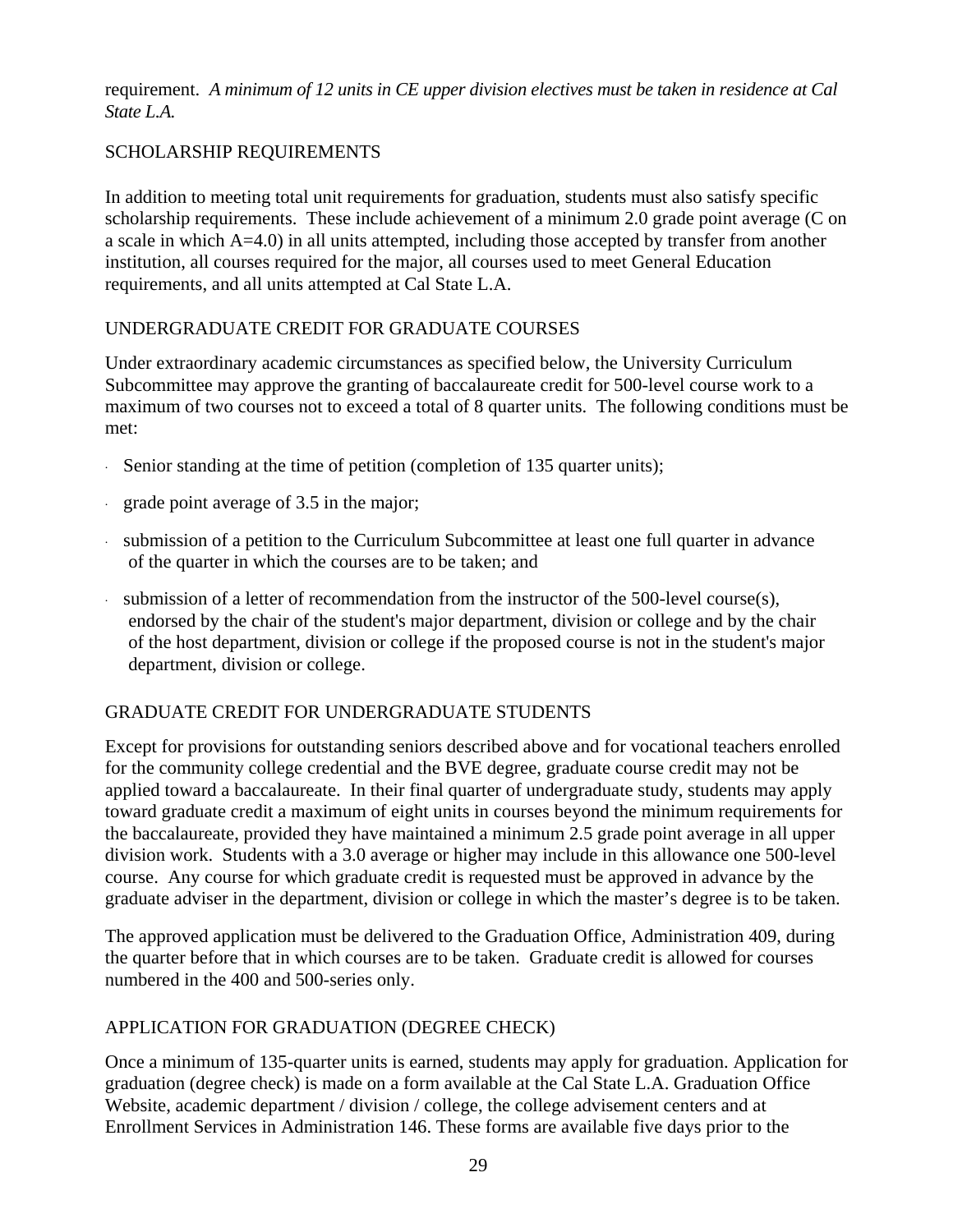application filing period. Candidates take their completed application form for payment to the Cashiers Office. Once payment is made, candidates take their application to their department, division or college for approval and processing. Filing periods are published in the Graduation Information section of the Schedule of Classes.

Students arrange to meet with their faculty adviser who will complete the Bachelors Degree Worksheet and approve the candidate's major program. The department, division or college will forward all documentation to the Graduation office for processing. The Graduation Office notifies students of the receipt of their graduation application and supporting documents.

Graduation check results are sent to the students in the mail prior to their final anticipated quarter. Students who are enrolled in the quarter they expect to graduate but do not complete all degree requirements will have their graduation application "automatically" transferred to the following quarter for processing. All questions regarding the graduation check or final results are to be directed to the student's major department, division or college.

Degrees dates are posted at the end of the quarter in which all requirements are met.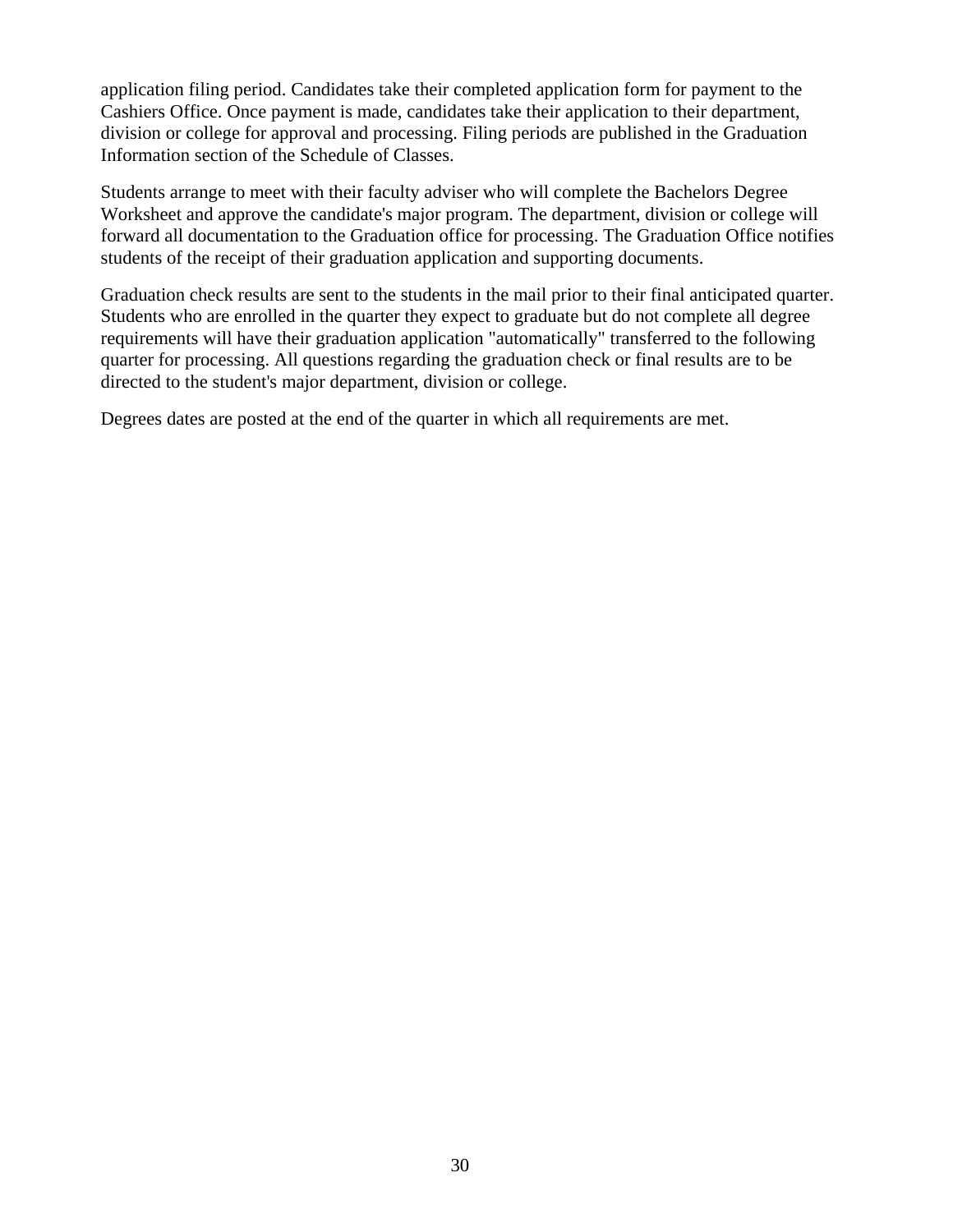## **V. FACULTY AND AREAS OF SPECIALIZATION**

#### **Neda S. Fabris, Professor of Mechanical Engineering**

Ph.D., Illinois Institute of Technology Manufacturing; Material Science; Mechanics; Design

#### **Darrell W. Guillaume, Associate Professor of Mechanical Engineering**

Ph.D. University of California, Irvine Registered Professional Mechanical Engineer Fluid Mechanics; Thermodynamics; Heat Transfer; Combustion

## **Lih-Min Hsia, Professor of Mechanical Engineering**

Ph.D., University of California, Davis Registered Professional Mechanical Engineer Kinematics of Mechanisms; Computer-Aided Design; Robotics

## **Samuel Landsberger, Professor of Mechanical Engineering and Kinesiology**

Sc. D., Massachusetts Institute of Technology, Cambridge, MA Design; Kinematics; Rehabilitation Engineering

#### **Maj Dean Mirmirani, Chair, Professor of Mechanical Engineering**

Ph.D., University of California, Berkeley Dynamic Systems and Control; Applied Mechanics; Flight Mechanics

#### **Adel Sharif, Assistant Professor of Mechanical Engineering**

Ph.D., University of California, Irvine Machine Design, Structural Materials

## **Chivey Wu, Professor of Mechanical Engineering**

Ph.D., University of Illinois Aerodynamics; Computer-Aided Engineering

#### **Emeriti Professors:**

**Stephen F. Felszeghy, Professor of Mechanical Engineering**  Ph.D., University of California, Berkeley Solid Mechanics; Finite Element Methods; Mechanical Vibrations; Dynamics

## **Philip Gold, Emeritus Professor of Mechanical Engineering**

Ph.D., University of California, Los Angeles Energy Systems; Thermodynamics

## **Raymond B. Landis, Dean Emeritus**

Ph.D., University of California, Los Angeles Thermal Sciences and Fluid Mechanics

## **Ram Manvi, Emeritus Professor of Mechanical Engineering**

Ph.D., Washington State University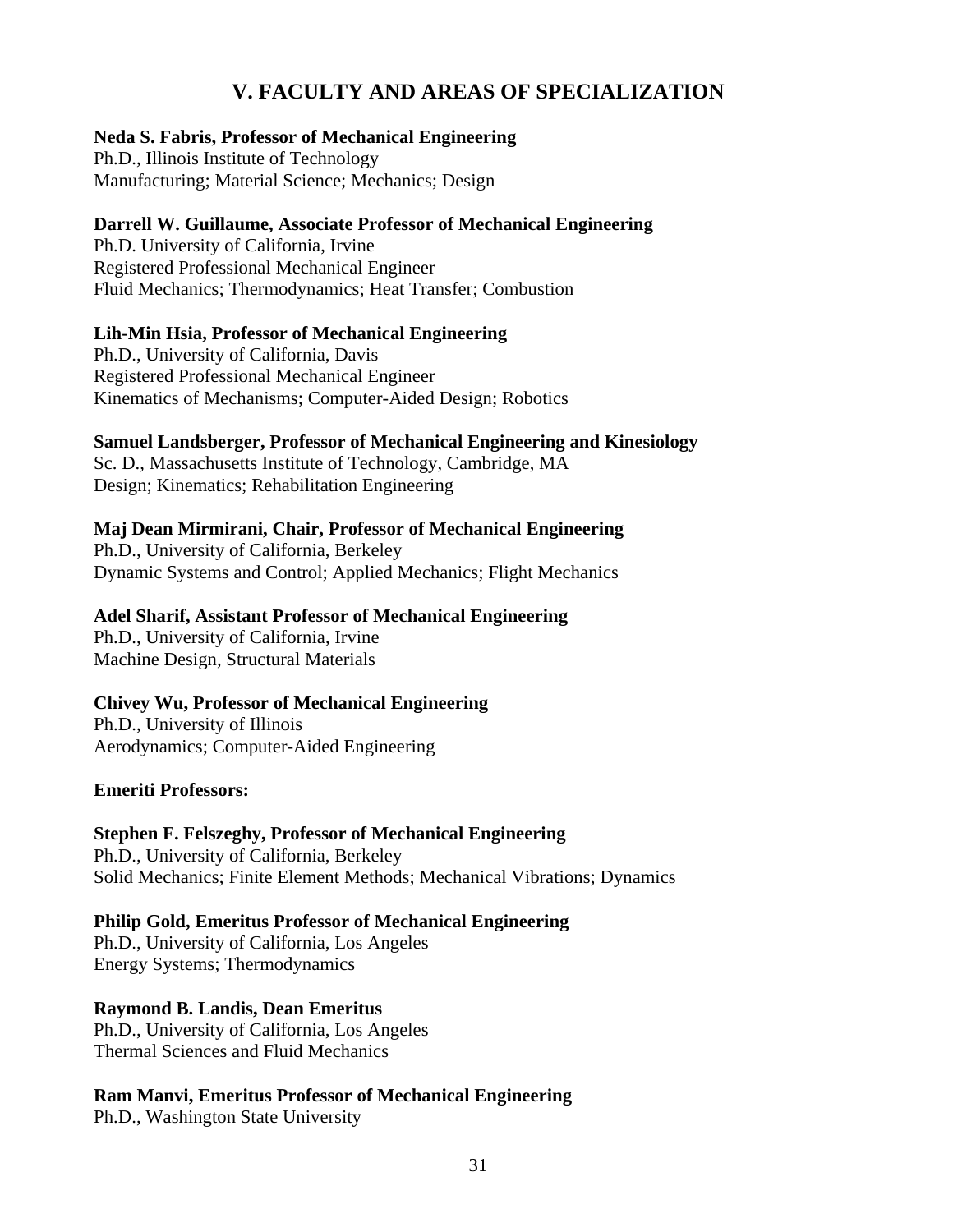Registered Professional Mechanical Engineer Energy Conversion; Thermal and Environmental Engineering

#### **Michael, M. Maurer, Emeritus Professor of Mechanical Engineering**

Ph.D. Tulane University Thermodynamics; Turbomachinery

## **Richard D. Roberto, Emeritus Professor of Mechanical Engineering**

M.S., University of California, Los Angeles Registered Professional Mechanical Engineer Machine Design; Dynamics; Vibrations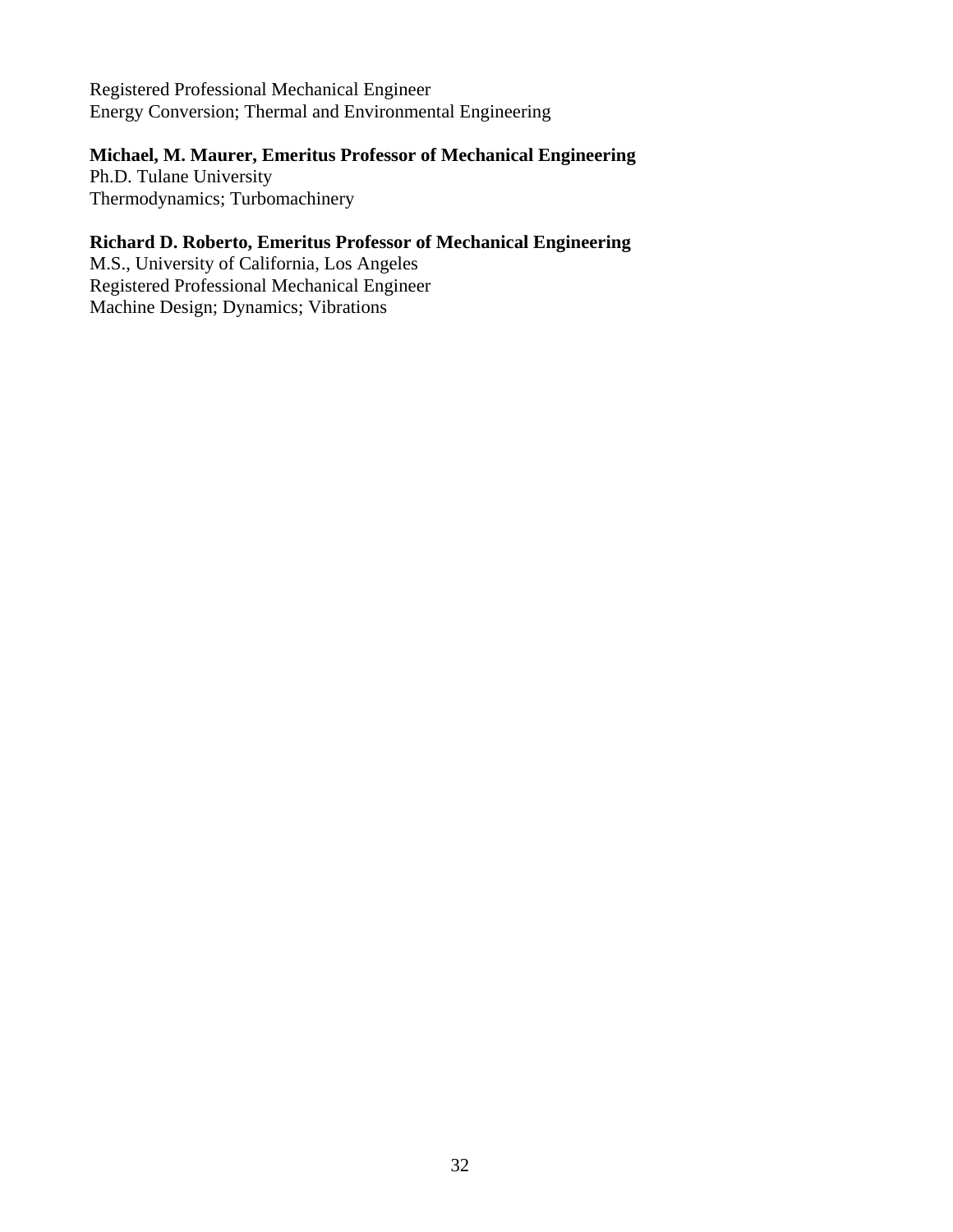## **VI. FORMS**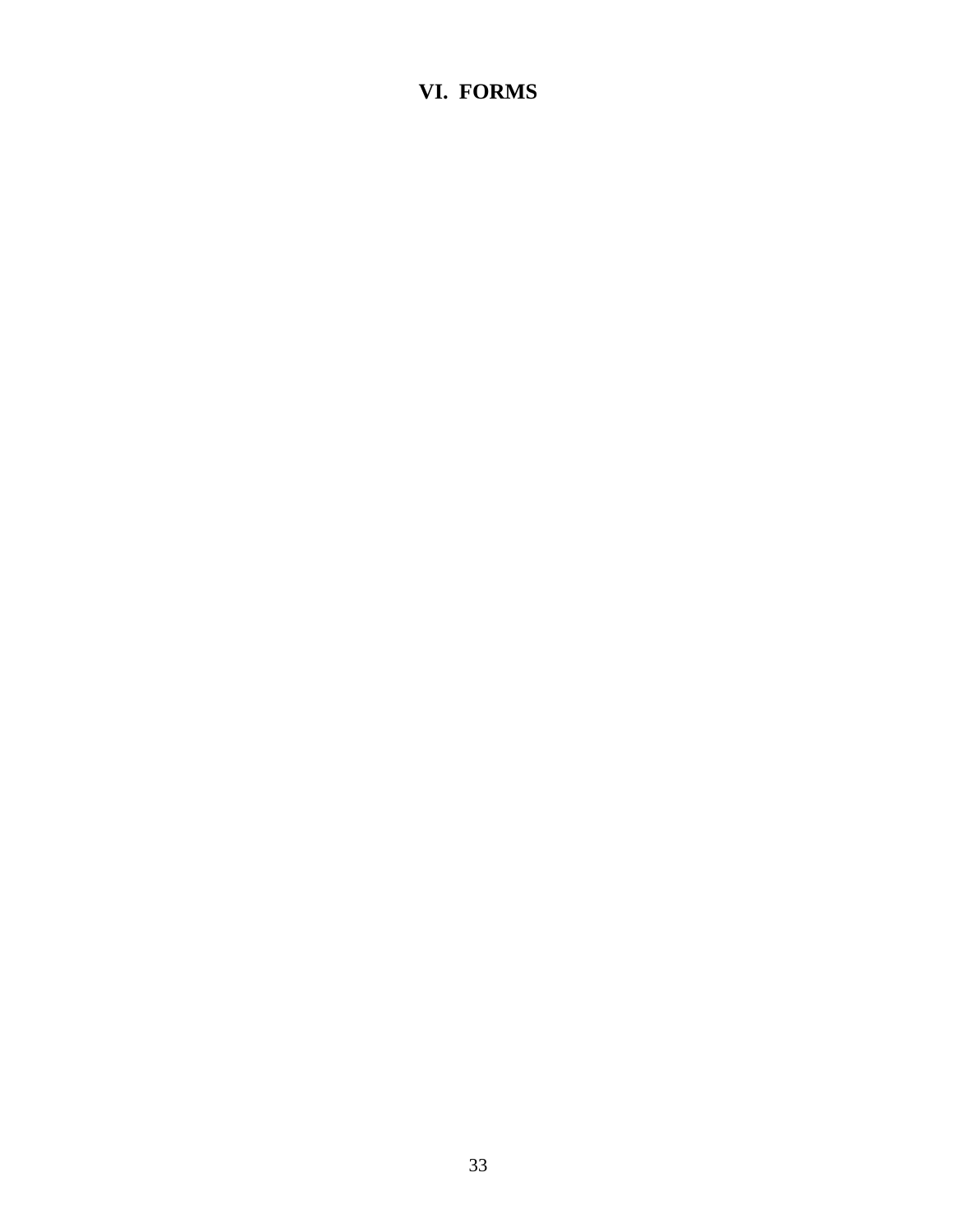## **California State University, Los Angeles College of Engineering, Computer Science, and Technology Mechanical Engineering Department**

## WAIVER OF PREREQUISITES

|        |                                   |                                                         |       | Quarter: $\Box$ Fall $\Box$ Winter $\Box$ Spring $\Box$ Summer |                    |  |
|--------|-----------------------------------|---------------------------------------------------------|-------|----------------------------------------------------------------|--------------------|--|
|        |                                   |                                                         |       |                                                                | SID:               |  |
|        |                                   | This is to request the waiver of the pre-requisites for |       |                                                                |                    |  |
|        |                                   |                                                         | Taken |                                                                |                    |  |
| Course |                                   |                                                         |       | Quarter                                                        | Year               |  |
|        |                                   | based on the indicated reason(s) below:                 |       |                                                                |                    |  |
| $\Box$ |                                   | Equivalent course taken at other institution            |       |                                                                |                    |  |
|        |                                   | Course                                                  |       |                                                                | <b>Institution</b> |  |
| $\Box$ | Others                            |                                                         |       |                                                                |                    |  |
|        |                                   |                                                         |       |                                                                |                    |  |
|        | Justification:                    |                                                         |       |                                                                |                    |  |
|        |                                   |                                                         |       |                                                                |                    |  |
|        | <b>Requested by:</b>              |                                                         |       |                                                                | Date:              |  |
|        | Approved by:<br>Department Chair: |                                                         |       |                                                                | Date:              |  |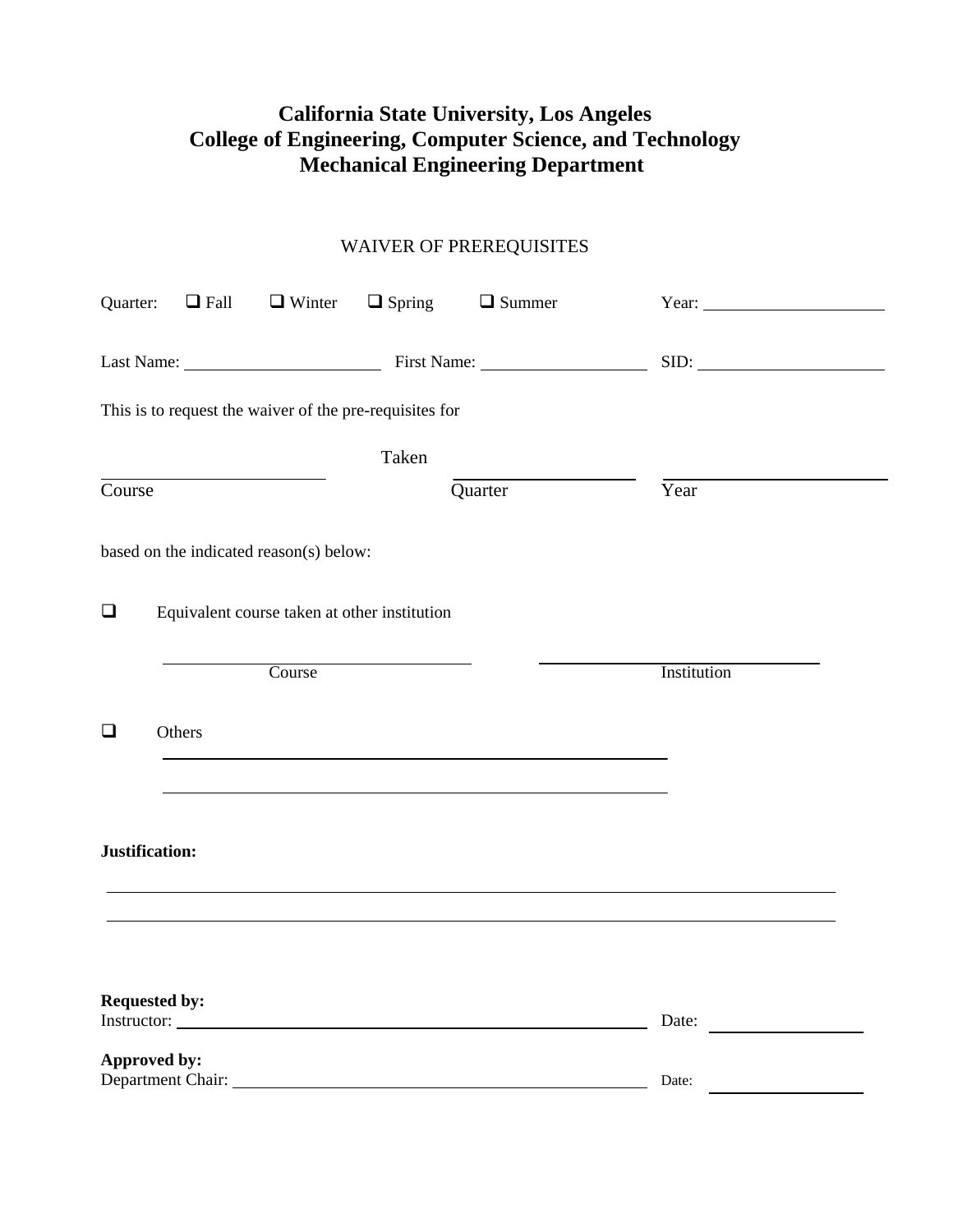## *California State University, Los Angeles College of Engineering, Computer Science, and Technology*

|                                                                                                                                 | Quarter _ | <u> 1989 - Johann Barbara, martin a</u>                         |  |  |
|---------------------------------------------------------------------------------------------------------------------------------|-----------|-----------------------------------------------------------------|--|--|
| Name of Student<br>. SID<br>Name of Student<br>is requesting permission to register for the following two courses that overlap, |           |                                                                 |  |  |
|                                                                                                                                 |           |                                                                 |  |  |
| Department and Course #<br>1.                                                                                                   | 2.        | <u> 1980 - Johann Barn, mars an t-Amerikaansk kommunister (</u> |  |  |
|                                                                                                                                 |           | Department and Course #                                         |  |  |
|                                                                                                                                 |           |                                                                 |  |  |
| Day and Time                                                                                                                    |           | Day and Time                                                    |  |  |
|                                                                                                                                 |           |                                                                 |  |  |
|                                                                                                                                 |           |                                                                 |  |  |
| Professor Signature                                                                                                             |           | Professor Signature                                             |  |  |
| Student will make up time/work by completing the following:                                                                     |           |                                                                 |  |  |
|                                                                                                                                 |           |                                                                 |  |  |
|                                                                                                                                 |           |                                                                 |  |  |
|                                                                                                                                 |           |                                                                 |  |  |
|                                                                                                                                 |           |                                                                 |  |  |
|                                                                                                                                 |           |                                                                 |  |  |
|                                                                                                                                 |           |                                                                 |  |  |
| <b>APPROVALS:</b>                                                                                                               |           |                                                                 |  |  |
| Advisor                                                                                                                         |           | Date:                                                           |  |  |
| Department Chair                                                                                                                |           | Date:                                                           |  |  |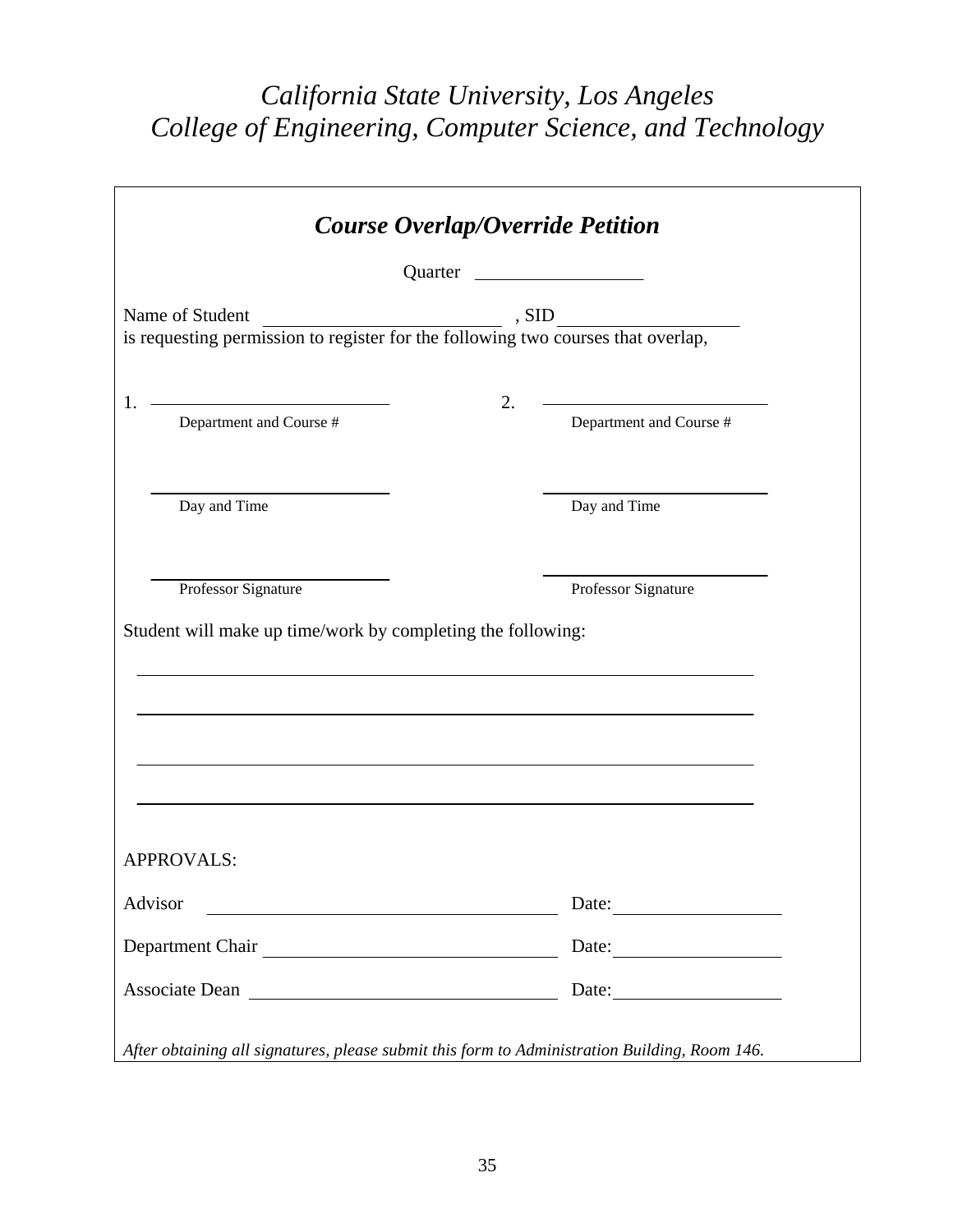# GE for Engineering Majors

Effective: Fall Quarter, 1998

| A                                                                             |                                                                         | B                         | $\mathcal{C}$                                 | D                  | E                             |
|-------------------------------------------------------------------------------|-------------------------------------------------------------------------|---------------------------|-----------------------------------------------|--------------------|-------------------------------|
| <b>Basic</b>                                                                  | American                                                                | Natural                   | Humanities                                    | Social             | <b>Lifelong Understanding</b> |
| Subjects<br>Institutions                                                      |                                                                         | <b>Sciences</b>           |                                               | <b>Sciences</b>    | and Self-Development          |
| <b>UNITS: 16</b>                                                              | 8                                                                       | 0                         | 12                                            | $\Omega$           |                               |
| <b>A1 WRITTEN COMM</b>                                                        | <b>U.S. HISTORY</b>                                                     | <b>B1 BIOLOGICAL</b>      | <b>C1 LITERATURE AND</b>                      | <b>ENGR 300</b>    | <b>ANTH 265</b>               |
| <b>ENGL 101</b>                                                               | HIST 202A or 202b                                                       | (with lab)                | <b>DRAMA</b>                                  | fulfilled in major | $(d)$ ART 240                 |
| <b>A2 ORAL COMM</b>                                                           | <b>U.S. CONSTITUTION</b>                                                | BIOL 155, 156             | <b>ANTH/ENGL 245</b>                          |                    | <b>BUS 200</b>                |
| <b>COMM 150</b>                                                               | $+$ POLS 150                                                            | <b>MICR 151</b>           | ENGL 207, 250, 258, (d)260, (d)270, 280       |                    | (d) CHDV/SOC 120              |
| <b>A3 CRITICAL THINKING</b>                                                   | <b>STAE/LOCAL GOV'T</b>                                                 | (for exemption from this  | <b>SPAN 242</b>                               | TA 152             | <b>COMM 230</b>               |
| exempt                                                                        | +POLS 150 or 200                                                        | requirement, engineering  | <b>C<sub>2</sub> ARTS</b>                     |                    | <b>HS 150</b>                 |
| <b>A4 MATH CONCEPTS</b>                                                       |                                                                         | majors must successfully  | ART 101ABC, 150, 152, 155 156, 157, 159, 209  |                    | <b>KIN 150</b>                |
| fulfilled in major                                                            | $+POLS$ 150 meets both                                                  | complete a biology course | <b>CHS 112</b>                                | (d)CHS/PAS 260     | $(d)$ PHIL 230                |
|                                                                               | areas.                                                                  | as part of their upper    | <b>DANC 157</b>                               | DANC/TA 210/TVF    | <b>POLS 120</b>               |
| minimum C grade in these                                                      |                                                                         | division theme)           | <b>ENGL 225//TVF</b>                          | $(d)$ LBS 234      | <b>PSY 160</b>                |
| classes is required.                                                          |                                                                         |                           | MUS 150, 151, 152, 156, 157, 160              |                    | $(d)$ SOC 202                 |
|                                                                               | A minimum C grade average in general education $B2$ PHYSICAL (with lab) |                           | C3 PHILOSOPHY AND RELIGIOUS STUDIES           |                    | <b>TECH 250</b>               |
| for all students following 1987-89 or any later catalog                       |                                                                         | fulfilled in major        | PHIL 151, 152, (d) PHIL 220 (d) PHIL/RELS 200 |                    |                               |
| <b>ENGL 102 is required of all students who entered Ca B3 APPLIED NATURAL</b> |                                                                         |                           | <b>C4 LANGUAGES OTHER THAN ENGLISH</b>        |                    | (d) Courses with the          |
| tate LA Summer 1993 or later & who are subject to the                         |                                                                         | exempt                    | COMD 150 KOR 100ABC LATN 100ABC, 222          |                    | course number                 |
| requirements of the 1993-95 or later GE catalog.                              |                                                                         | <b>INEGRATED NATURAL</b>  | CHIN 100ABC, 101ABC, 200ABC, 201ABC           |                    | preceded by the               |
| A minimum C grade is required in ENGL 102.                                    |                                                                         | exempt                    | FREN 100ABC, 130, 200AB GERM 100ABC, 200ABC   |                    | designation (d)               |
| Students must complete two diversity courses which may be selected from       |                                                                         |                           | ITAL 100ABC, 200ABC PAS 120 PORT 100ABC       |                    | Iindicate those               |
| blocks C, E, or from GE upper division themes.                                |                                                                         |                           | JAPN 100ABC, 130, 200ABC, 230                 | RUSS 101AB         | approved to meet the          |
| Engineering students must complete the Introduction to Higher Education       |                                                                         |                           | SPAN 100ABC, 105, 130, 200ABC, 205AB, 230     |                    | 2-course Diversity            |
| requirement, ENGR 100, within their first two quarters at CSULA.              |                                                                         |                           | <b>C5: INTEGRATED HUMANITIES</b>              |                    | requirement.                  |
| MESA/MEP students must take the ENGR 154 sequence                             |                                                                         |                           | BCST / ENGL / TA 240                          | ENGL / PHIL 210    |                               |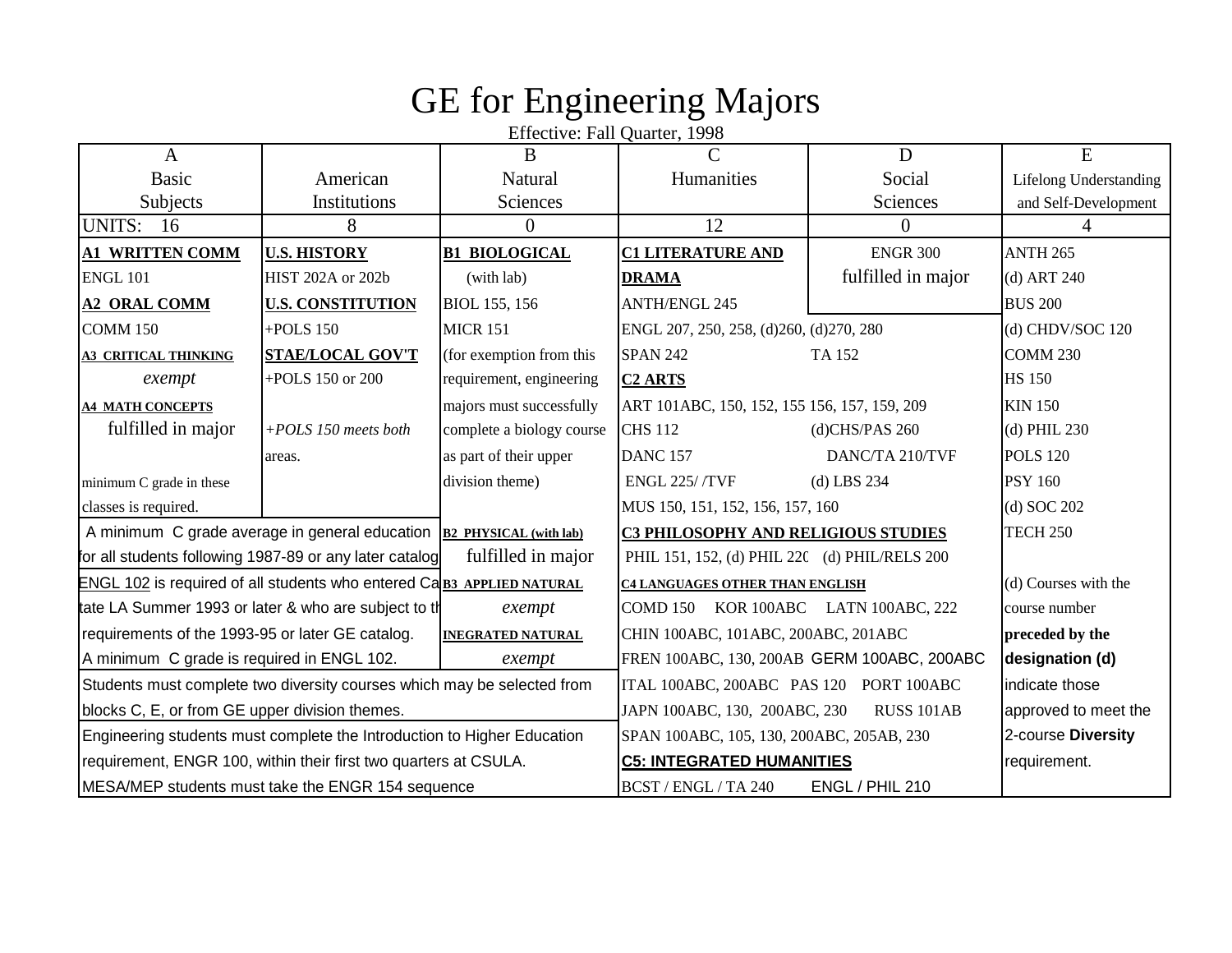*California State University, Los Angeles*

*Department of Mechanical engineering* 

## **DEPARTMENT OF MECHANICAL ENGINEERING FUNDAMENTALS OF ENGINEERING (FE) EXAM RESULTS REPORTING FORM**

|                                                                           | A. Your Personal Information |        |             |                                              |          |
|---------------------------------------------------------------------------|------------------------------|--------|-------------|----------------------------------------------|----------|
|                                                                           |                              |        |             | <b>First Name:</b>                           |          |
| 2. Address:<br><u> 1989 - Johann John Stein, fransk politik (d. 1989)</u> |                              |        |             |                                              |          |
|                                                                           |                              |        |             |                                              |          |
|                                                                           |                              |        |             |                                              |          |
|                                                                           | 3. Telephone Number Day:     |        |             |                                              | Evening: |
|                                                                           | E-mail address:              |        |             | <u> 1980 - Andrea Andrew Maria (b. 1980)</u> |          |
|                                                                           |                              |        |             |                                              |          |
|                                                                           | B. F.E. Exam Information     |        |             |                                              |          |
|                                                                           | F.E. Exam Status:            | Passed | Yes         | No                                           |          |
|                                                                           |                              |        | Date Taken: |                                              |          |

Please attach a copy of your results. If you pass FE while an undergraduate, you will get a refund of \$60.00 (exam fee) from the College of Engineering, Computer Science and Technology. To get your refund, you need to submit this form together with:

- I) A copy of your results indicating a pass.
- II) Confirmation of payment to state board (i.e. a copy of cancelled check, or a receipt form the state board). If you do not have this, please call the state board at *(916) 263-2222* and ask for a duplicate receipt.

If you need more information, please contact Maj Mirmirani at (323) 343-4490.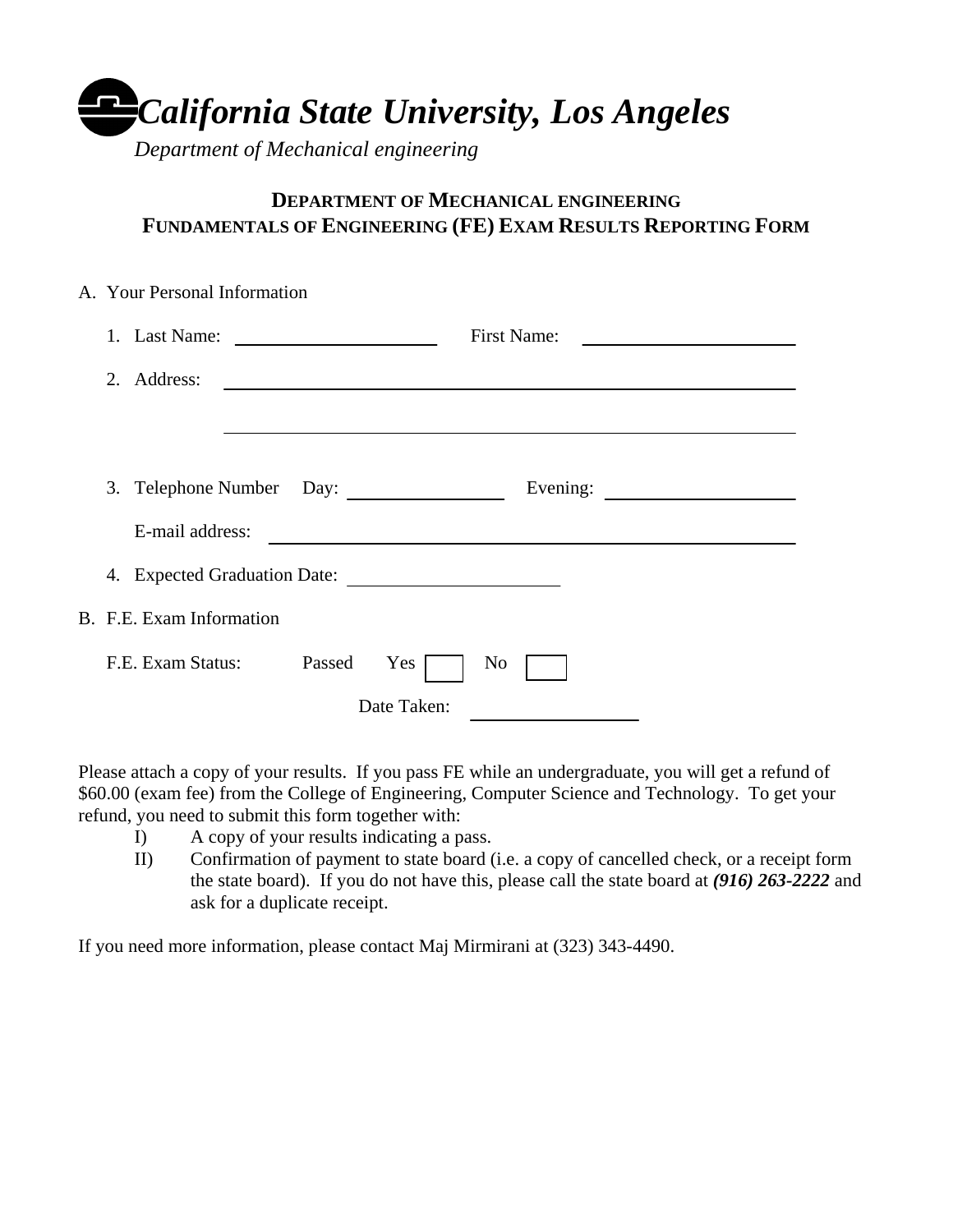## **CALIFORNIA STATE UNIVERSITY, LOS ANGELES**



*COLLEGE OF ENGINEERING, COMPUTER SCIENCE, AND TECHNOLOGY DEPARTMENT OF MECHANICAL ENGINEERING* 

#### Application for Independent Study (ME 499)

|                                                                |  | (Leave Blank) | (Leave Blank) |                                                                                                                                                                                                                                                                                                                                                                                                               |
|----------------------------------------------------------------|--|---------------|---------------|---------------------------------------------------------------------------------------------------------------------------------------------------------------------------------------------------------------------------------------------------------------------------------------------------------------------------------------------------------------------------------------------------------------|
| Quarter: $\Box$ Fall $\Box$ Winter $\Box$ Spring $\Box$ Summer |  |               |               | Year: $\frac{1}{\sqrt{1-\frac{1}{2}} \cdot \frac{1}{2}}$                                                                                                                                                                                                                                                                                                                                                      |
|                                                                |  |               |               | Last Name: CIN: CIN:                                                                                                                                                                                                                                                                                                                                                                                          |
|                                                                |  |               |               |                                                                                                                                                                                                                                                                                                                                                                                                               |
| City/State:                                                    |  |               |               |                                                                                                                                                                                                                                                                                                                                                                                                               |
|                                                                |  |               |               | Telephone: (Home) Business: Business: Email: Email:                                                                                                                                                                                                                                                                                                                                                           |
|                                                                |  |               |               | WPE Date: <u>Question of Taken</u> (WPE must have been completed) GPA:                                                                                                                                                                                                                                                                                                                                        |
| <b>Title of Proposed Independent Study</b>                     |  |               |               |                                                                                                                                                                                                                                                                                                                                                                                                               |
| Units: Specify: $\Box$ Lab Elective $\Box$ Technical Elective  |  |               |               |                                                                                                                                                                                                                                                                                                                                                                                                               |
|                                                                |  |               |               |                                                                                                                                                                                                                                                                                                                                                                                                               |
|                                                                |  |               |               | ,我们也不会有什么。""我们的人,我们也不会有什么?""我们的人,我们也不会有什么?""我们的人,我们也不会有什么?""我们的人,我们也不会有什么?""我们的人                                                                                                                                                                                                                                                                                                                              |
|                                                                |  |               |               |                                                                                                                                                                                                                                                                                                                                                                                                               |
|                                                                |  |               |               |                                                                                                                                                                                                                                                                                                                                                                                                               |
|                                                                |  |               |               |                                                                                                                                                                                                                                                                                                                                                                                                               |
|                                                                |  |               |               |                                                                                                                                                                                                                                                                                                                                                                                                               |
| Advisor's Approval: Date: Date:                                |  |               |               |                                                                                                                                                                                                                                                                                                                                                                                                               |
|                                                                |  |               |               | Date: $\frac{1}{\sqrt{1-\frac{1}{2}}\sqrt{1-\frac{1}{2}}\sqrt{1-\frac{1}{2}}\sqrt{1-\frac{1}{2}}\sqrt{1-\frac{1}{2}}\sqrt{1-\frac{1}{2}}\sqrt{1-\frac{1}{2}}\sqrt{1-\frac{1}{2}}\sqrt{1-\frac{1}{2}}\sqrt{1-\frac{1}{2}}\sqrt{1-\frac{1}{2}}\sqrt{1-\frac{1}{2}}\sqrt{1-\frac{1}{2}}\sqrt{1-\frac{1}{2}}\sqrt{1-\frac{1}{2}}\sqrt{1-\frac{1}{2}}\sqrt{1-\frac{1}{2}}\sqrt{1-\frac{1}{2}}\sqrt{1-\frac{1}{2}}$ |

The work taken under CE 499 shall be of such caliber that it is acceptable as the equivalent of the type of formal course with which it will be classified. One to four (1-4) units may be used as a technical elective or one (1) unit may be used for a laboratory elective. Laboratory Electives can only be obtained when work is experimental in nature.

To take on one (1) unit, the student **must have a 2.00 grade point average (GPA)** in a minimum of twenty (20) units of engineering subjects taken at California State University, Los Angeles. To take more than one (1) unit, the grade point average (GPA) **must be 2.76 in a minimum of twenty (20) units** of engineering taken at California State University, Los Angeles.

In order to receive a grade, four (4) copies of a formal report on the study must be submitted to the sponsor no later than the last day of classes in the quarter in which the study is conducted.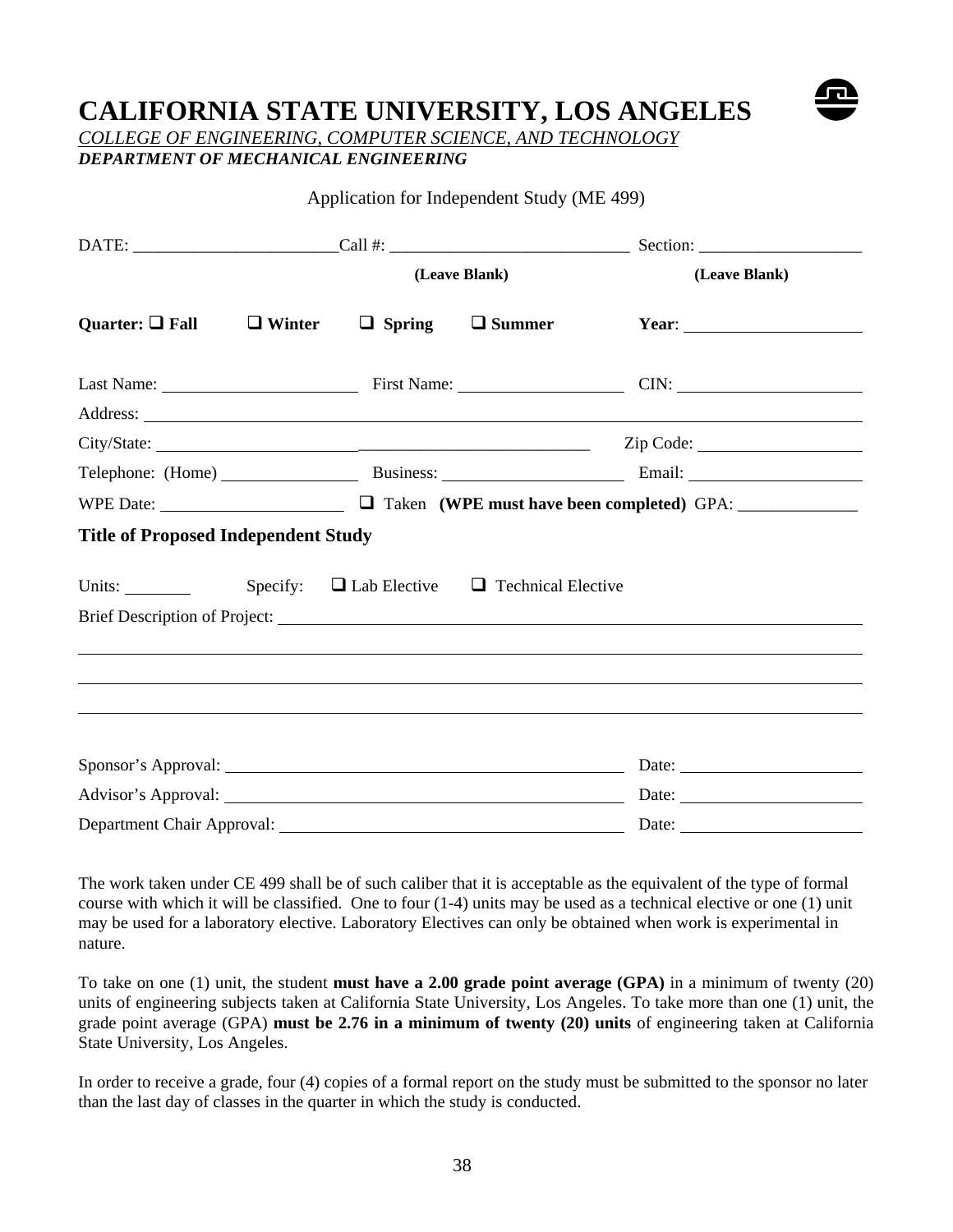## **CALIFORNIA STATE UNIVERSITY, LOS ANGELES**



*COLLEGE OF ENGINEERING, COMPUTER SCIENCE, AND TECHNOLOGY DEPARTMENT OF MECHANICAL ENGINEERING* 

#### **DATE:**

- **TO:** Joan Woosley, Registrar Registrar's Office
- **FROM:** Benjamin L. Lee, Acting Associate Dean College of Engineering, Computer Science, and Technology

SUBJECT: EXCEPTION TO 18 UNIT STUDY LOAD

#### EXCEPTION TO 18 UNIT STUDY LOAD

The student listed has been approved to exceed the 18 unit study load limit.

CIN #: Department: **Mechanical Engineering**  Last Name: First Name: Course Number Course Titled: Section Number: Units: Total Units with overload course:

Reason for Overload

- $\Box$  Student is graduating this quarter.
- Course is not available to student for another year.
- $\Box$  Student is taking a 5-unit course.
- $\Box$  Other (explain):

| Department<br>Approval: |                                           |  |
|-------------------------|-------------------------------------------|--|
|                         | Maj Mirmirani, Department Chair Signature |  |
|                         |                                           |  |
|                         |                                           |  |
| College Approval:       | Benjamin L. Lee, Associate Dean Signature |  |